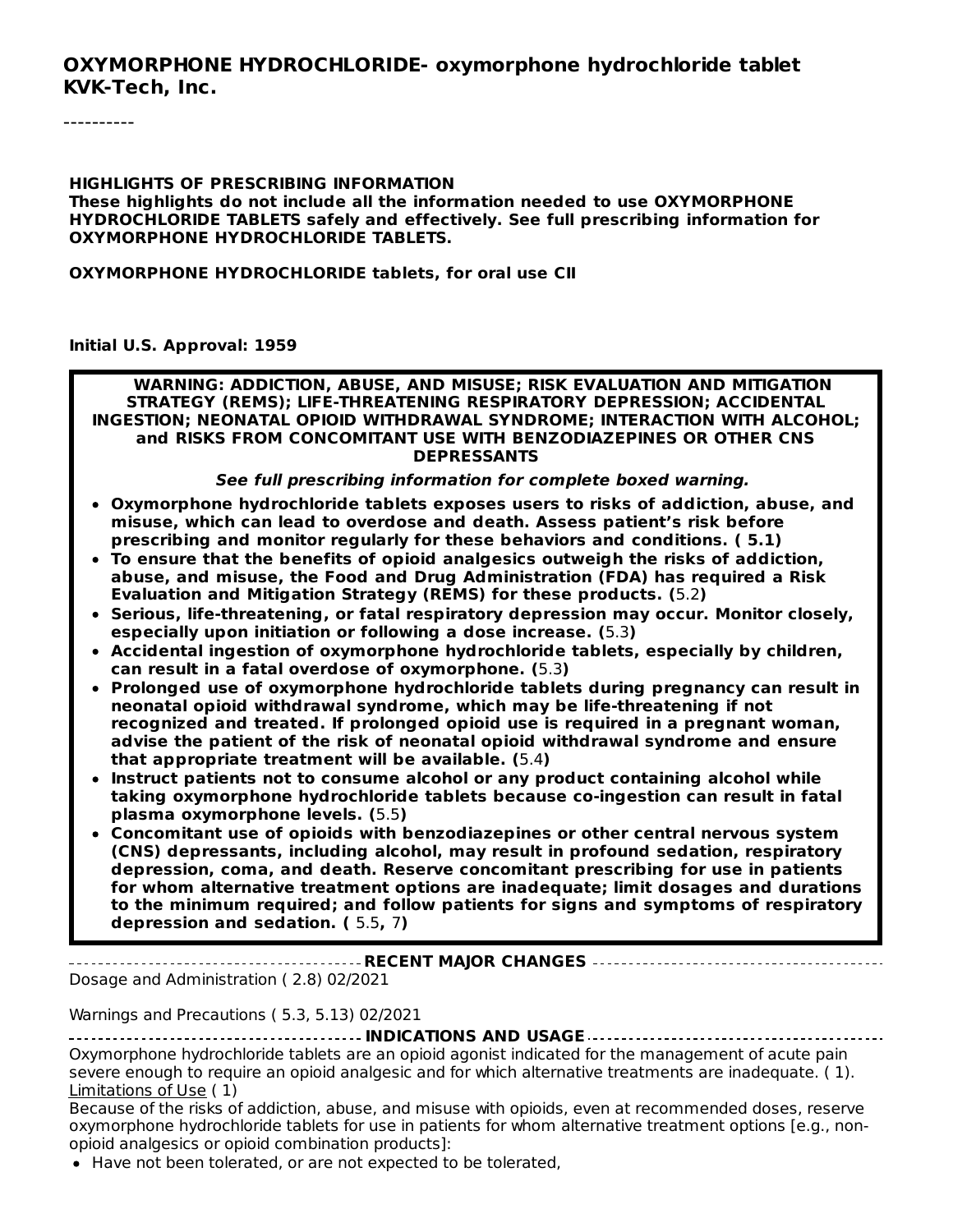- Have not provided adequate analgesia or are not expected to provide adequate analgesia.
	- **DOSAGE AND ADMINISTRATION**
- Use the lowest effective dosage for the shortest duration consistent with individual patient treatment goals. ( 2.1)
- Individualize dosing based on the severity of pain, patient response, prior analgesic experience, and risk  $\bullet$ factors for addiction, abuse, and misuse. ( 2.3)
- Initiate treatment with 10 to 20 mg orally every four to six hours.
- Oxymorphone hydrochloride tablets should be taken on an empty stomach, at least one hour prior to or two hours after eating. ( 2.1)
- Discuss availability of naloxone with the patient and caregiver and assess each patient's need for access to naloxone, both when initiating and renewing treatment with oxymorphone hydrochloride tablets. Considering prescribing naloxone based on the patient's risk factors for overdose. ( 2.2, 5.1, 5.3, 5.5)
- Conversion to oxymorphone hydrochloride tablets: Follow recommendations for conversion from other opioids or parenteral oxymorphone. ( 2.3)
- Do not abruptly discontinue oxymorphone hydrochloride tablets in a physically dependent patient because rapid discontinuation of opioid analgesics has resulted in serious withdrawal symptoms, uncontrolled pain, and suicide. ( 2.9)
- Mild Hepatic Impairment: Initiate treatment with 5 mg and titrate slowly. Monitor for signs of respiratory  $\bullet$ and central nervous system depression. ( 2.4)
- Renal Impairment: Initiate treatment with 5 mg and titrate slowly. Monitor for signs of respiratory and  $\bullet$ central nervous system depression. ( 2.5)
- Geriatric Patients: Initiate dosing with 5 mg, titrate slowly, and monitor for signs of respiratory and central nervous system depression. ( 2.6)
- CNS Depressants: Initiate treatment with 1/3 to 1/2 the recommended starting dose, consider using a  $\bullet$ lower dosage of the concomitant CNS depressant, and monitor closely. ( 2.7, 5.6, 7)

| Tablets: 5 mg and 10 mg. $(3)$ |  |  |  |
|--------------------------------|--|--|--|
|                                |  |  |  |

- Significant respiratory depression. (4)
- Acute or severe bronchial asthma in an unmonitored setting or in absence of resuscitative equipment. (  $\bullet$ 4)
- Known or suspected gastrointestinal obstruction, including paralytic ileus. ( 4)  $\bullet$
- Known hypersensitivity to oxymorphone, any other ingredients in oxymorphone hydrochloride tablets. (  $\bullet$ 4)
- Moderate or severe hepatic impairment. ( 4)  $\bullet$

**WARNINGS AND PRECAUTIONS**

- Life-Threatening Respiratory Depression in Patients with Chronic Pulmonary Disease or in Elderly, Cachectic, or Debilitated Patients: Monitor closely, particularly during initiation and titration. ( 5.3)
- Anaphylaxis, Angioedema, and Other Hypersensitivity Reactions: If symptoms occur, stop administration immediately, discontinue permanently, and do not rechallenge with any oxymorphone formulation. ( 5.7)
- Adrenal Insufficiency: If diagnosed, treat with physiologic replacement of corticosteroids, and wean patient off of the opioid. ( 5.8)
- Severe Hypotension: Monitor during dosage initiation and titration. Avoid use of oxymorphone hydrochloride tablets in patients with circulatory shock. ( 5.9)
- Risks of Use in Patients with Increased Intracranial Pressure, Brain Tumors, Head Injury, or Impaired Consciousness: Monitor for sedation and respiratory depression. Avoid use of oxymorphone hydrochloride tablets in patients with impaired consciousness or coma. ( 5.10)

**ADVERSE REACTIONS** 5.3Adverse reactions (≥ 2% of patients): Nausea, pyrexia, somnolence, vomiting, pruritus, headache, dizziness, constipation, and confusion. ( 6.1)

#### **To report SUSPECTED ADVERSE REACTIONS, contact KVK-Tech, Inc at 1-800-862-3895 or FDA at 1-800-FDA-1088 or www.fda.gov/medwatch.**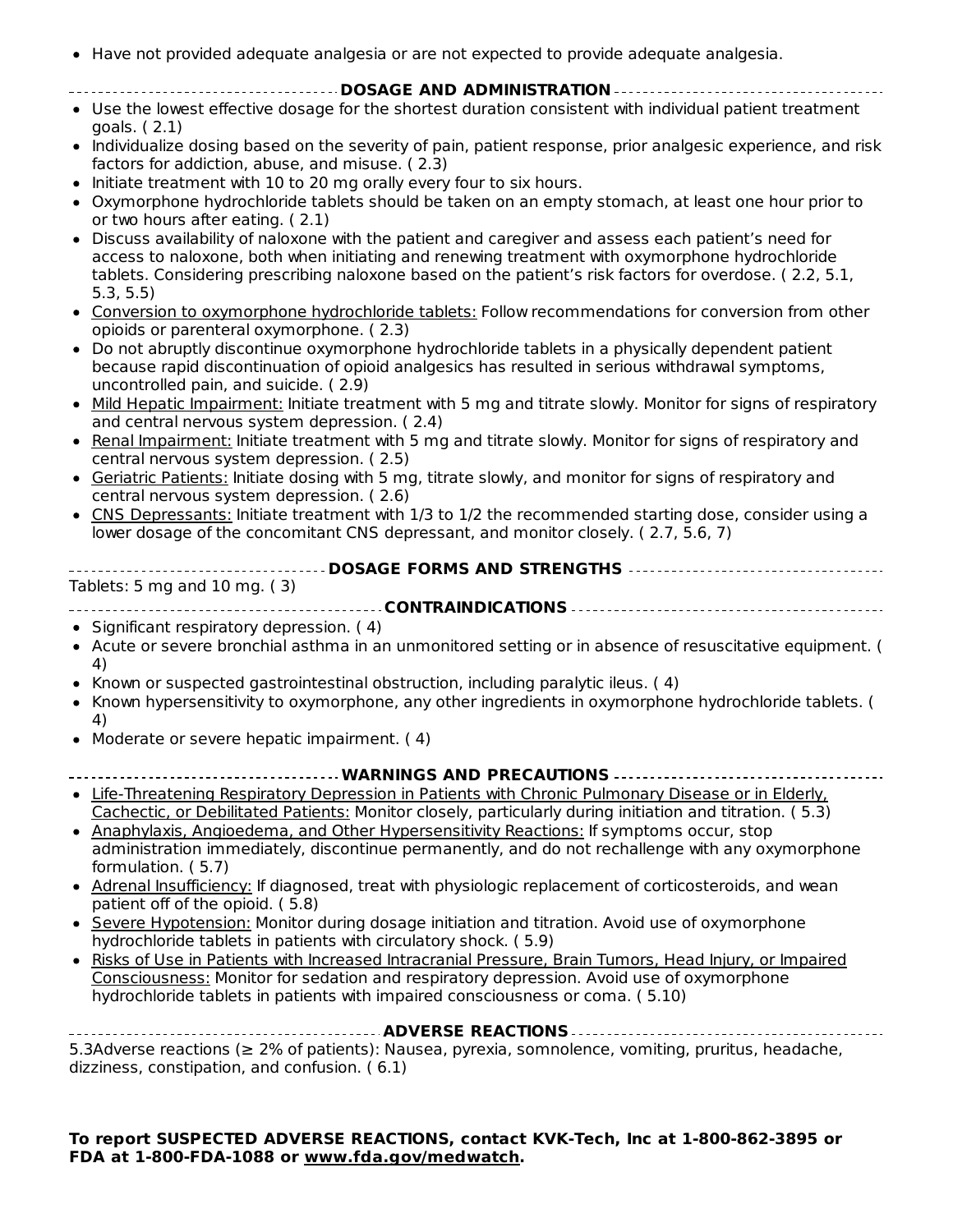- **DRUG INTERACTIONS Serotonergic Drugs: Concomitant use may result in serotonin syndrome. Discontinue oxymorphone** hydrochloride tablets if serotonin syndrome is suspected. ( 7)
- Mixed Agonist/Antagonist and Partial Agonist Opioid Analgesics: Avoid use with oxymorphone hydrochloride tablets because they may reduce analgesic effect of oxymorphone hydrochloride tablets or precipitate withdrawal symptoms. ( 7)
- Monoamine oxidase inhibitors (MAOIs): Can potentiate the effects of oxymorphone. Avoid concomitant use in patients receiving MAOIs or within 14 days of stopping such treatment with an MAOI. ( 7)
	- **USE IN SPECIFIC POPULATIONS**
- Pregnancy: May cause fetal harm.  $(8.1)$

**See 17 for PATIENT COUNSELING INFORMATION and Medication Guide.**

**Revised: 2/2021**

#### **FULL PRESCRIBING INFORMATION: CONTENTS\***

**FDA at 1-800-FDA-1088 or www.fda.gov/medwatch.**

**WARNING: ADDICTION, ABUSE, AND MISUSE; RISK EVALUATION AND MITIGATION STRATEGY (REMS); LIFE-THREATENING RESPIRATORY DEPRESSION; ACCIDENTAL INGESTION; NEONATAL OPIOID WITHDRAWAL SYNDROME; INTERACTION WITH ALCOHOL; and RISKS FROM CONCOMITANT USE WITH BENZODIAZEPINES OR OTHER CNS DEPRESSANTS**

- **1 INDICATIONS AND USAGE**
- **2 DOSAGE AND ADMINISTRATION**
	- **2.1 Important Dosage and Administration Instructions**
	- **2.2 Patient Access to Naloxone for the Emergency Treatment of Opioid Overdose**
	- **2.3 Initial Dosage**
	- **2.4 Dosage Modifications in Patients with Mild Hepatic Impairment**
	- **2.5 Dosage Modifications in Patients with Renal Impairment**
	- **2.6 Dosage Modifications in Geriatric Patients**
	- **2.7 Dosage Modifications with Concomitant Use of Central Nervous**
	- **System Depressants**
	- **2.8 Titration and Maintenance of Therapy**
	- **2.9 Safe Reduction or Discontinuation of Oxymorphone Hydrochloride Tablets**
- **3 DOSAGE FORMS AND STRENGTHS**
- **4 CONTRAINDICATIONS**
- **5 WARNINGS AND PRECAUTIONS**
	- **5.1 Addiction, Abuse, and Misuse**
	- **5.2 Opioid Analgesic Risk Evaluation and Mitigation Strategy (REMS)**
	- **5.3 Life-Threatening Respiratory Depression**
	- **5.4 Neonatal Opioid Withdrawal Syndrome**

**5.5 Risks from Concomitant Use with Benzodiazepines or Other CNS Depressants**

**5.6 Life-Threatening Respiratory Depression in Patients with Chronic Pulmonary Disease or in Elderly, Cachectic, or Debilitated Patients**

- **5.7 Anaphylaxis, Angioedema, and Other Hypersensitivity Reactions**
- **5.8 Adrenal Insufficiency**
- **5.9 Severe Hypotension**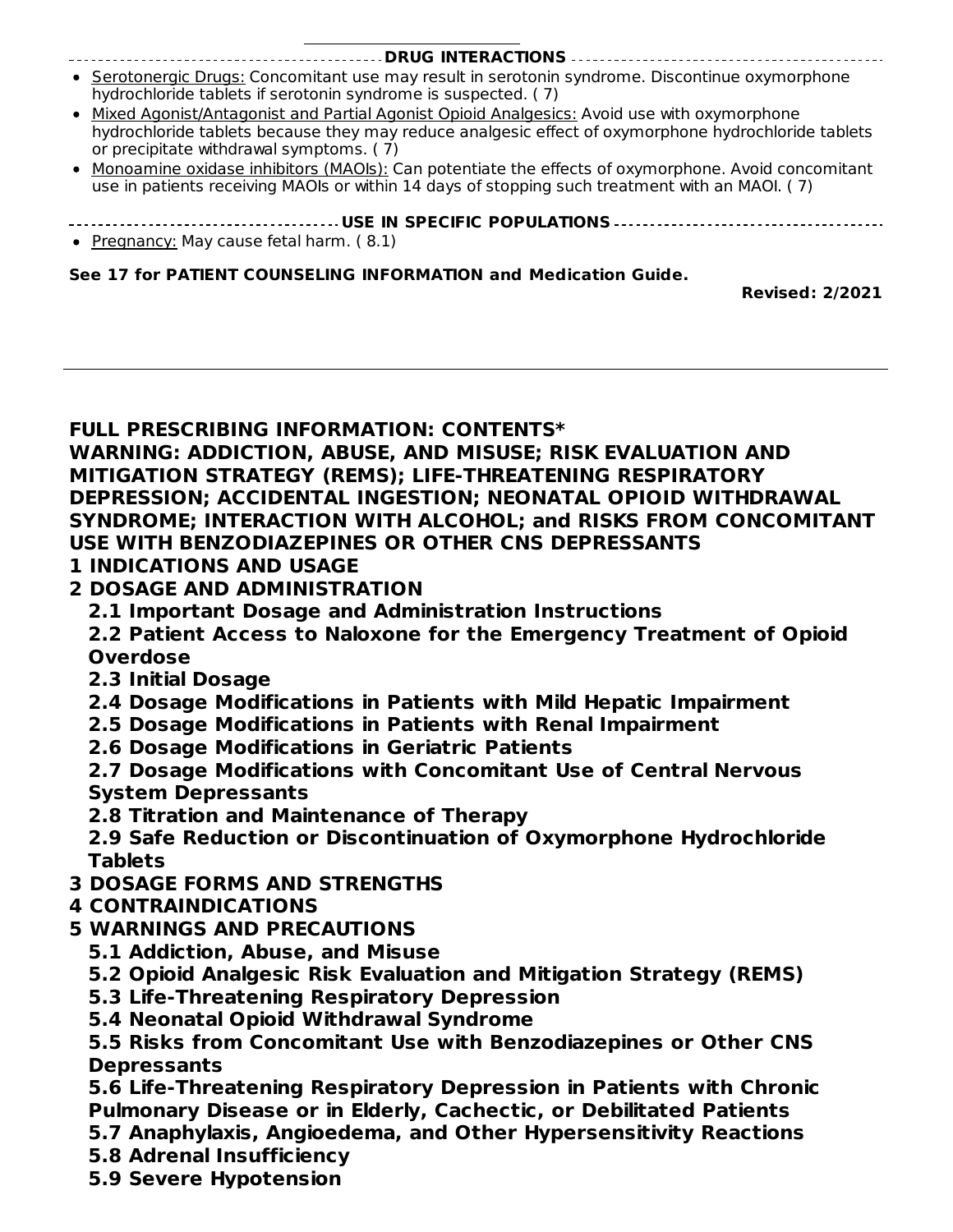**5.9 Severe Hypotension 5.10 Risks of Use in Patients with Increased Intracranial Pressure, Brain Tumors, Head Injury, or Impaired Consciousness**

- **5.11 Risks of Use in Patients with Gastrointestinal Conditions**
- **5.12 Increased Risk of Seizures in Patients with Seizure Disorders**
- **5.13 Withdrawal**
- **5.14 Risks of Driving and Operating Machinery**
- **5.15 Hepatic Impairment**

### **6 ADVERSE REACTIONS**

- **6.1 Clinical Trials Experience**
- **6.2 Post-marketing Experience**
- **7 DRUG INTERACTIONS**

## **8 USE IN SPECIFIC POPULATIONS**

- **8.1 Pregnancy**
- **8.2 Lactation**
- **8.3 Females and Males of Reproductive Potential**
- **8.4 Pediatric Use**
- **8.5 Geriatric Use**
- **8.6 Hepatic Impairment**
- **8.7 Renal Impairment**

## **9 DRUG ABUSE AND DEPENDENCE**

- **9.1 Controlled Substance**
- **9.2 Abuse**
- **9.3 Dependence**
- **10 OVERDOSAGE**
- **11 DESCRIPTION**
- **12 CLINICAL PHARMACOLOGY**
	- **12.1 Mechanism of Action**
	- **12.2 Pharmacodynamics**
	- **12.3 Pharmacokinetics**
- **13 NONCLINICAL TOXICOLOGY**

## **13.1 Carcinogenesis, Mutagenesis, Impairment of Fertility**

- **14 CLINICAL STUDIES**
	- **14.1 Orthopedic Surgery**
	- **14.2 Abdominal Surgery**

#### **16 HOW SUPPLIED/STORAGE AND HANDLING**

#### **17 PATIENT COUNSELING INFORMATION**

 $\ast$  Sections or subsections omitted from the full prescribing information are not listed.

## **FULL PRESCRIBING INFORMATION**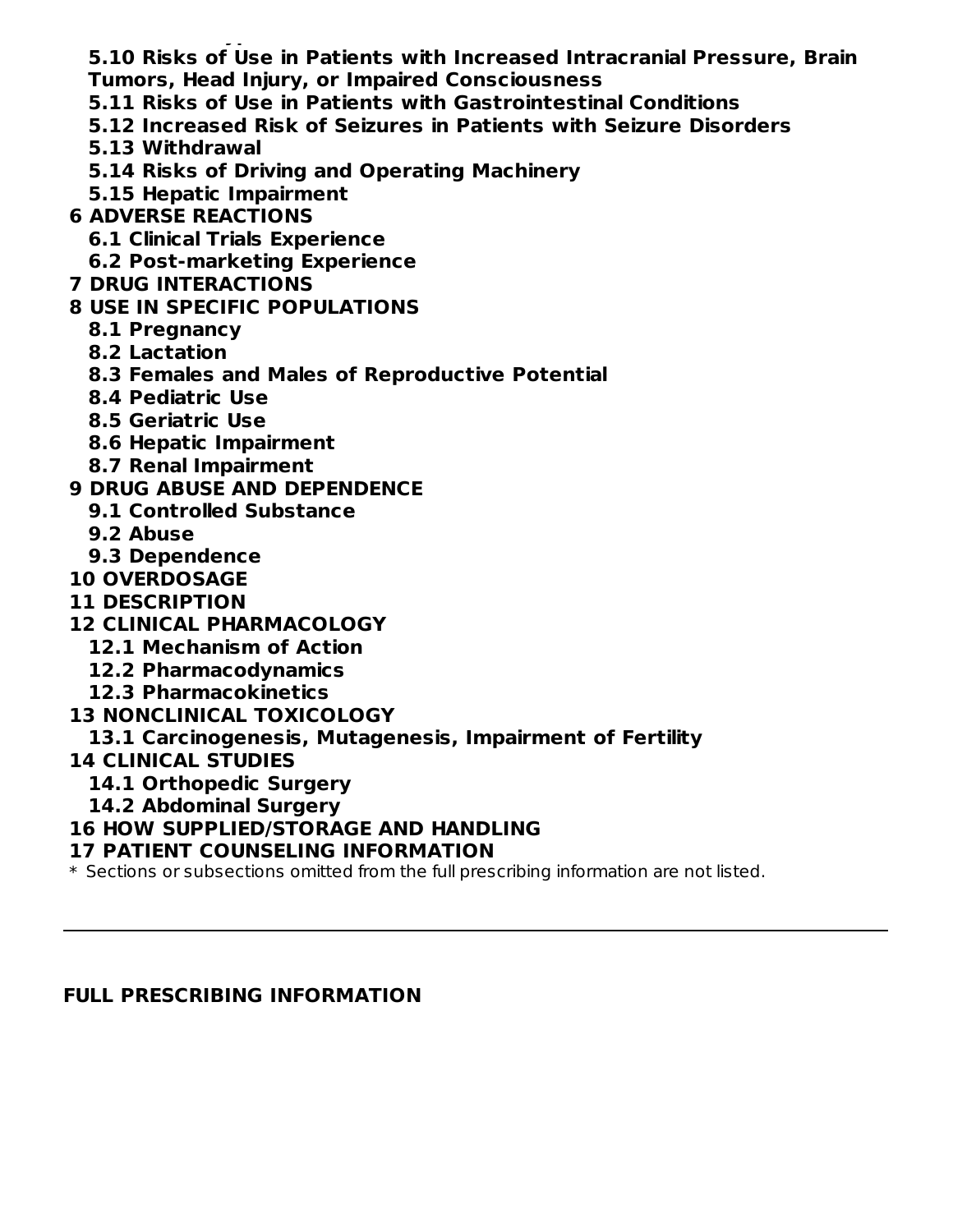#### **WARNING: ADDICTION, ABUSE, AND MISUSE; RISK EVALUATION AND MITIGATION STRATEGY (REMS); LIFE-THREATENING RESPIRATORY DEPRESSION; ACCIDENTAL INGESTION; NEONATAL OPIOID WITHDRAWAL SYNDROME; INTERACTION WITH ALCOHOL; and RISKS FROM CONCOMITANT USE WITH BENZODIAZEPINES OR OTHER CNS DEPRESSANTS**

#### **Addiction, Abuse, and Misuse**

**Oxymorphone hydrochloride tablets exposes patients and other users to the risks of opioid addiction, abuse, and misuse, which can lead to overdose and death. Assess each patient's risk prior to prescribing oxymorphone hydrochloride tablets, and monitor all patients regularly for the development of these behaviors and conditions [see Warnings and Precautions ( 5.1)].**

#### **Opioid Analgesic Risk Evaluation and Mitigation Strategy (REMS)**

**To ensure that the benefits of opioid analgesics outweigh the risks of addiction, abuse, and misuse, the Food and Drug Administration (FDA) has required a REMS for these products [see Warnings and Precautions (**5.2**)]. Under the requirements of the REMS, drug companies with approved opioid analgesic products must make REMS-compliant education programs available to healthcare providers. Healthcare providers are strongly encouraged to**

- **complete a REMS-compliant education program,**
- **counsel patients and/or their caregivers, with every prescription, on safe use, serious risks, storage, and disposal of these products,**
- **emphasize to patients and their caregivers the importance of reading the Medication Guide every time it is provided by their pharmacist, and**
- **consider other tools to improve patient, household, and community safety.**

#### **Life-threatening Respiratory Depression**

**Serious, life-threatening, or fatal respiratory depression may occur with use of oxymorphone hydrochloride tablets. Monitor for respiratory depression, especially during initiation of oxymorphone hydrochloride tablets or following a dose increase [see Warnings and Precautions (**5.3**)].**

#### **Accidental Ingestion**

**Accidental ingestion of even one dose of oxymorphone hydrochloride tablets, especially by children, can result in a fatal overdose of oxymorphone [see Warnings and Precautions (**5.3**)] .**

#### **Neonatal Opioid Withdrawal Syndrome**

**Prolonged use of oxymorphone hydrochloride tablets during pregnancy can result in neonatal opioid withdrawal syndrome, which may be lifethreatening if not recognized and treated, and requires management according to protocols developed by neonatology experts. If opioid use**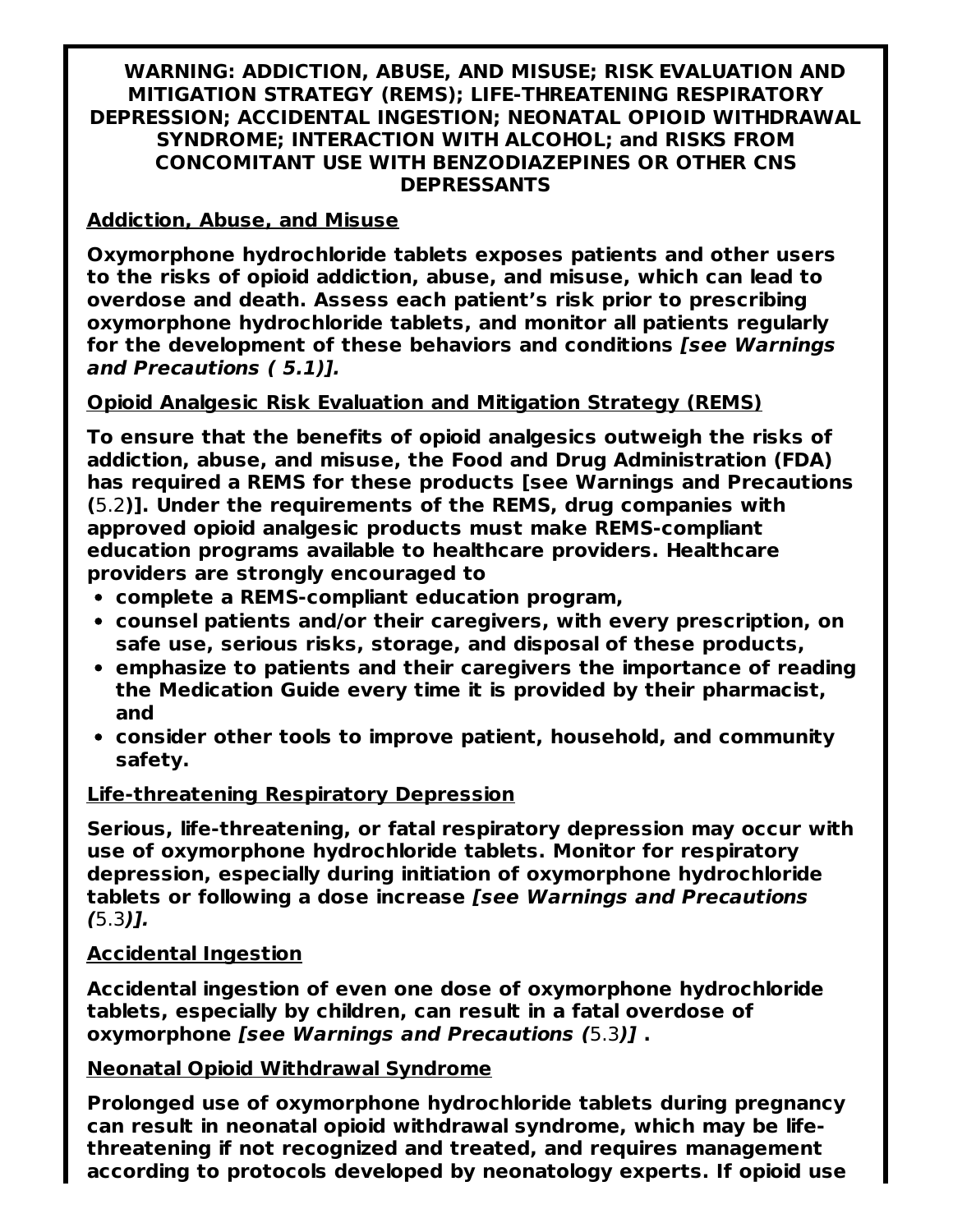**is required for a prolonged period in a pregnant woman, advise the patient of the risk of neonatal opioid withdrawal syndrome and ensure that appropriate treatment will be available [see Warnings and Precautions (**5.4**)] .**

### **Interaction with Alcohol**

**Instruct patients not to consume alcoholic beverages or use prescription or non-prescription products that contain alcohol while taking oxymorphone hydrochloride tablets. The co-ingestion of alcohol with oxymorphone hydrochloride tablets may result in increased plasma levels and a potentially fatal overdose of oxymorphone [see Warnings and Precautions (**5.5**)].**

#### **Risks From Concomitant Use With Benzodiazepines Or Other CNS Depressants**

**Concomitant use of opioids with benzodiazepines or other central nervous system (CNS) depressants, including alcohol, may result in profound sedation, respiratory depression, coma, and death [see Warnings and Precautions (**5.5**), Drug Interactions ( 7)].**

- **Reserve concomitant prescribing of oxymorphone hydrochloride tablets and benzodiazepines or other CNS depressants for use in patients for whom alternative treatment options are inadequate.**
- **Limit dosages and durations to the minimum required.**
- **Follow patients for signs and symptoms of respiratory depression and sedation.**

# **1 INDICATIONS AND USAGE**

Oxymorphone hydrochloride tablets are indicated for the management of acute pain severe enough to require an opioid analgesic and for which alternative treatments are inadequate.

## Limitations of Use

Because of the risks of addiction, abuse, and misuse with opioids, even at recommended doses [see Warnings and Precautions ( 5.1)] , reserve oxymorphone hydrochloride tablets for use in patients for whom alternative treatment options [e.g., non-opioid analgesics or opioid combination products]:

- Have not been tolerated, or are not expected to be tolerated,
- Have not provided adequate analgesia or are not expected to provide adequate analgesia.

# **2 DOSAGE AND ADMINISTRATION**

# **2.1 Important Dosage and Administration Instructions**

Use the lowest effective dosage for the shortest duration consistent with individual patient treatment goals [see Warnings and Precautions ( 5)].

Initiate the dosing regimen for each patient individually, taking into account the patient's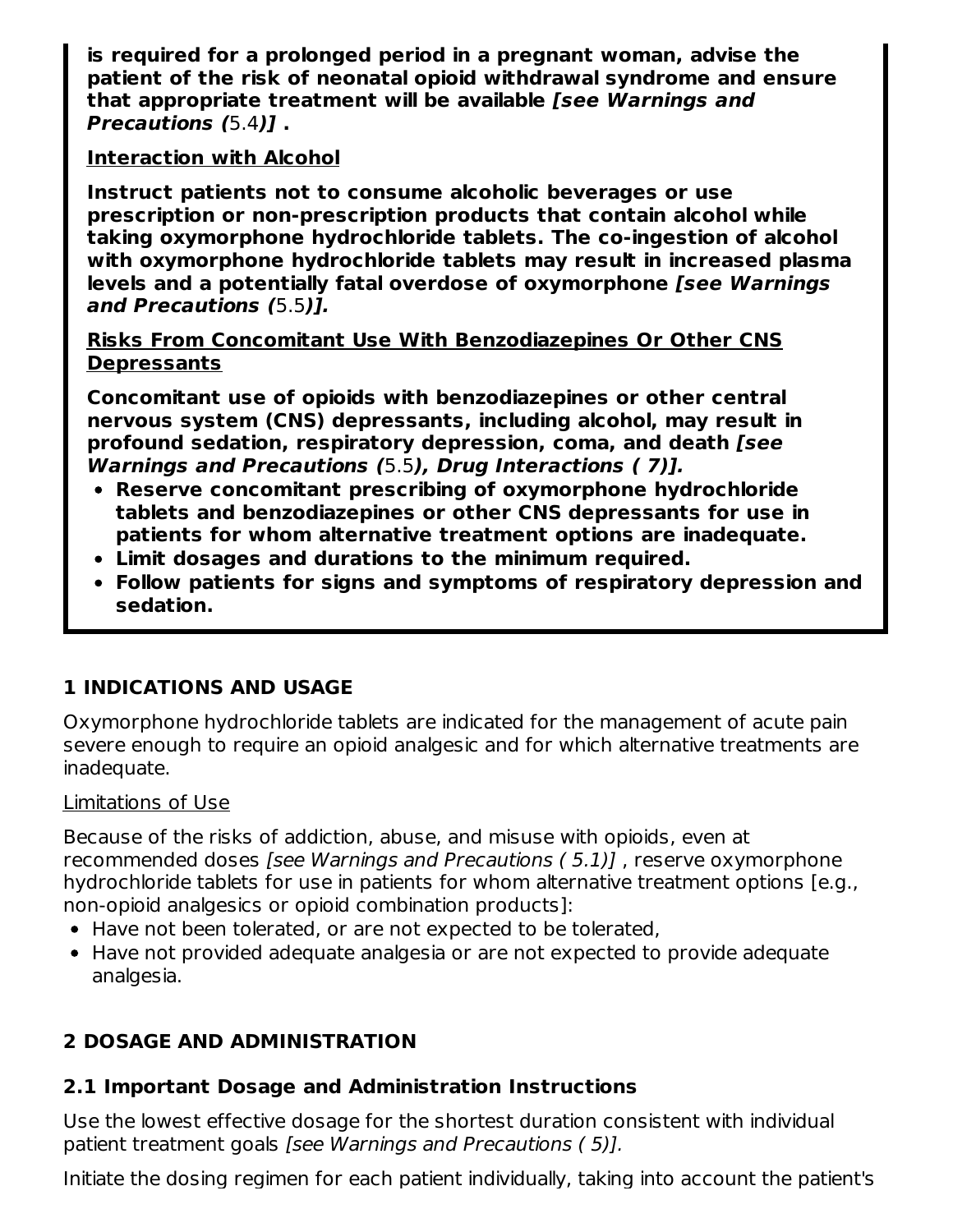Initiate the dosing regimen for each patient individually, taking into account the patient's severity of pain, patient response, prior analgesic treatment experience, and risk factors for addiction, abuse, and misuse [see Warnings and Precautions ( 5.1)].

Monitor patients closely for respiratory depression, especially within the first 24-72 hours of initiating therapy and following dosage increases with oxymorphone hydrochloride tablets and adjust the dosage accordingly [see Warnings and Precautions (5.3)].

Oxymorphone hydrochloride tablets should be administered on an empty stomach, at least one hour prior to or two hours after eating [see Clinical Pharmacology (12.3)].

To avoid medication errors, prescribers and pharmacists must be aware that oxymorphone is available as both immediate-release 5 mg and 10 mg tablets and extended-release 5 mg and 10 mg tablets [see Dosage Forms and Strengths (3)].

## **2.2 Patient Access to Naloxone for the Emergency Treatment of Opioid Overdose**

Discuss the availability of naloxone for the emergency treatment of opioid overdose with the patient and caregiver and assess the potential need for access to naloxone, both when initiating and renewing treatment with oxymorphone hydrochloride tablets [see Warnings and Precautions (5.3), Patient Counseling Information (17)].

Inform patients and caregivers about the various ways to obtain naloxone as permitted by individual state naloxone dispensing and prescribing requirements or guidelines (e.g., by prescription, directly from a pharmacist, or as part of a community-based program).

Consider prescribing naloxone, based on the patient's risk factors for overdose, such as concomitant use of CNS depressants, a history of opioid use disorder, or prior opioid overdose. The presence of risk factors for overdose should not prevent the proper management of pain in any given patient [see Warnings and Precautions (5.1, 5.3, 5.5)].

Consider prescribing naloxone if the patient has household members (including children) or other close contacts at risk for accidental ingestion or overdose.

# **2.3 Initial Dosage**

## Use of Oxymorphone Hydrochloride Tablets as the First Opioid Analgesic

Initiate treatment with oxymorphone hydrochloride tablets in a dosing range of 10 to 20 mg every 4 to 6 hours as needed for pain.

Do not initiate treatment with doses higher than 20 mg because of the potential serious adverse reactions [see Clinical Studies ( 14.1)].

## Conversion from Other Opioids to Oxymorphone Hydrochloride Tablets

There is inter-patient variability in the potency of opioid drugs and opioid formulations. Therefore, a conservative approach is advised when determining the total daily dosage of oxymorphone hydrochloride tablets. It is safer to underestimate a patient's 24-hour oxymorphone hydrochloride tablets dosage than to overestimate the 24-hour oxymorphone hydrochloride tablets dosage and manage an adverse reaction due to overdose.

For conversion from other opioids to oxymorphone hydrochloride tablets, physicians and other healthcare professionals are advised to refer to published relative potency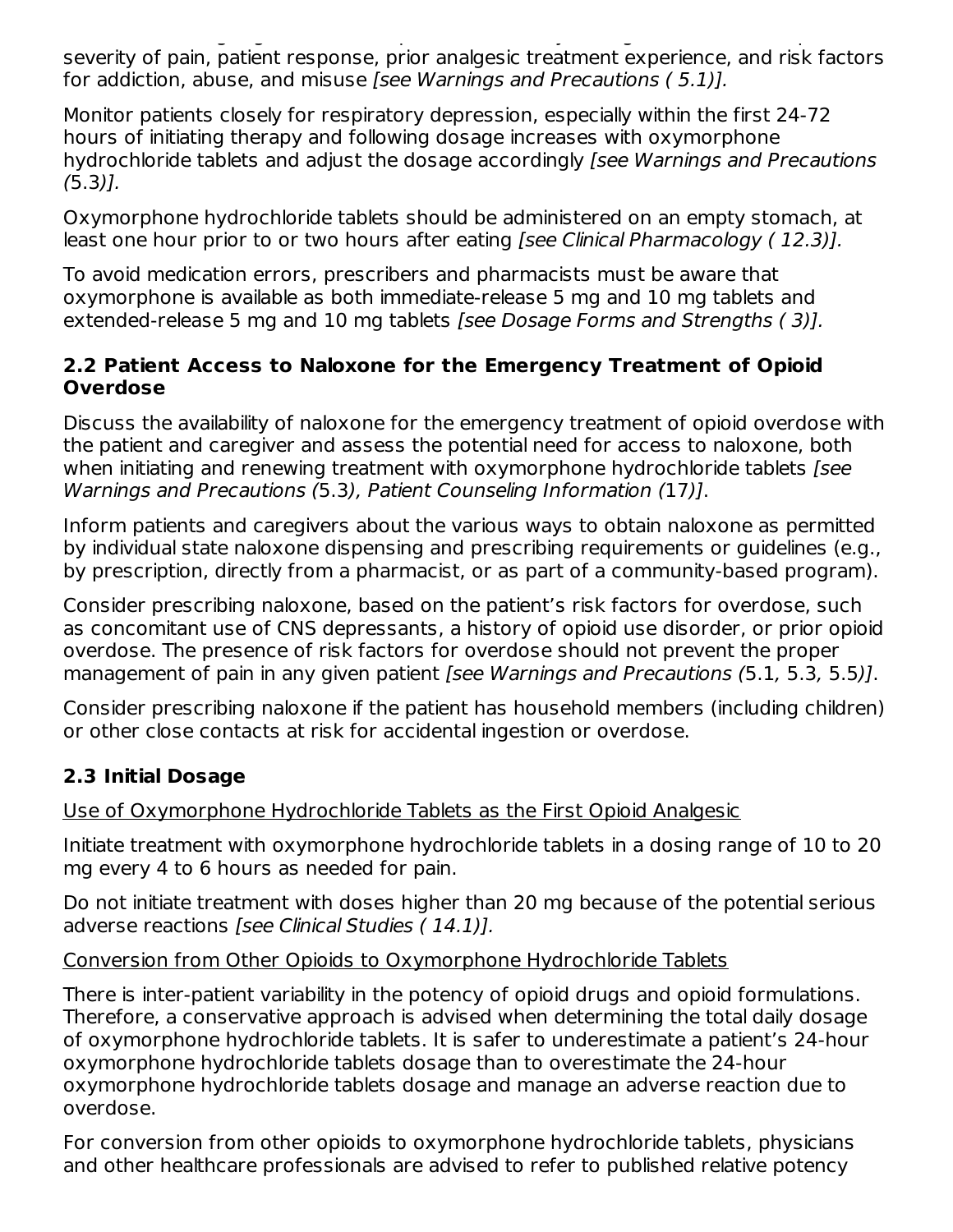information, keeping in mind that conversion ratios are only approximate. In general, it is safest to start oxymorphone hydrochloride tablets therapy by administering half of the calculated total daily dose of oxymorphone hydrochloride tablets in 4 to 6 equally divided doses, every 4-6 hours. The initial dose of oxymorphone hydrochloride tablets can be gradually adjusted until adequate pain relief and acceptable side effects have been achieved.

## Conversion from Parenteral Oxymorphone to Oxymorphone Hydrochloride Tablets

Given oxymorphone hydrochloride tablet's absolute oral bioavailability of approximately 10%, patients receiving parenteral oxymorphone may be converted to oxymorphone hydrochloride tablets by administering 10 times the patient's total daily parenteral oxymorphone dose as oxymorphone hydrochloride tablets, in four or six equally divided doses (e.g., [IV dose x 10] divided by 4 or 6). For example, approximately 10 mg of oxymorphone hydrochloride tablets four times daily may be required to provide pain relief equivalent to a total daily IM dose of 4 mg oxymorphone. Due to patient variability with regard to opioid analgesic response, upon conversion patients should be closely monitored to ensure adequate analgesia and to minimize side effects.

## Conversion from Oxymorphone Hydrochloride Tablets to Extended-Release **Oxymorphone**

The relative bioavailability of oxymorphone hydrochloride tablets compared to extendedrelease oxymorphone is unknown, so conversion to extended-release tablets must be accompanied by close observation for signs of excessive sedation and respiratory depression.

# **2.4 Dosage Modifications in Patients with Mild Hepatic Impairment**

Oxymorphone hydrochloride tablets are contraindicated in patients with moderate or severe hepatic impairment.

Use oxymorphone hydrochloride tablets with caution in patients with mild hepatic impairment, starting with the lowest dose (e.g., 5 mg) and titrating slowly while carefully monitoring for signs of respiratory and central nervous system depression [see Warnings and Precautions ( 5.3) and Clinical Pharmacology ( 12.3)] .

# **2.5 Dosage Modifications in Patients with Renal Impairment**

Use oxymorphone hydrochloride tablets with caution in patients with creatinine clearance rates less than 50 mL/min., starting with the lowest dose (e.g., 5 mg) and titrating slowly while carefully monitoring for signs of respiratory and central nervous system depression [see Warnings and Precautions (5.3) and Clinical Pharmacology ( 12.3)] .

# **2.6 Dosage Modifications in Geriatric Patients**

Exercise caution in the selection of the starting dose of oxymorphone hydrochloride tablets for an elderly patient by starting with the lowest dose (e.g., 5 mg) and titrate slowly while carefully monitoring for signs of respiratory and central nervous system depression [see Use in Specific Populations ( 8.5) ].

## **2.7 Dosage Modifications with Concomitant Use of Central Nervous System Depressants**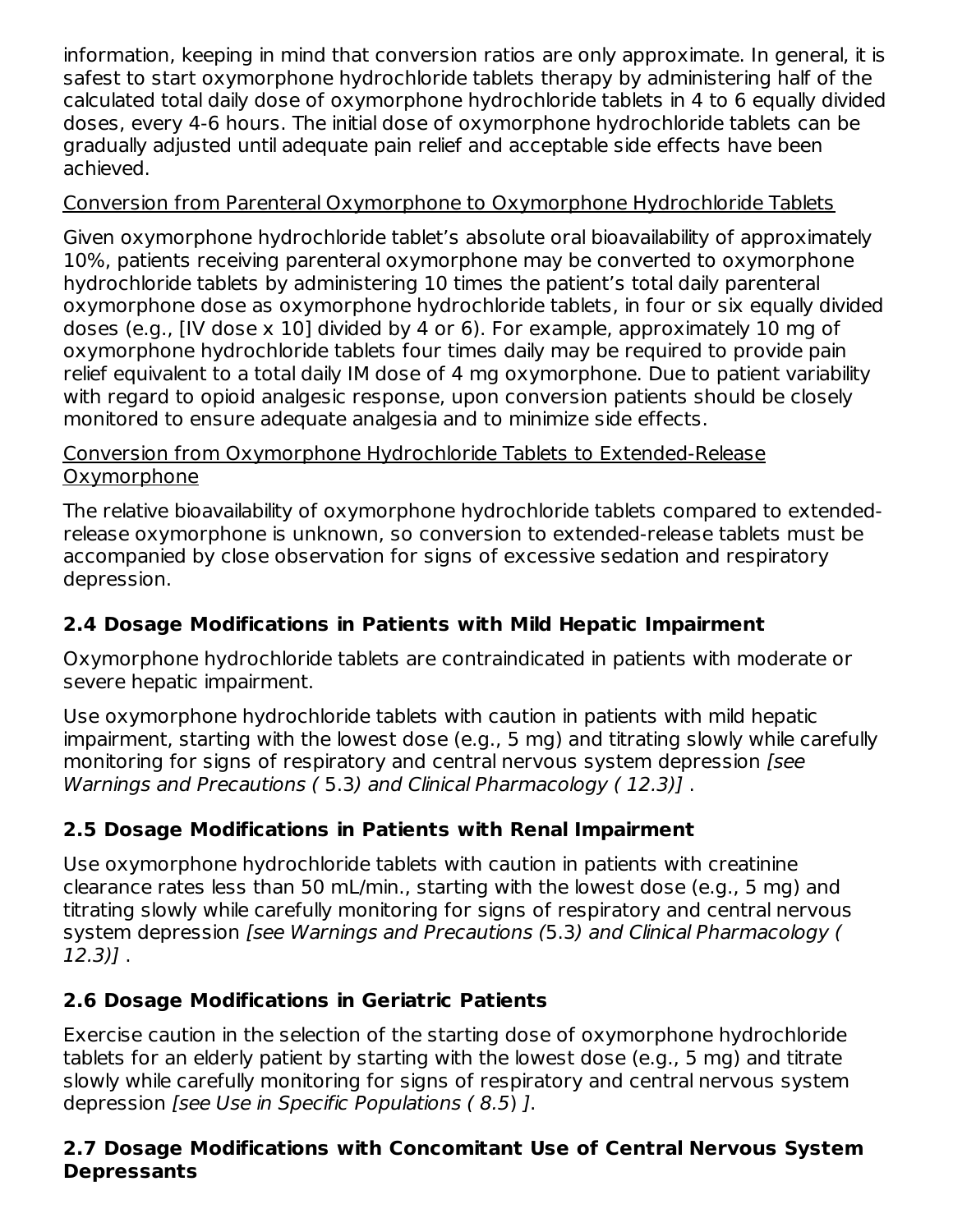Oxymorphone hydrochloride tablets, like all opioid analgesics, should be started at onethird to one-half of the usual dose in patients who are concurrently receiving other central nervous system (CNS) depressants including sedatives or hypnotics, general anesthetics, phenothiazines, tranquilizers, and alcohol, because respiratory depression, hypotension and profound sedation, coma or death may result *[see Warnings and* Precautions (5.5) and Drug Interactions ( 7)] . When combined therapy with any of the above medications is considered, the dose of one or both agents should be reduced.

# **2.8 Titration and Maintenance of Therapy**

Individually titrate oxymorphone hydrochloride tablets to a dose that provides adequate analgesia and minimizes adverse reactions. Continually reevaluate patients receiving oxymorphone hydrochloride tablets to assess the maintenance of pain control and the relative incidence of adverse reactions, as well as monitoring for the development of addiction, abuse, or misuse [see Warnings and Precautions (5.1)]. Frequent communication is important among the prescriber, other members of the healthcare team, the patient, and the caregiver/family during periods of changing analgesic requirements, including initial titration.

If the level of pain increases after dosage stabilization, attempt to identify the source of increased pain before increasing the oxymorphone hydrochloride tablets dosage. If unacceptable opioid-related adverse reactions are observed, consider reducing the dosage. Adjust the dosage to obtain an appropriate balance between management of pain and opioid-related adverse reactions.

## **2.9 Safe Reduction or Discontinuation of Oxymorphone Hydrochloride Tablets**

Do not abruptly discontinue oxymorphone hydrochloride Tablets in patients who may be physically dependent on opioids. Rapid discontinuation of opioid analgesics in patients who are physically dependent on opioids has resulted in serious withdrawal symptoms, uncontrolled pain, and suicide. Rapid discontinuation has also been associated with attempts to find other sources of opioid analgesics, which may be confused with drugseeking for abuse. Patients may also attempt to treat their pain or withdrawal symptoms with illicit opioids, such as heroin, and other substances.

When a decision has been made to decrease the dose or discontinue therapy in an opioid-dependent patient taking oxymorphone hydrochloride Tablets, there are a variety of factors that should be considered, including the dose of oxymorphone hydrochloride Tablets the patient has been taking, the duration of treatment, the type of pain being treated, and the physical and psychological attributes of the patient. It is important to ensure ongoing care of the patient and to agree on an appropriate tapering schedule and follow-up plan so that patient and provider goals and expectations are clear and realistic. When opioid analgesics are being discontinued due to a suspected substance use disorder, evaluate and treat the patient, or refer for evaluation and treatment of the substance use disorder. Treatment should include evidence-based approaches, such as medication assisted treatment of opioid use disorder. Complex patients with comorbid pain and substance use disorders may benefit from referral to a specialist.

There are no standard opioid tapering schedules that are suitable for all patients. Good clinical practice dictates a patient-specific plan to taper the dose of the opioid gradually. For patients on oxymorphone hydrochloride Tablets who are physically opioiddependent, initiate the taper by a small enough increment (e.g., no greater than 10% to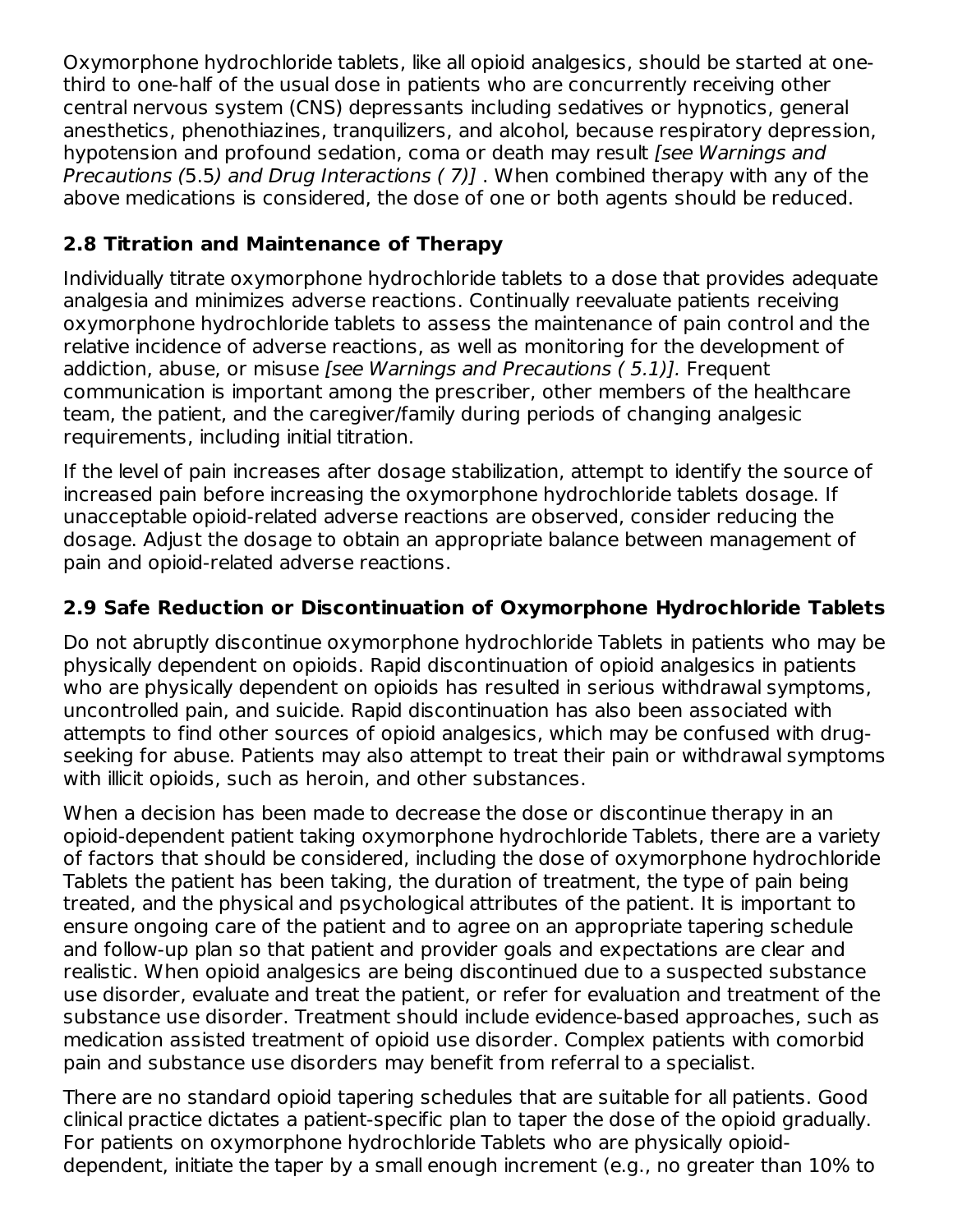25% of the total daily dose) to avoid withdrawal symptoms, and proceed with doselowering at an interval of every 2 to 4 weeks. Patients who have been taking opioids for briefer periods of time may tolerate a more rapid taper.

It may be necessary to provide the patient with lower dosage strengths to accomplish a successful taper. Reassess the patient frequently to manage pain and withdrawal symptoms, should they emerge. Common withdrawal symptoms include restlessness, lacrimation, rhinorrhea, yawning, perspiration, chills, myalgia, and mydriasis. Other signs and symptoms also may develop, including irritability, anxiety, backache, joint pain, weakness, abdominal cramps, insomnia, nausea, anorexia, vomiting, diarrhea, or increased blood pressure, respiratory rate, or heart rate. If withdrawal symptoms arise, it may be necessary to pause the taper for a period of time or raise the dose of the opioid analgesic to the previous dose, and then proceed with a slower taper. In addition, monitor patients for any changes in mood, emergence of suicidal thoughts, or use of other substances.

When managing patients taking opioid analgesics, particularly those who have been treated for a long duration and/or with high doses for chronic pain, ensure that a multimodal approach to pain management, including mental health support (if needed), is in place prior to initiating an opioid analgesic taper. A multimodal approach to pain management may optimize the treatment of chronic pain, as well as assist with the successful tapering of the opioid analgesic [see Warnings and Precautions (5.13), Drug Abuseand Dependence (9.3)].

## **3 DOSAGE FORMS AND STRENGTHS**

Tablets 5 mg: blue, round, biconvex tablet debossed with "K" above "70" on one side and plain on the other.

Tablets 10 mg: red, round, biconvex tablet debossed with "K" above "71" on one side and plain on the other.

# **4 CONTRAINDICATIONS**

Oxymorphone hydrochloride tablets are contraindicated in patients with:

- Significant respiratory depression [see Warnings and Precautions (5.3)]
- Acute or severe bronchial asthma in an unmonitored setting or in the absence of resuscitative equipment [see Warnings and Precautions (5.6)]
- Known or suspected gastrointestinal obstruction, including paralytic ileus *[see*] Warnings and Precautions (5.11)]
- Hypersensitivity to oxymorphone (e.g., anaphylaxis, angioedema) or [see Warnings] and precautions (5.7), Adverse Reactions ( 6)]
- Moderate or severe hepatic impairment (see Warnings and Precautions (5.15)

## **5 WARNINGS AND PRECAUTIONS**

# **5.1 Addiction, Abuse, and Misuse**

Oxymorphone hydrochloride tablets contains oxymorphone, a Schedule II controlled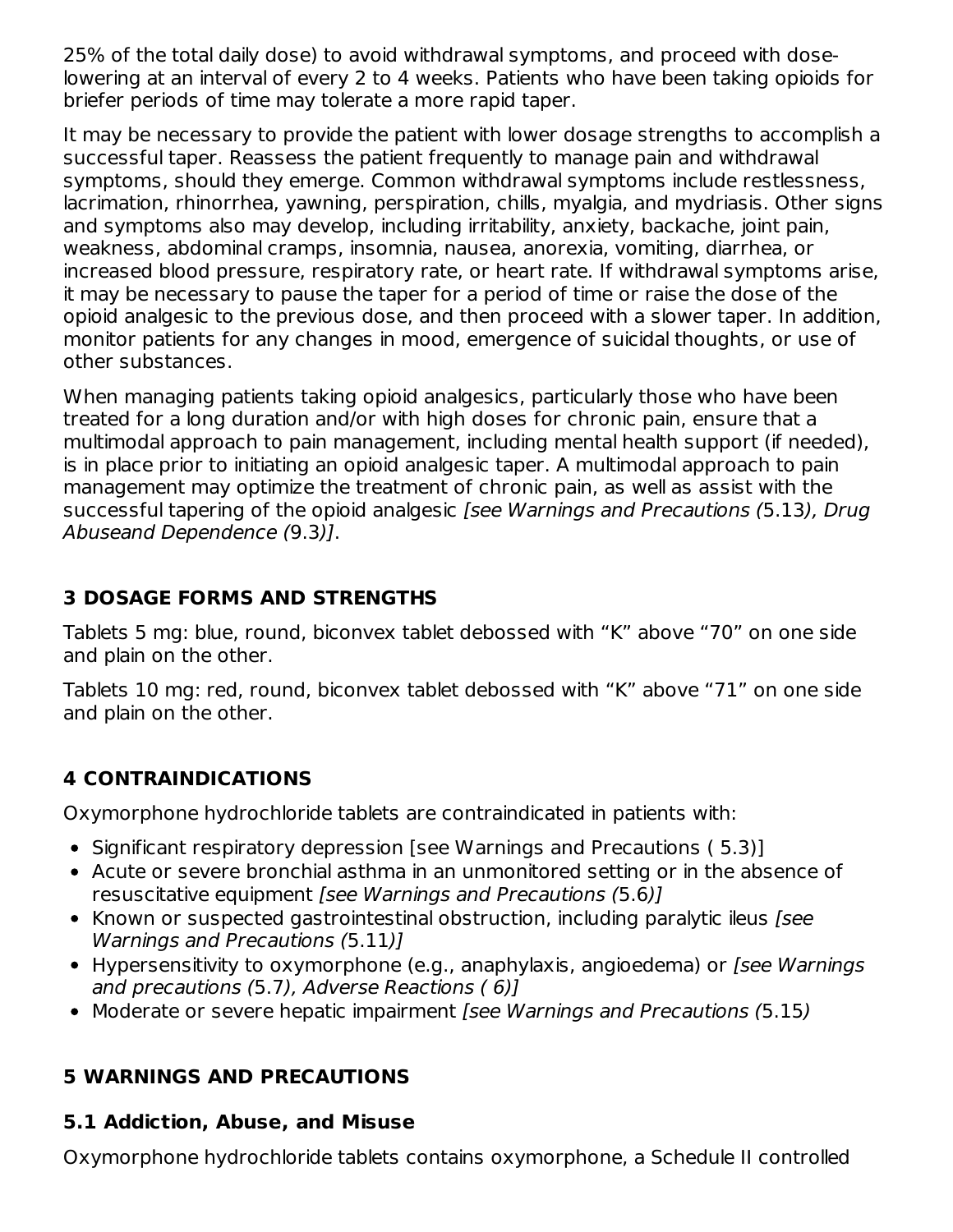substance. As an opioid, oxymorphone hydrochloride tablets exposes users to the risks of addiction, abuse, and misuse [see Drug Abuse and Dependence ( 9)] .

Although the risk of addiction in any individual is unknown, it can occur in patients appropriately prescribed oxymorphone hydrochloride tablets. Addiction can occur at recommended dosages and if the drug is misused or abused.

Assess each patient's risk for opioid addiction, abuse, or misuse prior to prescribing oxymorphone hydrochloride tablets, and monitor all patients receiving oxymorphone hydrochloride tablets for the development of these behaviors and conditions. Risks are increased in patients with a personal or family history of substance abuse (including drug or alcohol abuse or addiction) or mental illness (e.g., major depression). The potential for these risks should not, however, prevent the proper management of pain in any given patient. Patients at increased risk may be prescribed opioids such as oxymorphone hydrochloride tablets, but use in such patients necessitates intensive counseling about the risks and proper use of oxymorphone hydrochloride tablets along with intensive monitoring for signs of addiction, abuse, and misuse. Consider prescribing naloxone for the emergency treatment of opioid overdose [see Dosage and Administration (2.2), Warnings and Precautions (5.3)].

Opioids are sought by drug abusers and people with addiction disorders and are subject to criminal diversion. Consider these risks when prescribing or dispensing oxymorphone hydrochloride tablets. Strategies to reduce these risks include prescribing the drug in the smallest appropriate quantity and advising the patient on the proper disposal of unused drug [see Patient Counseling Information ( 17)] . Contact local state professional licensing board or state controlled substances authority for information on how to prevent and detect abuse or diversion of this product.

## **5.2 Opioid Analgesic Risk Evaluation and Mitigation Strategy (REMS)**

To ensure that the benefits of opioid analgesics outweigh the risks of addiction, abuse, and misuse, the Food and Drug Administration (FDA) has required a Risk Evaluation and Mitigation Strategy (REMS) for these products. Under the requirements of the REMS, drug companies with approved opioid analgesic products must make REMS-compliant education programs available to healthcare providers. Healthcare providers are strongly encouraged to do all of the following:

- Complete a REMS-compliant education program offered by an accredited provider of continuing education (CE) or another education program that includes all the elements of the FDA Education Blueprint for Health Care Providers Involved in the Management or Support of Patients with Pain.
- Discuss the safe use, serious risks, and proper storage and disposal of opioid analgesics with patients and/or their caregivers every time these medicines are prescribed. The Patient Counseling Guide (PCG) can be obtained at this link: www.fda.gov/OpioidAnalgesicREMSPCG.
- Emphasize to patients and their caregivers the importance of reading the Medication Guide that they will receive from their pharmacist every time an opioid analgesic is dispensed to them.
- Consider using other tools to improve patient, household, and community safety, such as patient prescriber agreements that reinforce patient-prescriber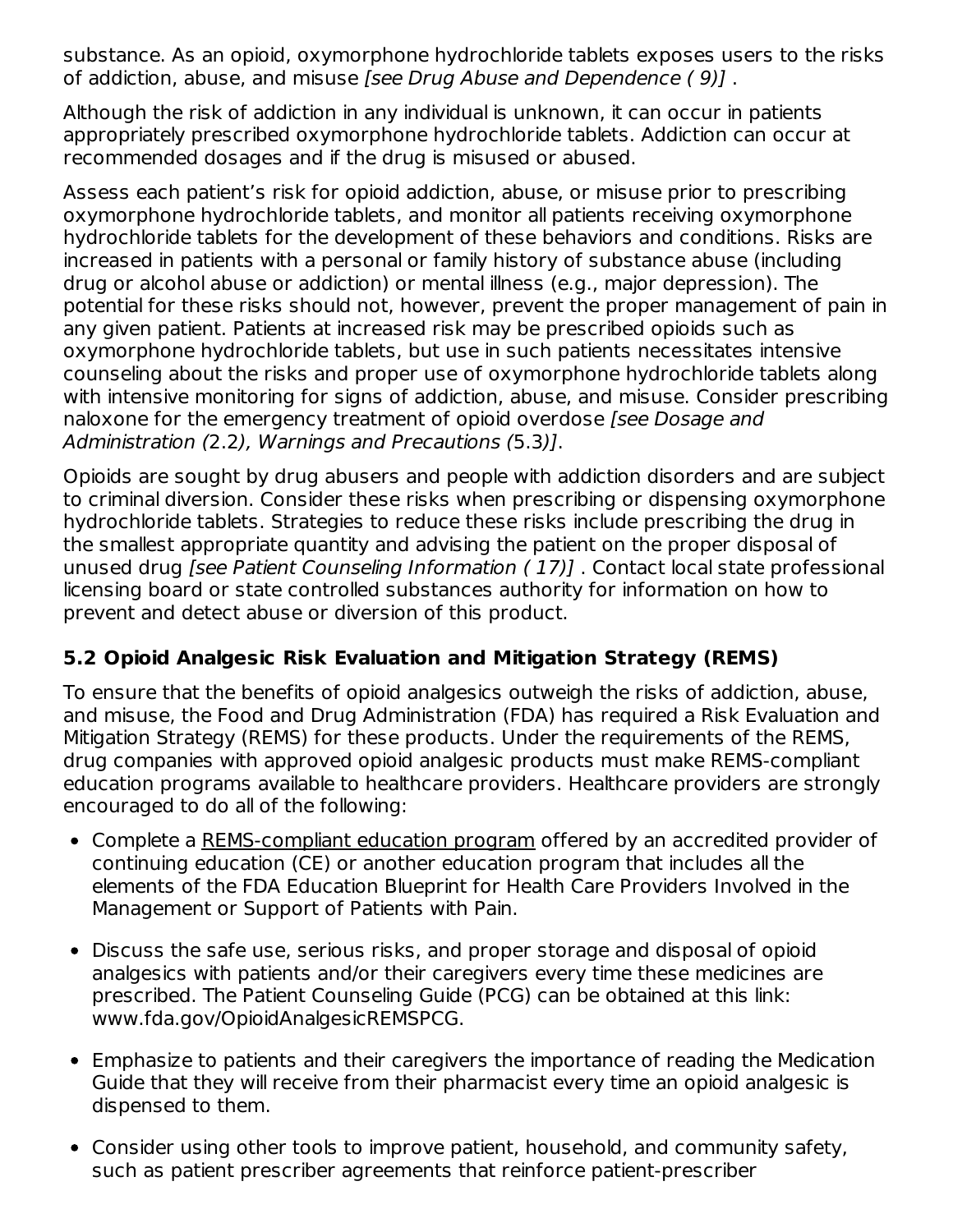responsibilities.

To obtain further information on the opioid analgesic REMS and for a list of accredited REMS CME/CE, call 1-800-503-0784, or log on to www.opioidanalgesicrems.com. The FDA Blueprint can be found at www.fda.gov/OpioidAnalgesicREMSBlueprint.

### **5.3 Life-Threatening Respiratory Depression**

Serious, life-threatening, or fatal respiratory depression has been reported with the use of opioids, even when used as recommended. Respiratory depression, if not immediately recognized and treated, may lead to respiratory arrest and death. Management of respiratory depression may include close observation, supportive measures, and use of opioid antagonists, depending on the patient's clinical status [see Overdosage (10)]. Carbon dioxide (CO  $_2$ ) retention from opioid-induced respiratory depression can exacerbate the sedating effects of opioids.

While serious, life-threatening, or fatal respiratory depression can occur at any time during the use of oxymorphone hydrochloride tablets, the risk is greatest during the initiation of therapy or following a dosage increase. Monitor patients closely for respiratory depression, especially within the first 24-72 hours of initiating therapy with and following dosage increases of oxymorphone hydrochloride tablets.

To reduce the risk of respiratory depression, proper dosing and titration of oxymorphone hydrochloride tablets are essential [see Dosage and Administration ( 2)] . Overestimating the oxymorphone hydrochloride tablets dosage when converting patients fromanother opioid product can result in a fatal overdose with the first dose.

Accidental ingestion of even one dose of oxymorphone hydrochloride tablets, especially by children, can result in respiratory depression and death due to an overdose of oxymorphone.

Educate patients and caregivers on how to recognize respiratory depression and emphasize the importance of calling 911 or getting emergency medical help right away in the event of a known or suspected overdose [see Patient Counseling Information (17)].

Opioids can cause sleep-related breathing disorders including central sleep apnea (CSA) and sleep-related hypoxemia. Opioid use increases the risk of CSA in a dose-dependent fashion. In patients who present with CSA, consider decreasing the opioid dosage using best practices for opioid taper [see Dosage and Administration (2.5)].

#### Patient Access to Naloxone for the Emergency Treatment of Opioid Overdose

Discuss the availability of naloxone for the emergency treatment of opioid overdose with the patient and caregiver and assess the potential need for access to naloxone, both when initiating and renewing treatment with oxymorphone hydrochloride tablets. Inform patients and caregivers about the various ways to obtain naloxone as permitted by individual state naloxone dispensing and prescribing requirements or guidelines (e.g., by prescription, directly from a pharmacist, or as part of a community-based program). Educate patients and caregivers on how to recognize respiratory depression and emphasize the importance of calling 911 or getting emergency medical help, even if naloxone is administered [see Patient Counseling Information (17)].

Consider prescribing naloxone, based on the patient's risk factors for overdose, such as concomitant use of CNS depressants, a history of opioid use disorder, or prior opioid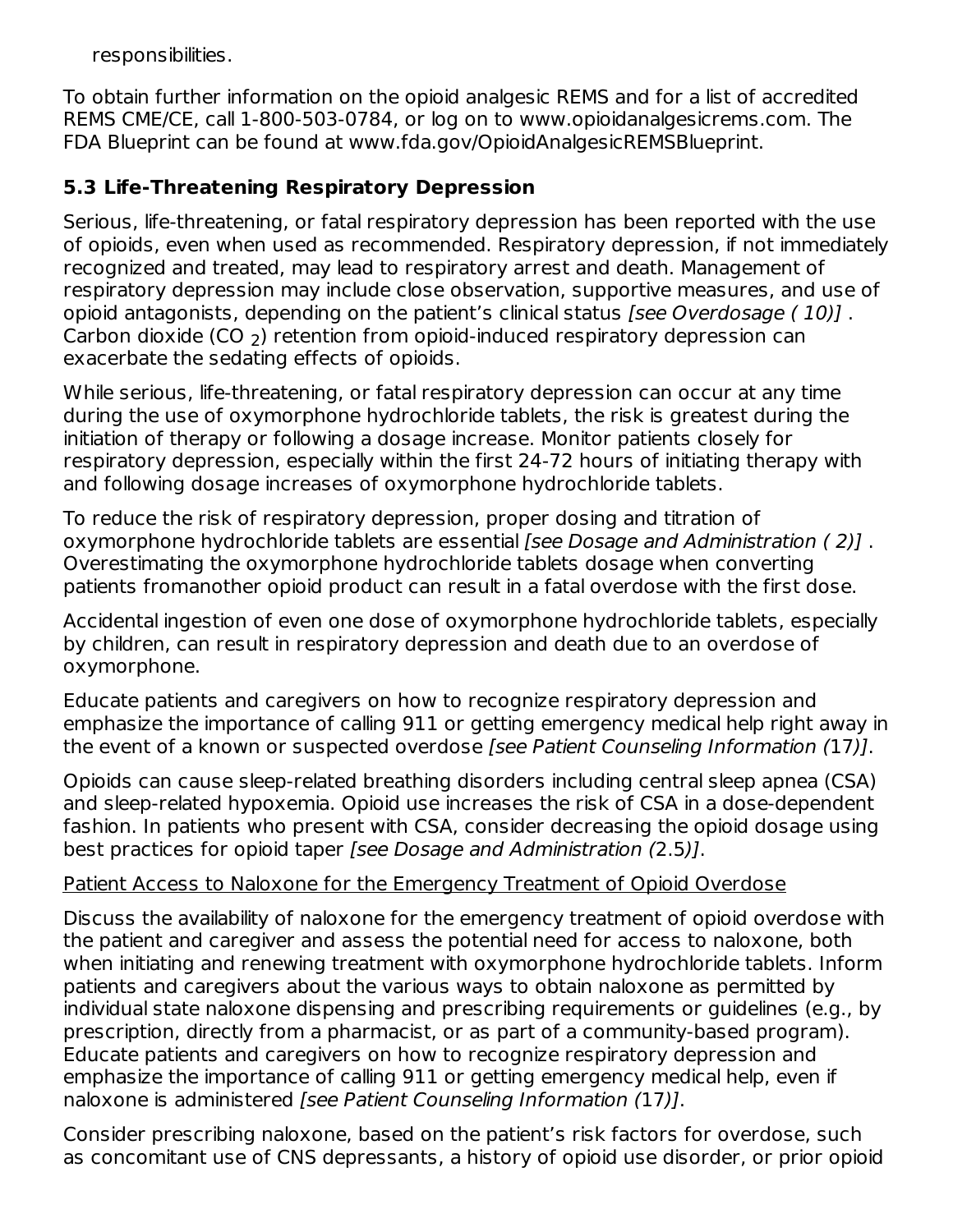overdose. The presence of risk factors for overdose should not prevent the proper management of pain in any given patient. Also consider prescribing naloxone if the patient has household members (including children) or other close contacts at risk for accidental ingestion or overdose. If naloxone is prescribed, educate patients and caregivers on how to treat with naloxone. [see Warnings and Precautions (5.1, 5.4), Patient Counseling Information (17)].

# **5.4 Neonatal Opioid Withdrawal Syndrome**

Prolonged use of oxymorphone hydrochloride tablets during pregnancy can result in withdrawal in the neonate. Neonatal opioid withdrawal syndrome, unlike opioid withdrawal syndrome in adults, may be life-threatening if not recognized and treated, and requires management according to protocols developed by neonatology experts. Observe newborns for signs of neonatal opioid withdrawal syndrome and manage accordingly. Advise pregnant women using opioids for a prolonged period of the risk of neonatal opioid withdrawal syndrome and ensure that appropriate treatment will be available [see Use in Specific Populations ( 8.1), Patient Counseling Information ( 17)] .

### **5.5 Risks from Concomitant Use with Benzodiazepines or Other CNS Depressants**

Patients must not consume alcoholic beverages or prescription or non-prescription products containing alcohol while on oxymorphone hydrochloride tablets therapy. The co-ingestion of alcohol with oxymorphone hydrochloride tablets may result in increased plasma levels and a potentially fatal overdose of oxymorphone [see Clinical Pharmacology ( 12.3)].

Profound sedation, respiratory depression, coma, and death may result from the concomitant use of oxymorphone hydrochloride tablets with benzodiazepines or other CNS depressants (e.g., non-benzodiazepine sedatives/hypnotics, anxiolytics, tranquilizers, muscle relaxants, general anesthetics, antipsychotics, other opioids, alcohol). Because of these risks, reserve concomitant prescribing of these drugs for use in patients for whom alternative treatment options are inadequate.

Observational studies have demonstrated that concomitant use of opioid analgesics and benzodiazepines increases the risk of drug-related mortality compared to use of opioid analgesics alone. Because of similar pharmacological properties, it is reasonable to expect similar risk with the concomitant use of other CNS depressant drugs with opioid analgesics [see Drug Interactions ( 7)] .

If the decision is made to prescribe a benzodiazepine or other CNS depressant concomitantly with an opioid analgesic, prescribe the lowest effective dosages and minimum durations of concomitant use. In patients already receiving an opioid analgesic, prescribe a lower initial dose of the benzodiazepine or other CNS depressant than indicated in the absence of an opioid, and titrate based on clinical response. If an opioid analgesic is initiated in a patient already taking a benzodiazepine or other CNS depressant, prescribe a lower initial dose of the opioid analgesic, and titrate based on clinical response. Follow patients closely for signs and symptoms of respiratory depression and sedation.

If concomitant use is warranted, consider prescribing naloxone for the emergency treatment of opioid overdose [see Dosage and Administration (2.2), Warnings and Precautions (5.3)].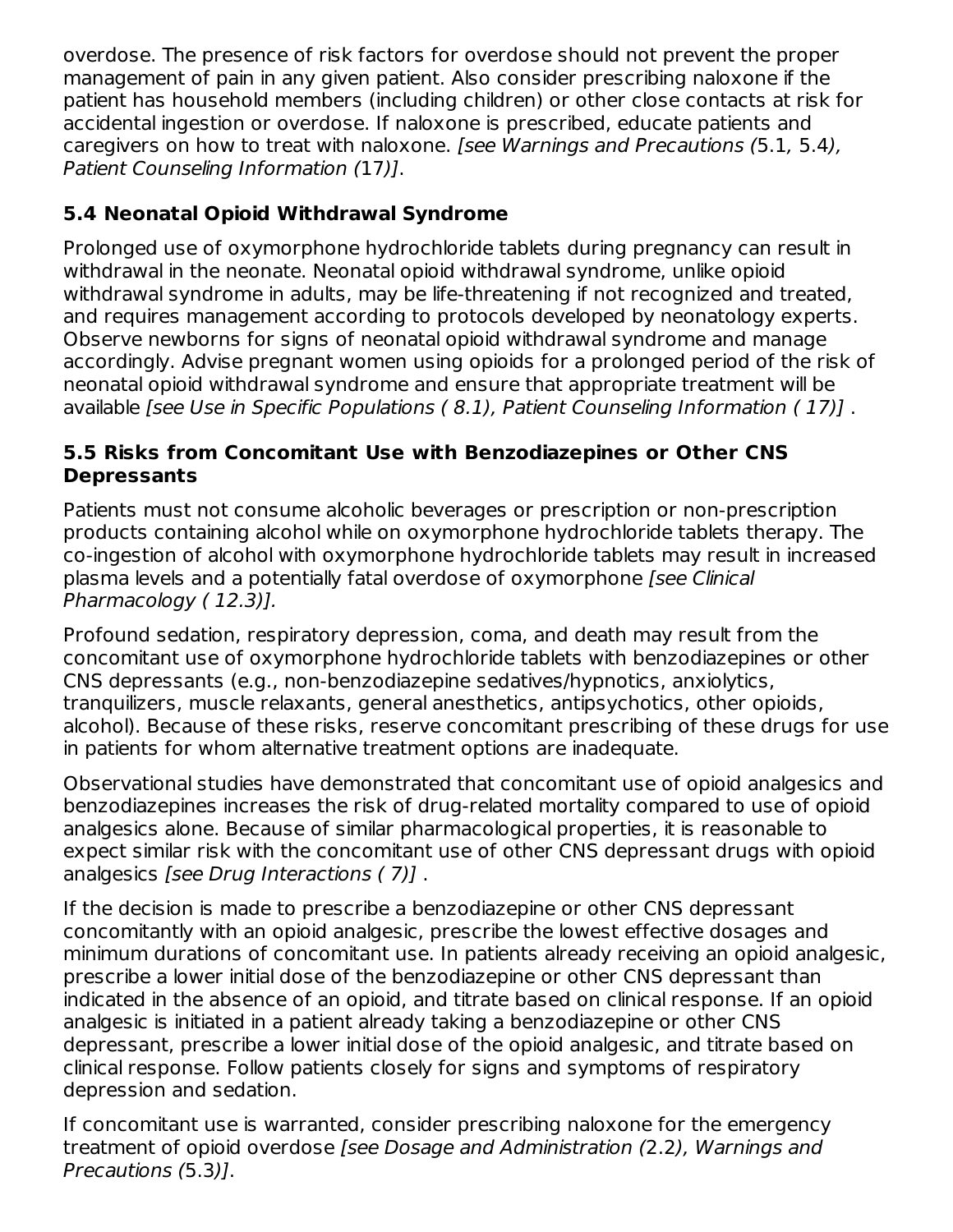Advise both patients and caregivers about the risks of respiratory depression and sedation when oxymorphone hydrochloride tablets are used with benzodiazepines or other CNS depressants (including alcohol and illicit drugs). Advise patients not to drive or operate heavy machinery until the effects of concomitant use of the benzodiazepine or other CNS depressant have been determined. Screen patients for risk of substance use disorders, including opioid abuse and misuse, and warn them of the risk for overdose and death associated with the use of additional CNS depressants including alcohol and illicit drugs [see Drug Interactions ( 7), Patient Counseling Information ( 17)] .

### **5.6 Life-Threatening Respiratory Depression in Patients with Chronic Pulmonary Disease or in Elderly, Cachectic, or Debilitated Patients**

The use of oxymorphone hydrochloride tablets in patients with acute or severe bronchial asthma in an unmonitored setting or in the absence of resuscitative equipment is contraindicated.

Patients with Chronic Pulmonary Disease: Oxymorphone hydrochloride tablets-treated patients with significant chronic obstructive pulmonary disease or cor pulmonale, and those with a substantially decreased respiratory reserve, hypoxia, hypercapnia, or preexisting respiratory depression are at increased risk of decreased respiratory drive including apnea, even at recommended dosages of oxymorphone hydrochloride tablets [see Warnings and Precautions (5.3)].

Elderly, Cachectic, or Debilitated Patients: Life-threatening respiratory depression is more likely to occur in elderly, cachectic, or debilitated patients because they may have altered pharmacokinetics or altered clearance compared to younger, healthier patients [see Warnings and Precautions ( 8.5)].

Monitor such patients closely, particularly when initiating and titrating oxymorphone hydrochloride tablets and when oxymorphone hydrochloride tablets are given concomitantly with other drugs that depress respiration [see Warnings and Precautions (5.3)]. Alternatively, consider the use of non-opioid analgesics in these patients.

# **5.7 Anaphylaxis, Angioedema, and Other Hypersensitivity Reactions**

Potentially life-threatening hypersensitivity reactions, including anaphylaxis and angioedema, have occurred in patients treated with oxymorphone hydrochloride tablets in the postmarket setting. The most commonly described clinical features in these reports were swelling of the face, eyes, mouth, lips, tongue, hands, and/or throat; dyspnea; hives, pruritus, and/or rash; and nausea/vomiting. If anaphylaxis or other hypersensitivity occurs, stop administration of oxymorphone hydrochloride tablets immediately, discontinue oxymorphone hydrochloride tablets permanently, and do not rechallenge with any formulation of oxymorphone. Advise patients to seek immediate medical attention if they experience any symptoms of a hypersensitivity reaction [see Patient Counseling Information ( 17)].

## **5.8 Adrenal Insufficiency**

Cases of adrenal insufficiency have been reported with opioid use, more often following greater than one month of use. Presentation of adrenal insufficiency may include nonspecific symptoms and signs including nausea, vomiting, anorexia, fatigue, weakness, dizziness, and low blood pressure. If adrenal insufficiency is suspected, confirm the diagnosis with diagnostic testing as soon as possible. If adrenal insufficiency is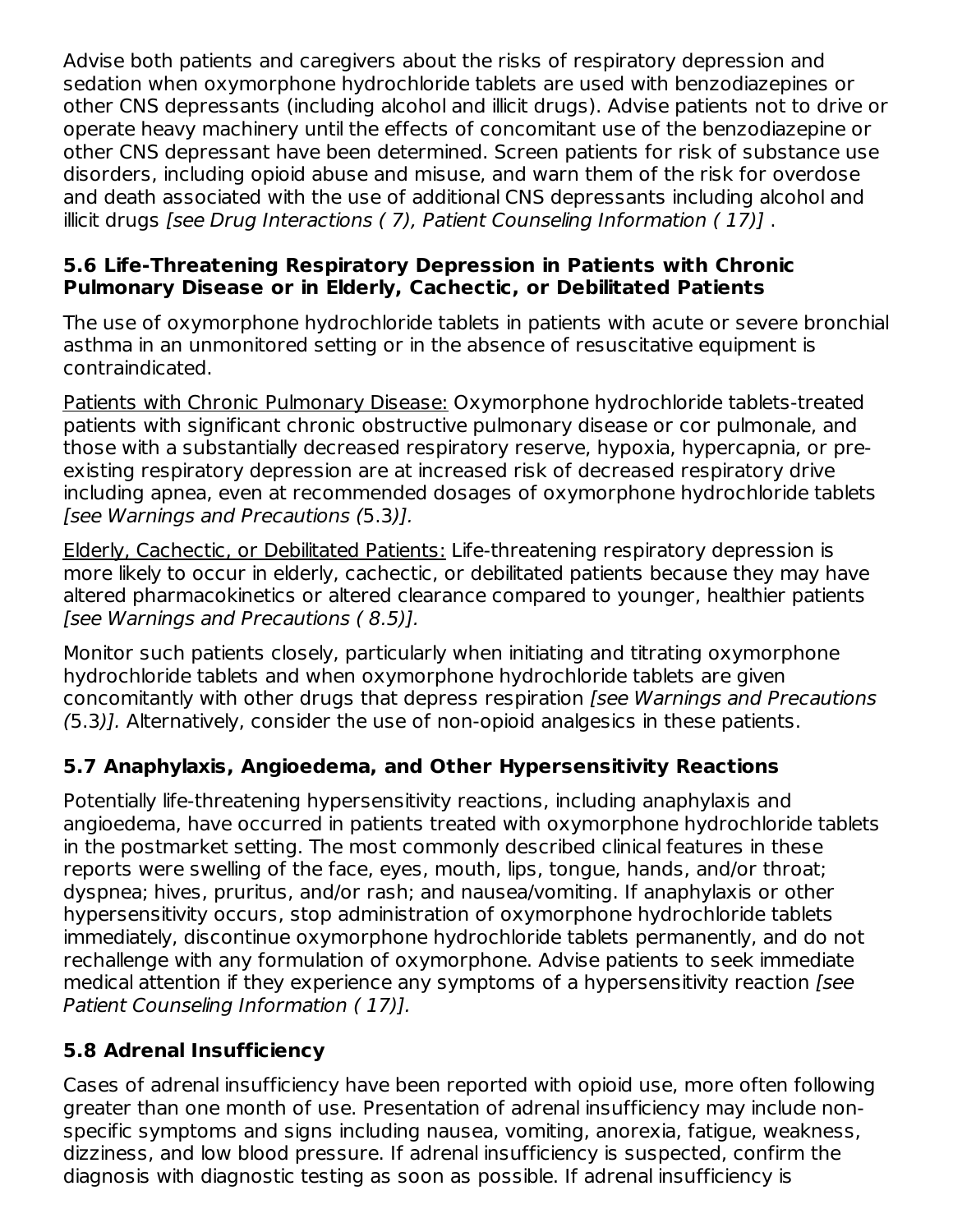diagnosed, treat with physiologic replacement doses of corticosteroids. Wean the patient off of the opioid to allow adrenal function to recover and continue corticosteroid treatment until adrenal function recovers. Other opioids may be tried as some cases reported use of a different opioid without recurrence of adrenal insufficiency. The information available does not identify any particular opioids as being more likely to be associated with adrenal insufficiency.

# **5.9 Severe Hypotension**

Oxymorphone hydrochloride tablets may cause severe hypotension including orthostatic hypotension and syncope in ambulatory patients. There is increased risk in patients whose ability to maintain blood pressure has already been compromised by a reduced blood volume or concurrent administration of certain CNS depressant drugs (e.g., phenothiazines or general anesthetics) [see Warnings and Precautions (5.5) and Drug Interactions ( 7)]. Monitor these patients for signs of hypotension after initiating or titrating the dosage of oxymorphone hydrochloride tablets. In patients with circulatory shock, oxymorphone hydrochloride tablets may cause vasodilation that can further reduce cardiac output and blood pressure. Avoid the use of oxymorphone hydrochloride tablets in patients with circulatory shock.

### **5.10 Risks of Use in Patients with Increased Intracranial Pressure, Brain Tumors, Head Injury, or Impaired Consciousness**

In patients who may be susceptible to the intracranial effects of CO  $_{\rm 2}$  retention (e.g., those with evidence of increased intracranial pressure or brain tumors), oxymorphone hydrochloride tablets may reduce respiratory drive, and the resultant CO  $_{\rm 2}$  retention can further increase intracranial pressure. Monitor such patients for signs of sedation and respiratory depression, particularly when initiating therapy with oxymorphone hydrochloride tablets.

Opioids may also obscure the clinical course in a patient with a head injury. Avoid the use of oxymorphone hydrochloride tablets in patients with impaired consciousness or coma.

# **5.11 Risks of Use in Patients with Gastrointestinal Conditions**

Oxymorphone hydrochloride tablets are contraindicated in patients with known or suspected gastrointestinal obstruction, including paralytic ileus.

The oxymorphone in oxymorphone hydrochloride tablets may cause spasm of the sphincter of Oddi. Opioids may cause increases in serum amylase. Monitor patients with biliary tract disease, including acute pancreatitis for worsening symptoms.

# **5.12 Increased Risk of Seizures in Patients with Seizure Disorders**

The oxymorphone in oxymorphone hydrochloride tablets may increase the frequency of seizures in patients with seizure disorders, and may increase the risk of seizures occurring in other clinical settings associated with seizures. Monitor patients with a history of seizure disorders for worsened seizure control during oxymorphone hydrochloride tablets therapy.

# **5.13 Withdrawal**

Do not abruptly discontinue oxymorphone hydrochloride tablets in a patient physically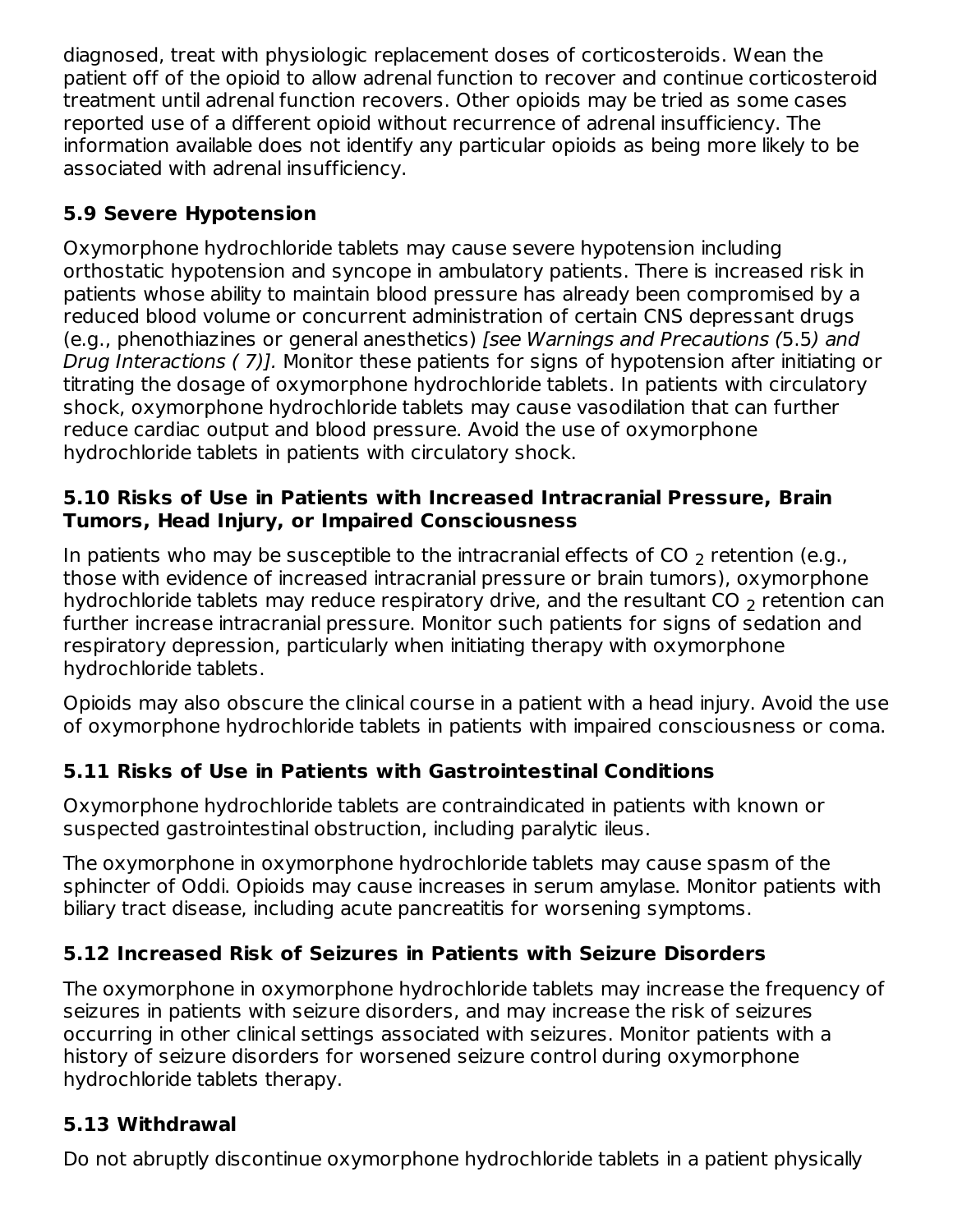dependent on opioids. When discontinuing oxymorphone hydrochloride tablets in a physically dependent patient, gradually taper the dosage. Rapid tapering of oxymorphone in a patient physically dependent on opioids may lead to a withdrawal syndrome and return of pain *[see Dosage and Administration (2.8), Drug Abuse and* Dependence (9.3)].

Additionally, avoid the use of mixed agonist/antagonist (e.g., pentazocine, nalbuphine, and butorphanol) or partial agonist (e.g., buprenorphine) analgesics in patients who are receiving a full opioid agonist analgesic, including oxymorphone hydrochloride tablets. In these patients, mixed agonist/antagonist and partial agonist analgesics may reduce the analgesic effect and/or precipitate withdrawal symptoms [see Drug Interactions ( 7)].

# **5.14 Risks of Driving and Operating Machinery**

Oxymorphone hydrochloride tablets may impair the mental or physical abilities needed to perform potentially hazardous activities such as driving a car or operating machinery. Warn patients not to drive or operate dangerous machinery unless they are tolerant to the effects of oxymorphone hydrochloride tablets and know how they will react to the medication.

## **5.15 Hepatic Impairment**

A study of extended-release oxymorphone tablets in patients with hepatic disease indicated greater plasma concentrations than in those with normal hepatic function [see Clinical Pharmacology ( 12.3)]. Use oxymorphone hydrochloride tablets with caution in patients with mild impairment, starting with the lowest dose and titrating slowly while carefully monitoring for side effects [see Dosage and Administration ( 2.3, 2.4)]. Oxymorphone hydrochloride tablets are contraindicated in patients with moderate or severe hepatic impairment.

# **6 ADVERSE REACTIONS**

The following serious adverse reactions are described, or described in greater detail, in other sections:

- Addiction, Abuse, and Misuse [see Warnings and Precautions (5.1)]
- Life-Threatening Respiratory Depression *[see Warnings and Precautions (5.3)]*
- Neonatal Opioid Withdrawal Syndrome [see Warnings and Precautions (5.4)]
- Interactions with Benzodiazepines or Other CNS Depressants [see Warnings and Precautions (5.5)]
- Anaphylaxis, Angioedema, and Other Hypersensitivity Reactions *[see Warnings and* Precautions (5.7)]
- Adrenal Insufficiency *[see Warnings and Precautions (5.8)]*
- Severe Hypotension [see Warnings and Precautions (5.9)]
- Gastrointestinal Adverse Reactions [see Warnings and Precautions (5.11)]
- Seizures *[see Warnings and Precautions (5.12)]*
- Withdrawal [see Warnings and Precautions (5.13)]

# **6.1 Clinical Trials Experience**

Because clinical trials are conducted under widely varying conditions, adverse reaction rates observed in the clinical trials of a drug cannot be directly compared to rates in the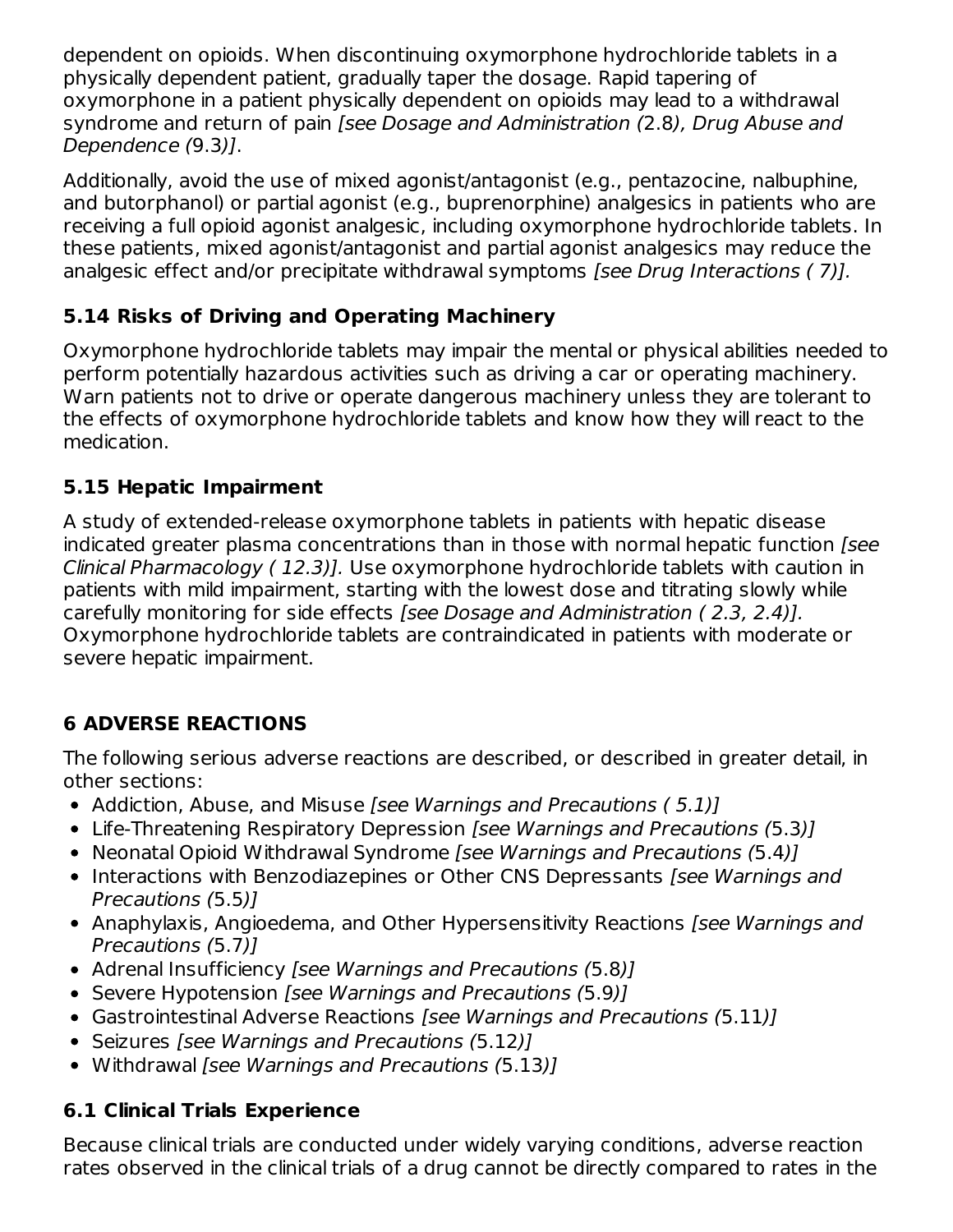clinical trials of another drug and may not reflect the rates observed in practice.

A total of 591 patients were treated with oxymorphone hydrochloride tablets in controlled clinical trials. The clinical trials consisted of patients with acute post-operative pain (n=557) and cancer pain (n=34) trials.

The following table lists adverse reactions that were reported in at least 2% of patients receiving oxymorphone hydrochloride tablets in placebo-controlled trials (acute postoperative pain (N=557)).

| Table 1: Adverse Reactions Reported in Placebo-Controlled Trials |                                                |                           |  |
|------------------------------------------------------------------|------------------------------------------------|---------------------------|--|
| <b>MedDRA Preferred</b><br>Term                                  | Oxymorphone Hydrochloride Tablets<br>$(N=557)$ | <b>Placebo</b><br>(N=270) |  |
| <b>Nausea</b>                                                    | 19%                                            | 12%                       |  |
| Pyrexia                                                          | 14%                                            | 8%                        |  |
| Somnolence                                                       | 9%                                             | 2%                        |  |
| Vomiting                                                         | 9%                                             | 7%                        |  |
| Pruritus                                                         | 8%                                             | 4%                        |  |
| Headache                                                         | 7%                                             | 4%                        |  |
| Dizziness (Excluding<br>Vertigo)                                 | 7%                                             | 2%                        |  |
| Constipation                                                     | 4%                                             | $1\%$                     |  |
| Confusion                                                        | 3%                                             | ${<}1\%$                  |  |

The common ( $\geq$ 1% -  $\lt$ 10%) adverse drug reactions reported at least once by patients treated with oxymorphone hydrochloride tablets in the clinical trials organized by MedDRA's (Medical Dictionary for Regulatory Activities) System Organ Class were and not represented in Table 1:

Cardiac disorders: tachycardia

Gastrointestinal disorders: dry mouth, abdominal distention, and flatulence

General disorders and administration site conditions: sweating increased

Nervous system disorders: anxiety and sedation

Respiratory, thoracic and mediastinal disorders: hypoxia

Vascular disorders: hypotension

Other less common adverse reactions known with opioid treatment that were seen <1% in the oxymorphone hydrochloride tablets trials includes the following:

Abdominal pain, ileus, diarrhea, agitation, disorientation, restlessness, feeling jittery, hypersensitivity, allergic reactions, bradycardia, central nervous system depression, depressed level of consciousness, lethargy, mental impairment, mental status changes, fatigue, depression, clamminess, flushing, hot flashes, dehydration, dermatitis, dyspepsia, dysphoria, edema, euphoric mood, hallucination, hypertension, insomnia, miosis, nervousness, palpitation, postural hypotension, syncope, dyspnea, respiratory depression, respiratory distress, respiratory rate decreased, oxygen saturation decreased, difficult micturition, urinary retention, urticaria, vision blurred, visual disturbances, weakness, appetite decreased, and weight decreased.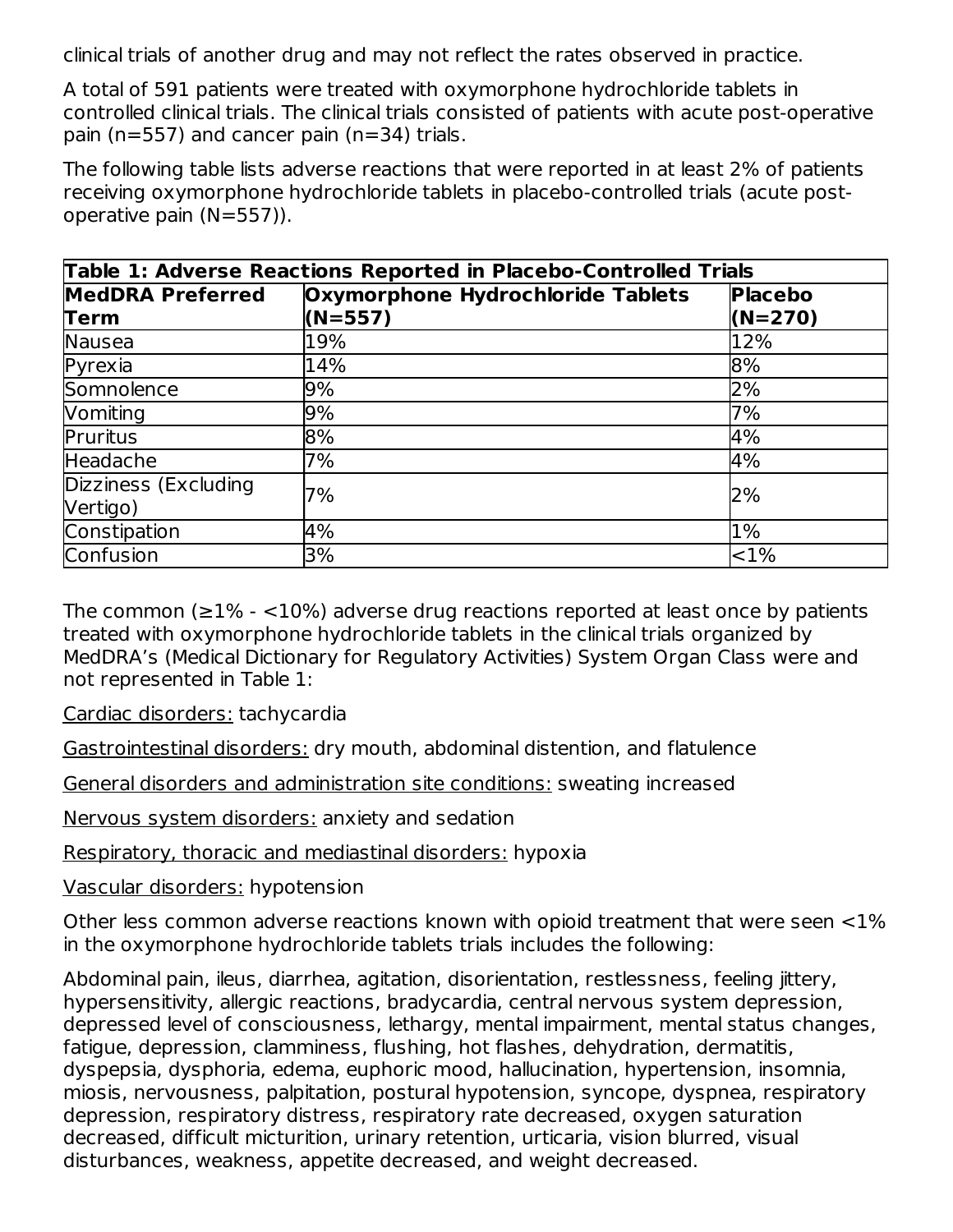### **6.2 Post-marketing Experience**

The following adverse reactions have been identified during post approval use of opioids. Because these reactions are reported voluntarily from a population of uncertain size, it is not always possible to reliably estimate their frequency or establish a causal relationship to drug exposure.

Nervous system disorder: amnesia, convulsion, memory impairment.

Serotonin syndrome: Cases of serotonin syndrome, a potentially life-threatening condition, have been reported during concomitant use of opioids with serotonergic drugs.

Adrenal insufficiency: Cases of adrenal insufficiency have been reported with opioid use, more often following greater than one month of use.

Anaphylaxis: Anaphylaxis has been reported with ingredients contained in oxymorphone hydrochloride tablets.

Immune System Disorders: Angioedema, and other hypersensitivity reactions:

Androgen deficiency: Cases of androgen deficiency have occurred with chronic use of opioids [see Clinical Pharmacology ( 12.2)].

# **7 DRUG INTERACTIONS**

Table 2 includes clinically significant drug interactions with oxymorphone hydrochloride tablets.

#### **Table 2: Clinically Significant Drug Interactions withOxymorphone Hydrochloride Tablets**

| <b>Alcohol</b>      |                                                                                                                                                                                                                                                                                                                                                                                                                                                                                              |
|---------------------|----------------------------------------------------------------------------------------------------------------------------------------------------------------------------------------------------------------------------------------------------------------------------------------------------------------------------------------------------------------------------------------------------------------------------------------------------------------------------------------------|
| Clinical<br>Impact: | The concomitant use of alcohol with oxymorphone hydrochloride tablets<br>can result in an increase of oxymorphone plasma levels and potentially fatal<br>overdose of oxymorphone.                                                                                                                                                                                                                                                                                                            |
|                     | Instruct patients not to consume alcoholic beverages or use prescription<br>Intervention: or non-prescription products containing alcohol while on oxymorphone<br>hydrochloride tablets therapy [see Clinical Pharmacology 12.3)].                                                                                                                                                                                                                                                           |
|                     | Benzodiazepines and Other Central Nervous System (CNS) Depressants                                                                                                                                                                                                                                                                                                                                                                                                                           |
| Clinical<br>Impact: | Due to additive pharmacologic effect, the concomitant use of<br>benzodiazepines and other CNS depressants, including alcohol, can<br>increase the risk of hypotension, respiratory depression, profound<br>sedation, coma, and death.                                                                                                                                                                                                                                                        |
|                     | Reserve concomitant prescribing of these drugs for use in patients for<br>whom alternative treatment options are inadequate. Limit dosages and<br>durations to the minimum required. Follow patients closely for signs of<br>Intervention: respiratory depression and sedation. If concomitant use is warranted,<br>consider prescribing naloxone for the emergency treatment of opioid<br>overdose [see Dosage and Administration (2.2, 2.7), Warnings and<br>Precautions (5.1, 5.3, 5.5)]. |
|                     | Benzodiazepines and other sedatives/hypnotics, anxiolytics tranguilizers,                                                                                                                                                                                                                                                                                                                                                                                                                    |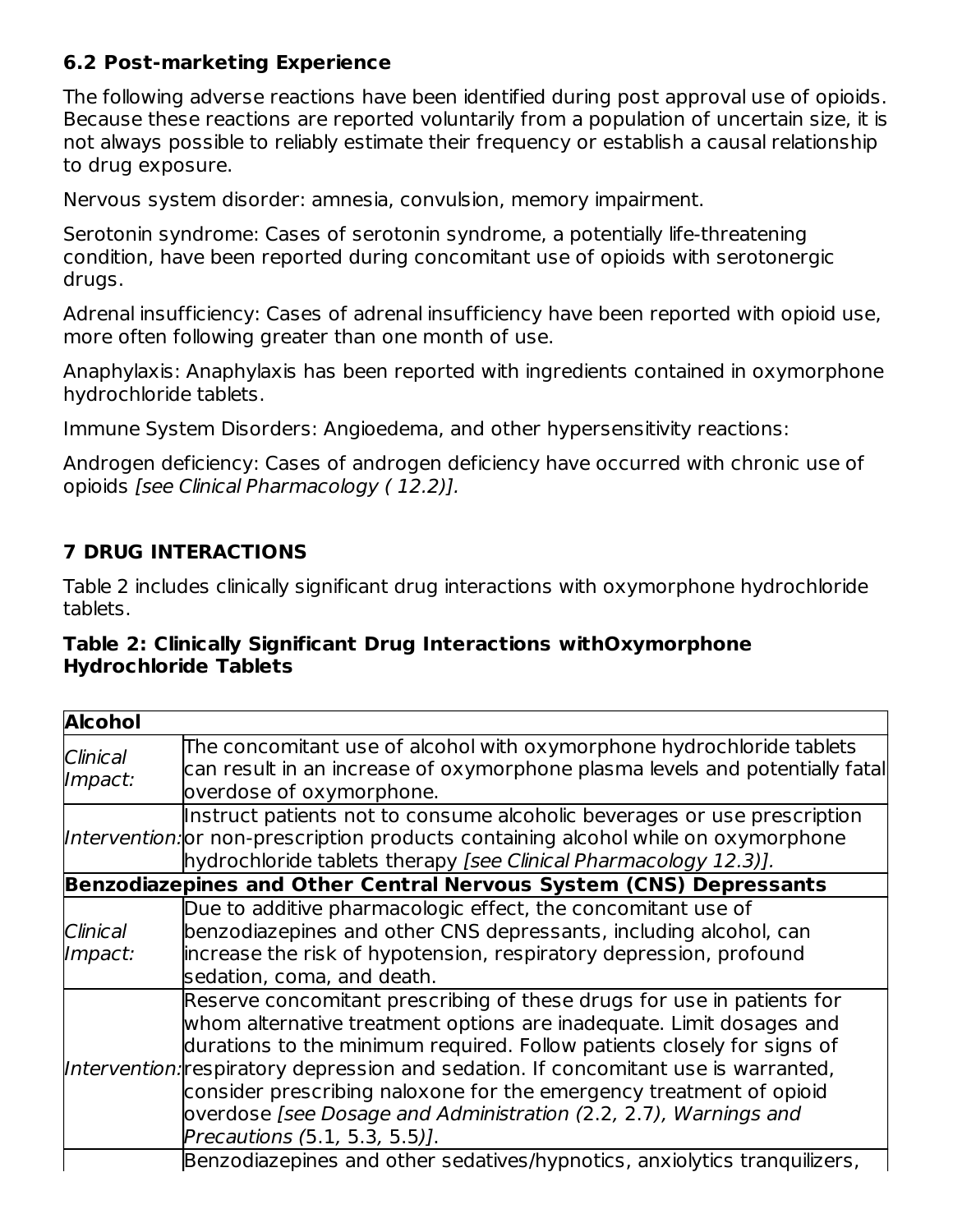| Examples:                 | muscle relaxants, general anesthetics, antipsychotics, other opioids,<br>alcohol.                                                                                                                                                                                                                                                                                                                                                                                                                                             |
|---------------------------|-------------------------------------------------------------------------------------------------------------------------------------------------------------------------------------------------------------------------------------------------------------------------------------------------------------------------------------------------------------------------------------------------------------------------------------------------------------------------------------------------------------------------------|
| <b>Serotonergic Drugs</b> |                                                                                                                                                                                                                                                                                                                                                                                                                                                                                                                               |
| Clinical<br>Impact:       | The concomitant use of opioids with other drugs that affect the<br>serotonergic neurotransmitter system has resulted in serotonin syndrome                                                                                                                                                                                                                                                                                                                                                                                    |
|                           | If concomitant use is warranted, carefully observe the patient, particularly<br>Intervention: during treatment initiation and dose adjustment. Discontinue oxymorphone<br>hydrochloride tablets if serotonin syndrome is suspected.                                                                                                                                                                                                                                                                                           |
| Examples:                 | Selective serotonin reuptake inhibitors (SSRIs), serotonin and<br>norepinephrine reuptake inhibitors (SNRIs), tricyclic antidepressants<br>(TCAs), triptans, 5-HT3 receptor antagonists, drugs that affect the<br>serotonin neurotransmitter system (e.g., mirtazapine, trazodone,<br>tramadol), certain muscle relaxants (i.e., cyclobenzaprine, metaxalone),<br>monoamine oxidase (MAO) inhibitors (those intended to treat psychiatric<br>disorders and also others, such as linezolid and intravenous methylene<br>blue). |
|                           | Monoamine Oxidase Inhibitors (MAOIs)                                                                                                                                                                                                                                                                                                                                                                                                                                                                                          |
| Clinical                  | MAOI interactions with opioids may manifest as serotonin syndrome or<br>opioid toxicity (e.g., respiratory depression, coma) [see Warnings and<br>Precautions (5.3)].                                                                                                                                                                                                                                                                                                                                                         |
| Impact:                   | If urgent use of an opioid is necessary, use test doses and frequent<br>titration of small doses to treat pain while closely monitoring blood pressure<br>and signs and symptoms of CNS and respiratory depression.                                                                                                                                                                                                                                                                                                           |
| Intervention.             | The use of oxymorphone hydrochloride tablets is not recommended for<br>patients taking MAOIs or within 14 days of stopping such treatment.                                                                                                                                                                                                                                                                                                                                                                                    |
| Examples:                 | phenelzine, tranylcypromine, linezolid                                                                                                                                                                                                                                                                                                                                                                                                                                                                                        |
|                           | Mixed Agonist/Antagonist and Partial Agonist Opioid Analgesics                                                                                                                                                                                                                                                                                                                                                                                                                                                                |
| Clinical<br>Impact:       | May reduce the analgesic effect of oxymorphone hydrochloride tablets<br>and/or may precipitate withdrawal symptoms.                                                                                                                                                                                                                                                                                                                                                                                                           |
|                           | Intervention: Avoid concomitant use.                                                                                                                                                                                                                                                                                                                                                                                                                                                                                          |
| Examples                  | Butorphanol, nalbuphine, pentazocine, buprenorphine                                                                                                                                                                                                                                                                                                                                                                                                                                                                           |
| <b>Muscle Relaxants</b>   |                                                                                                                                                                                                                                                                                                                                                                                                                                                                                                                               |
| Clinical<br>Impact:       | Oxymorphone may enhance the neuromuscular blocking action of skeletal<br>muscle relaxants and produce an increased degree of respiratory<br>depression.                                                                                                                                                                                                                                                                                                                                                                       |
|                           | Monitor patients for signs of respiratory depression that may be greater<br>than otherwise expected and decrease the dosage of oxymorphone<br>hydrochloride tablets and/or the muscle relaxant as necessary. Due to the<br>Intervention: risk of respiratory depression with concomitant use of skeletal muscle<br>relaxants and opioids, consider prescribing naloxone for the emergency<br>treatment of opioid overdose [see Dosage and Administration (2.2),<br>Warnings and Precautions (5.3, 5.5)].                      |
| <b>Diuretics</b>          |                                                                                                                                                                                                                                                                                                                                                                                                                                                                                                                               |
| Clinical<br>Impact:       | Opioids can reduce the efficacy of diuretics by inducing the release of<br>lantidiuretic hormone.                                                                                                                                                                                                                                                                                                                                                                                                                             |
|                           | Monitor patients for signs of urinary retention or reduced gastric motility<br>Intervention: when oxymorphone hydrochloride tablets are used concomitantly with<br>anticholinergic drugs.                                                                                                                                                                                                                                                                                                                                     |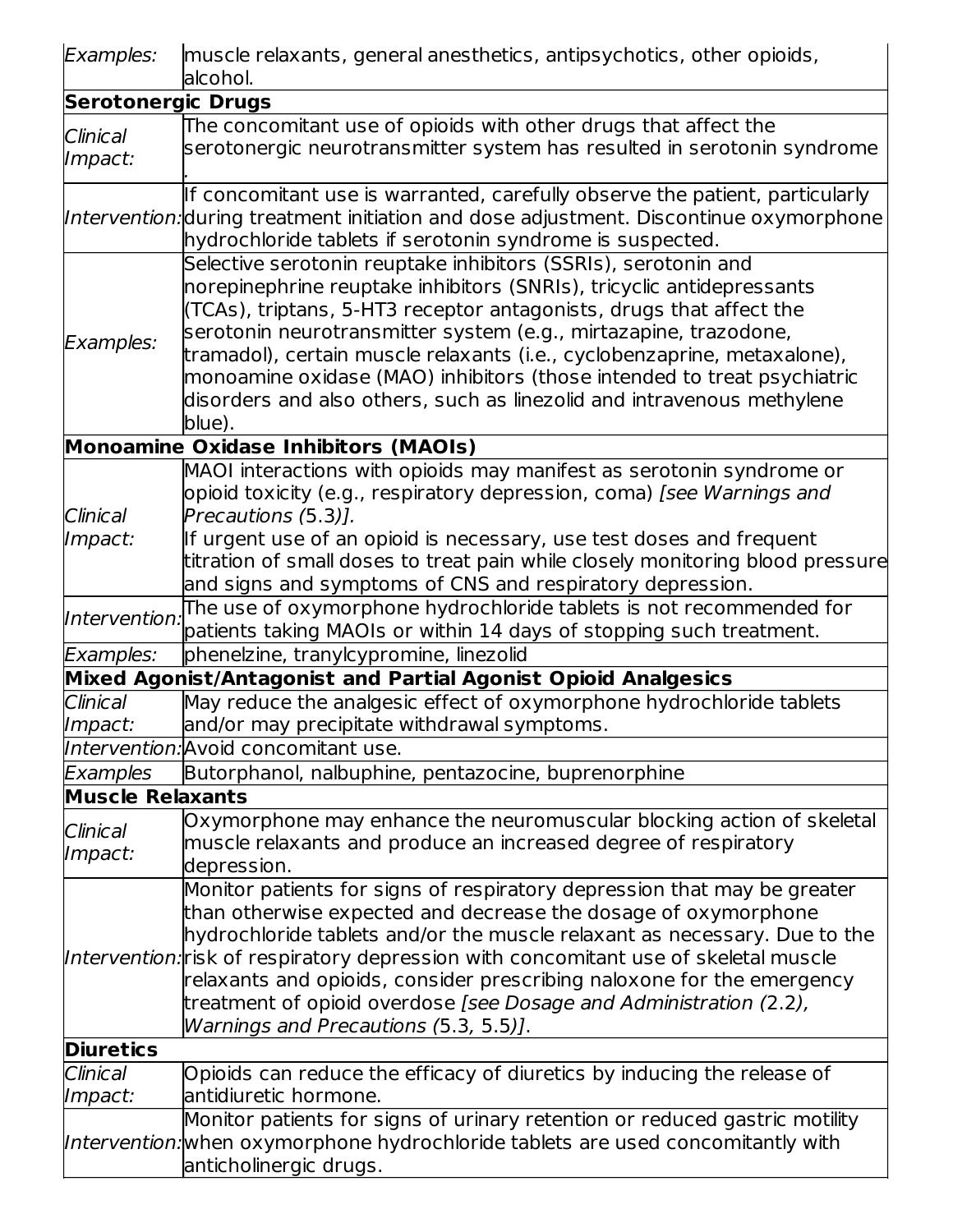|                     | <b>Anticholinergic Drugs</b>                                                                                                                                                              |  |  |  |  |
|---------------------|-------------------------------------------------------------------------------------------------------------------------------------------------------------------------------------------|--|--|--|--|
| Clinical            | The concomitant use of anticholinergic drugs may increase risk of urinary                                                                                                                 |  |  |  |  |
| Impact:             | retention and/or severe constipation, which may lead to paralytic ileus.                                                                                                                  |  |  |  |  |
|                     | Monitor patients for signs of urinary retention or reduced gastric motility<br>Intervention: when oxymorphone hydrochloride tablets are used concomitantly with<br>anticholinergic drugs. |  |  |  |  |
| <b>Cimetidine</b>   |                                                                                                                                                                                           |  |  |  |  |
| Clinical<br>Impact: | Cimetidine can potentiate opioid-induced respiratory depression.                                                                                                                          |  |  |  |  |
|                     | Intervention: Monitor patients for respiratory depression when oxymorphone<br>Intervention: hydrochloride tablets and cimetidine are used concurrently.                                   |  |  |  |  |

# **8 USE IN SPECIFIC POPULATIONS**

## **8.1 Pregnancy**

### Risk Summary

Prolonged use of opioid analgesics during pregnancy may cause neonatal opioid withdrawal syndrome [see Warnings and Precautions (5.4) and Clinical Considerations]. Data from randomized controlled trials with oxymorphone use in pregnant women during labor and delivery have been conducted. However, these studies were not designed to identify a drug-associated risk for major birth defects and miscarriage because oxymorphone exposure occurred after the first trimester. There are reports of respiratory depression in infants in some of these trials [see Clinical Considerations].

In animal reproduction studies, reduced postnatal survival of pups and an increased incidence of stillborn pups were observed following oral treatment of pregnant rats with oxymorphone during gestation and through lactation at doses 2.4 and 12 times the human daily dose of 20 mg/day (HDD), respectively. Reduced fetal weights were observed with oral administration of oxymorphone to pregnant rats and rabbits during organogenesis at exposures up to 4.9 and 48.8 times the HDD, respectively [see Data]. Based on animal data, advise pregnant women of the potential risk to a fetus.

The estimated background risk of major birth defects and miscarriage for the indicated population is unknown. All pregnancies have a background risk of birth defect, loss, or other adverse outcomes. In the U.S. general population, the estimated background risk of major birth defects and miscarriage in clinically recognized pregnancies is 2-4% and 15-20%, respectively.

## Clinical Considerations

## Fetal/Neonatal Adverse Reactions

Prolonged use of opioid analgesics during pregnancy for medical or nonmedical purposes can result in physical dependence in the neonate and neonatal opioid withdrawal syndrome shortly after birth.

Neonatal opioid withdrawal syndrome presents as irritability, hyperactivity and abnormal sleep pattern, high pitched cry, tremor, vomiting, diarrhea and failure to gain weight. The onset, duration, and severity of neonatal opioid withdrawal syndrome vary based on the specific opioid used, duration of use, timing and amount of last maternal use, and rate of elimination of the drug by the newborn. Observe newborns for symptoms of neonatal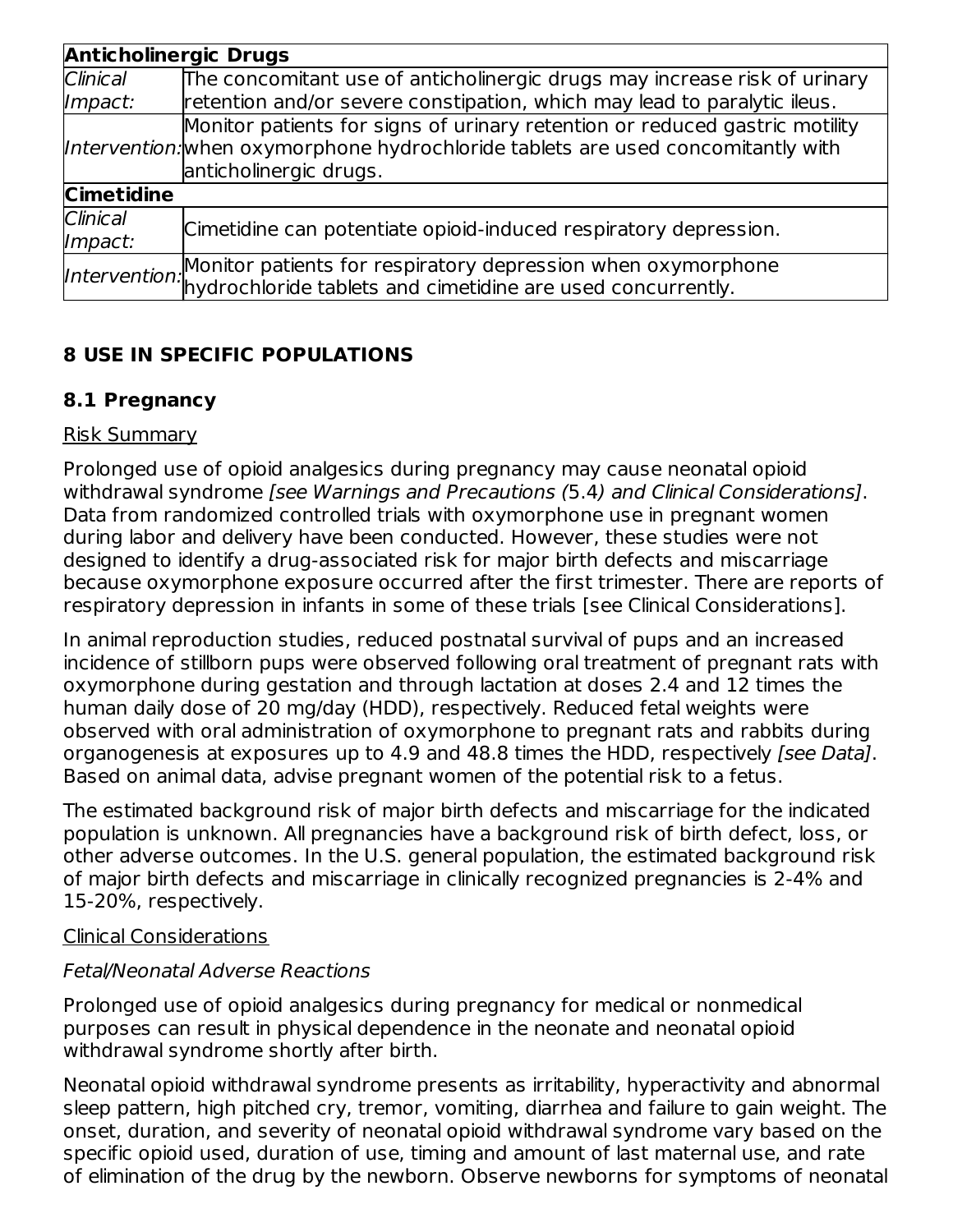opioid withdrawal syndrome and manage accordingly [see Warnings and Precautions  $(5.4)$ .

## Labor or Delivery

Opioids cross the placenta and may produce respiratory depression and psychophysiologic effects in neonates. An opioid antagonist, such as naloxone, must be available for reversal of opioid-induced respiratory depression in the neonate. Oxymorphone hydrochloride tablets are not recommended for use in pregnant women during or immediately prior to labor, when other analgesic techniques are more appropriate. Opioid analgesics, including oxymorphone hydrochloride tablets, can prolong labor through actions which temporarily reduce the strength, duration, and frequency of uterine contractions. However, this effect is not consistent and may be offset by an increased rate of cervical dilation, which tends to shorten labor. Monitor neonates exposed to opioid analgesics during labor for signs of excess sedation and respiratory depression.

## Data

## Animal Data

Pregnant rats were treated with oxymorphone hydrochloride from Gestation Day 6 to 17 via oral gavage doses of 5, 10, or 25 mg/kg/day (2.4, 4.9, or 12.2 times the HDD based on body surface area, respectively). Reduced mean fetal weights were observed at 4.9 times the HDD. Maternal toxicity was noted in all treatment groups (reduced food consumption and body weights in all groups and mortality in the high dose group).

Pregnant rabbits were treated with oxymorphone hydrochloride from Gestation Day 7 to 20 via oral gavage doses of 10, 25, or 50 mg/kg/day (9.8, 24.4, or 48.8 times the HDD based on body surface area, respectively). Decreased mean fetal weights were noted at 48.8 times the HDD. Maternal toxicity was noted in all treatment groups (reduced food consumption and body weights).

Pregnant rats were treated with oxymorphone hydrochloride from Gestation Day 6 to Lactation Day 20 via oral gavage doses of 1, 5, 10, or 25 mg/kg/day (0.5, 2.4, 4.9, or 12.2 times the HDD based on body surface area, respectively). Increased neonatal death (postnatal day 0-1) was noted at 2.4 times the HDD. Decreased pup survival over the first week of life, reduced pup birth weight, and reduced postnatal weight gain were noted at 4.9 times the HDD. Maternal toxicity was noted in all treatment groups (reduced food consumption and body weights in all groups and mortality in the 10 and 25 mg/kg/day groups).

In a published study, neural tube defects (exencephaly and cranioschisis) were noted following subcutaneous administration of 153 mg/kg oxymorphone hydrochloride (62.2 times the HDD) on Gestation Day 8 to pregnant hamsters. This dose also produced significant maternal toxicity (20% maternal deaths).

# **8.2 Lactation**

# Risk Summary

There is no information regarding the presence of oxymorphone in human milk, the effects on the breastfed infant, or the effects on milk production. The developmental and health benefits of breastfeeding should be considered along with the mother's clinical need for oxymorphone hydrochloride tablets and any potential adverse effects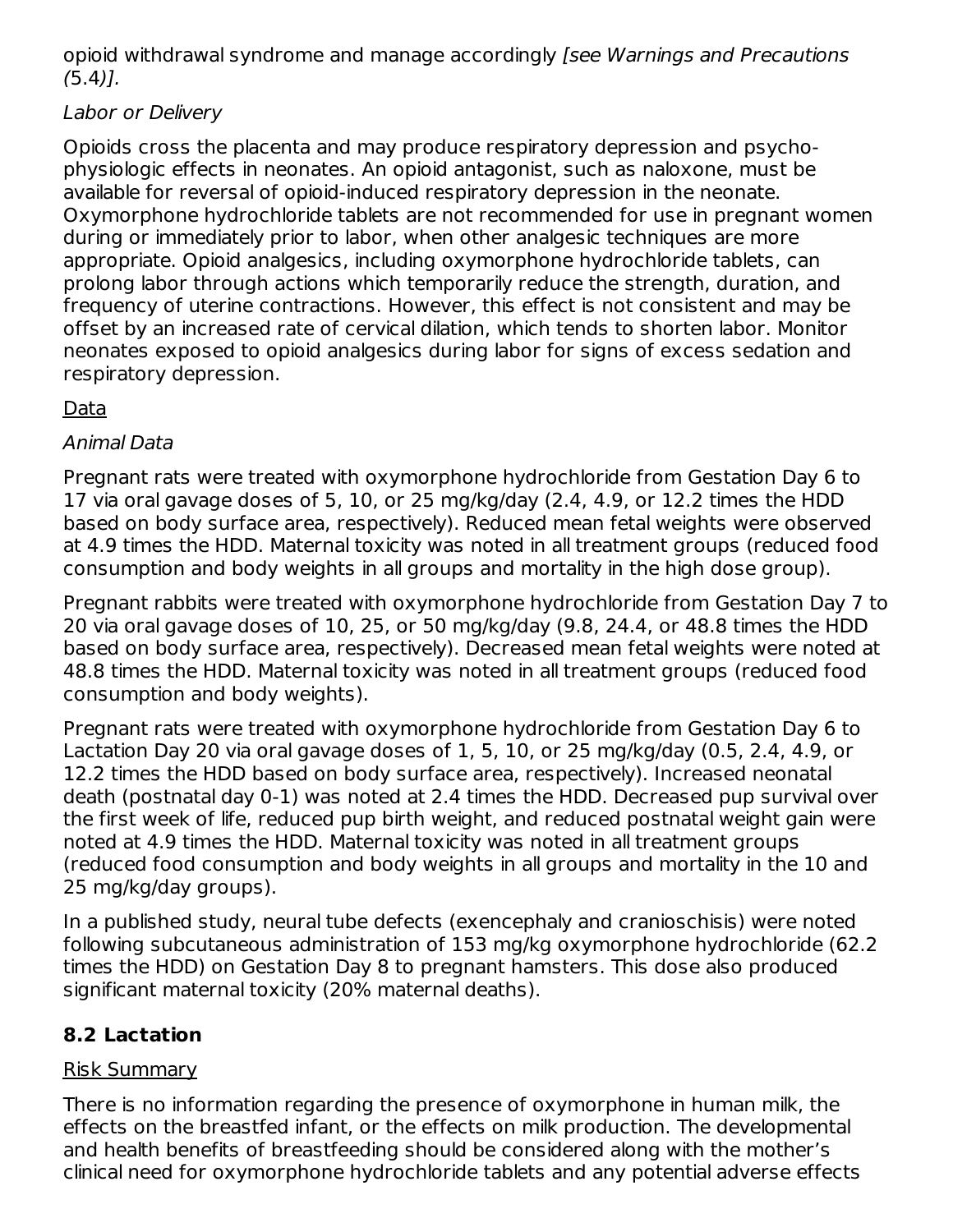on the breastfed child from oxymorphone hydrochloride tablets or from the underlying maternal condition.

Clinical Considerations

Monitor infants exposed to oxymorphone hydrochloride tablets through breast milk for excess sedation and respiratory depression. Withdrawal symptoms can occur in breastfed infants when maternal administration of an opioid analgesic is stopped, or when breast-feeding is stopped.

The developmental and health benefits of breastfeeding should be considered along with the mother's clinical need for oxymorphone hydrochloride tablets and any potential adverse effects on the breastfed infant from oxymorphone hydrochloride tablets or from the underlying maternal condition.

# **8.3 Females and Males of Reproductive Potential**

**Infertility** 

Chronic use of opioids may cause reduced fertility in females and males of reproductive potential. It is not known whether these effects on fertility are reversible *[see Clinical*] Pharmacology ( 12.2), Nonclinical Toxicology ( 13.1)].

# **8.4 Pediatric Use**

Safety and effectiveness for pediatric patients, 0 to 17 years, have not been established.

An open-label study was conducted in 58 pediatric patients 12 years of age and older with postoperative pain using Oxymorphone Hydrochloride Tablets. Efficacy was not demonstrated in this population treated with doses expected to be comparable to effective starting doses in adults. In addition, pharmacokinetic results demonstrated that treatment with Oxymorphone Hydrochloride Tablets resulted in substantially higher systemic exposures to oxymorphone in 2 out of 24 patients.

Oxymorphone Hydrochloride Tablets are not recommended for use in the pediatric population

# **8.5 Geriatric Use**

Oxymorphone hydrochloride tablets should be used with caution in elderly patients [see Clinical Pharmacology ( 12.3)].

Of the total number of subjects in clinical studies of oxymorphone hydrochloride tablets, 31% were 65 and over, while 7% were 75 and over. No overall differences in effectiveness were observed between these subjects and younger subjects. There were several adverse events that were more frequently observed in subjects 65 and over compared to younger subjects. These adverse events included dizziness, somnolence, confusion, and nausea. In general, dose selection for elderly patients should be cautious, usually starting at the low end of the dosing range, reflecting the greater frequency of decreased hepatic, renal or cardiac function, and of concomitant disease or other drug therapy.

Respiratory depression is the chief risk for elderly patients treated with opioids, and has occurred after large initial doses were administered to patients who were not opioidtolerant or when opioids were co-administered with other agents that depress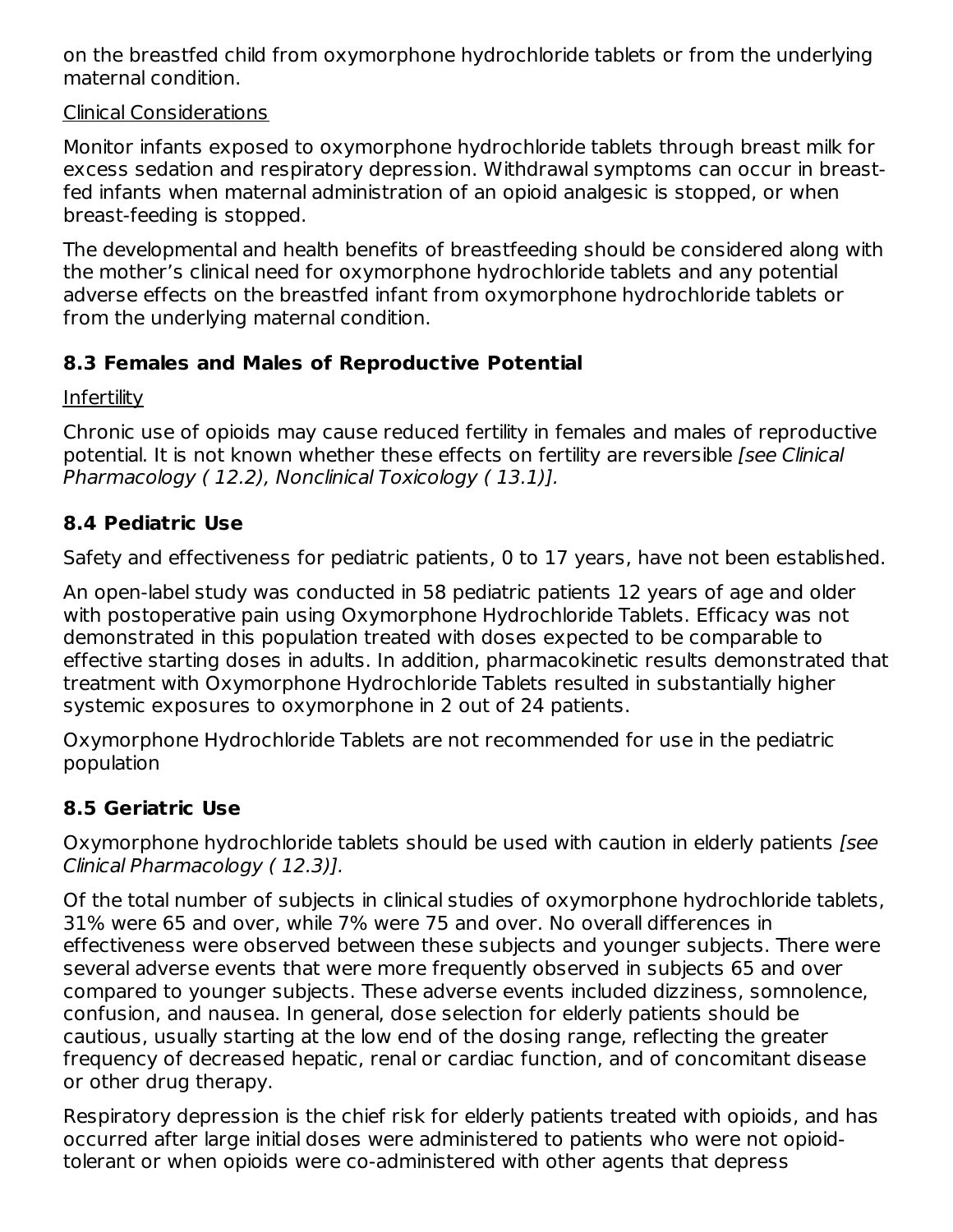respiration. Titrate the dosage of oxymorphone hydrochloride tablets slowly in geriatric patients and monitor closely for signs of central nervous system and respiratory depression [see Warnings and Precautions (5.6)].

Oxymorphone is known to be substantially excreted by the kidney and the risk of adverse reactions to this drug may be greater in patients with impaired renal function. Because the elderly patients are more likely to have decreased renal function, care should be taken in dose selection, and it may be useful to monitor renal function.

## **8.6 Hepatic Impairment**

In a study of extended-release oxymorphone tablets, patients with mild hepatic impairment were shown to have an increase in bioavailability compared to the subjects with normal hepatic function. Oxymorphone hydrochloride tablets should be used with caution in patients with mild impairment. These patients should be started with the lowest dose (5 mg) and titrated slowly while carefully monitoring for signs of respiratory and central nervous system depression. Oxymorphone hydrochloride tablets are contraindicated for patients with moderate and severe hepatic impairment [see Dosage] and Administration ( 2.4), Contraindications ( 4), Warnings and Precautions ( 5.15), and Clinical Pharmacology 12.3].

## **8.7 Renal Impairment**

In a study of extended-release oxymorphone tablets, patients with moderate to severe renal impairment were shown to have an increase in bioavailability compared to the subjects with normal renal function [see Clinical Pharmacology (12.3)]. Such patients should be started be started with the lowest dose (5 mg) and titrated slowly while monitoring for signs of respiratory and central nervous system depression (see Dosage and Administration ( 2.5) Clinical Pharmacology ( 12.3)].

# **9 DRUG ABUSE AND DEPENDENCE**

# **9.1 Controlled Substance**

Oxymorphone hydrochloride tablets contains oxymorphone, a Schedule II controlled substance

## **9.2 Abuse**

Oxymorphone hydrochloride tablets contains oxymorphone, a substance with a high potential for abuse similar to other opioids including fentanyl, hydrocodone, hydromorphone, methadone, morphine, oxycodone and tapentadol. Oxymorphone hydrochloride tablets can be abused and is subject to misuse, addiction, and criminal diversion [see Warnings and Precautions ( 5.1)].

All patients treated with opioids require careful monitoring for signs of abuse and addiction, because use of opioid analgesic products carries the risk of addiction even under appropriate medical use.

Prescription drug abuse is the intentional non-therapeutic use of a prescription drug, even once, for its rewarding psychological or physiological effects.

Drug addiction is a cluster of behavioral, cognitive, and physiological phenomena that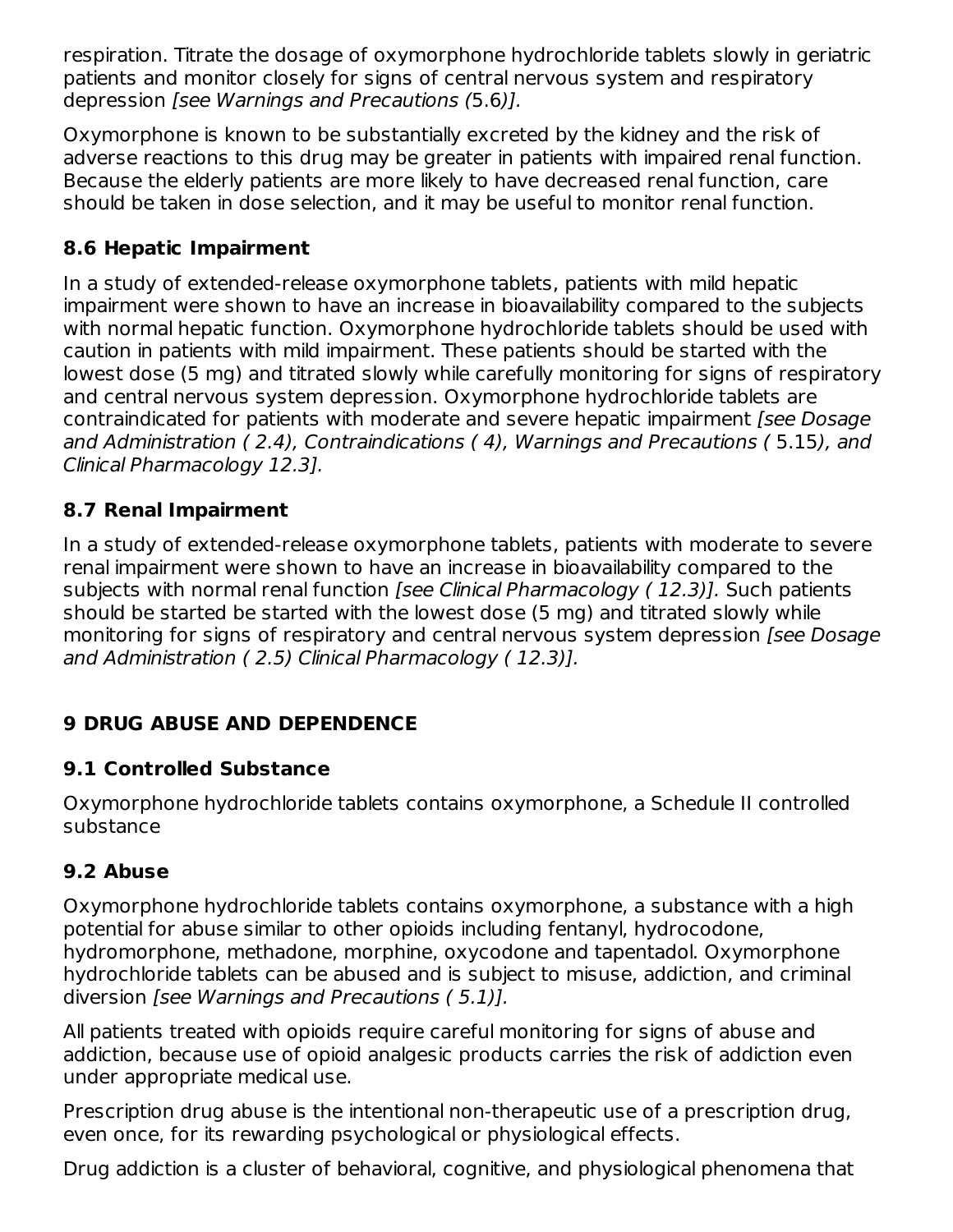develop after repeated substance use and includes: a strong desire to take the drug, difficulties in controlling its use, persisting in its use despite harmful consequences, a higher priority given to drug use than to other activities and obligations, increased tolerance, and sometimes a physical withdrawal.

"Drug-seeking" behavior is very common in persons with substance use disorders. Drug-seeking tactics include emergency calls or visits near the end of office hours, refusal to undergo appropriate examination, testing, or referral, repeated "loss" of prescriptions, tampering with prescriptions, and reluctance to provide prior medical records or contact information for other treating healthcare provider(s). "Doctor shopping" (visiting multiple prescribers to obtain additional prescriptions) is common among drug abusers and people suffering from untreated addiction. Preoccupation with achieving adequate pain relief can be appropriate behavior in a patient with poor pain control.

Abuse and addiction are separate and distinct from physical dependence and tolerance. Health care providers should be aware that addiction may not be accompanied by concurrent tolerance and symptoms of physical dependence in all addicts. In addition, abuse of opioids can occur in the absence of true addiction.

Oxymorphone hydrochloride tablets, like other opioids, can be diverted for non-medical use into illicit channels of distribution. Careful record-keeping of prescribing information, including quantity, frequency, and renewal requests, as required by state and federal law, is strongly advised.

Proper assessment of the patient, proper prescribing practices, periodic re-evaluation of therapy, and proper dispensing and storage are appropriate measures that help to limit abuse of opioid drugs.

## Risks Specific to Abuse of Oxymorphone Hydrochloride Tablets

Oxymorphone hydrochloride tablets are for oral use only. Abuse of oxymorphone hydrochloride tablets poses a risk of overdose and death. This risk is increased with concurrent abuse of oxymorphone hydrochloride tablets with alcohol and other central nervous system depressants.

Parenteral drug abuse is commonly associated with transmission of infectious diseases such as hepatitis and HIV.

## **9.3 Dependence**

Both tolerance and physical dependence can develop during chronic opioid therapy. Tolerance is the need for increasing doses of opioids to maintain a defined effect such as analgesia (in the absence of disease progression or other external factors). Tolerance may occur to both the desired and undesired effects of drugs, and may develop at different rates for different effects.

Physical dependence is a physiological state in which the body adapts to the drug after a period of regular exposure, resulting in withdrawal symptoms after abrupt discontinuation or a significant dosage reduction of a drug. Withdrawal also may be precipitated through the administration of drugs with opioid antagonist activity (e.g., naloxone, nalmefene), mixed agonist/antagonist analgesics (e.g., pentazocine, butorphanol, nalbuphine), or partial agonists (e.g., buprenorphine). Physical dependence may not occur to a clinically significant degree until after several days to weeks of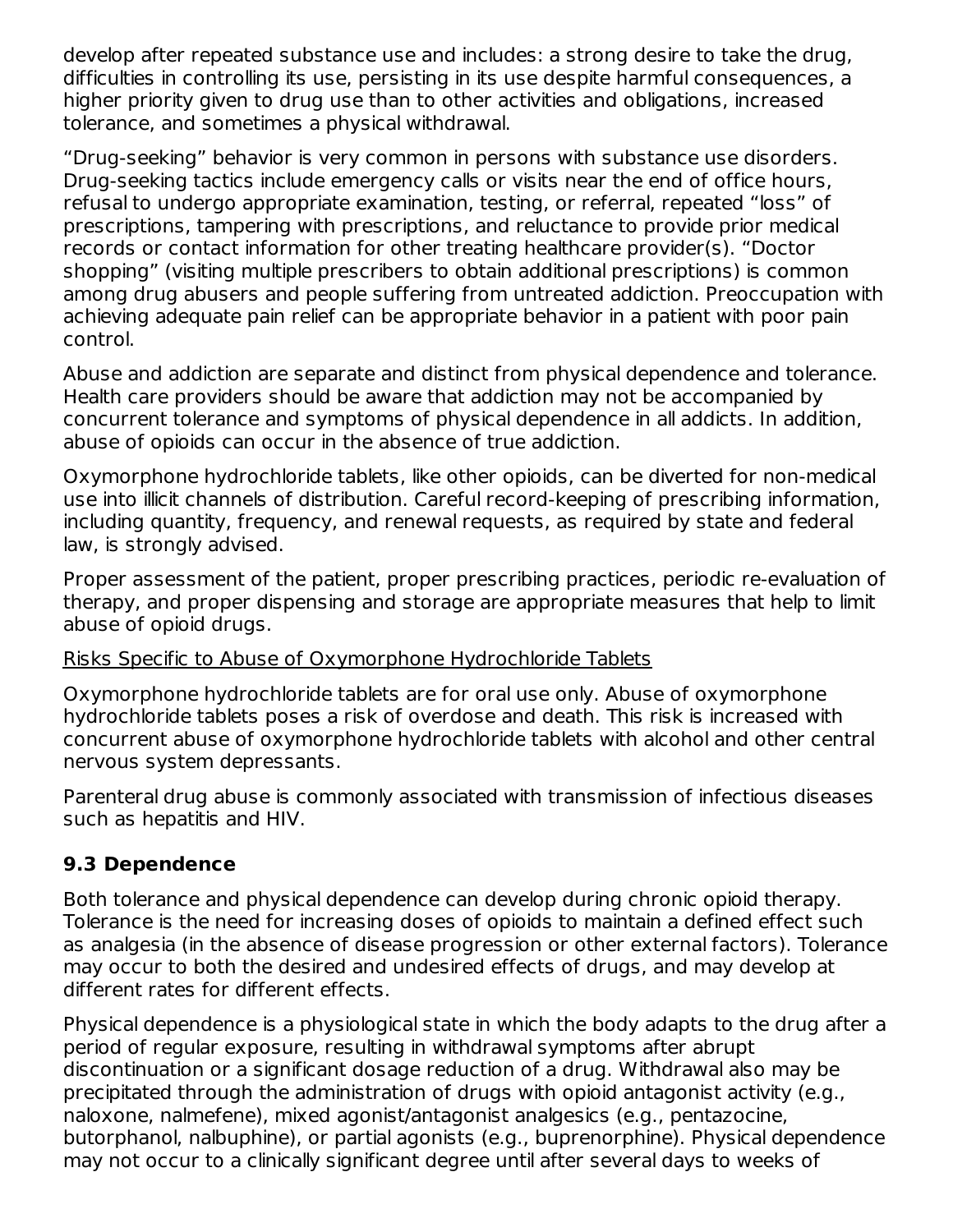continued opioid usage.

Do not abruptly discontinue oxymorphone hydrochloride tablets in a patient physically dependent on opioids. Rapid tapering of oxymorphone hydrochloride tablets in a patient physically dependent on opioids may lead to serious withdrawal symptoms, uncontrolled pain, and suicide. Rapid discontinuation has also been associated with attempts to find other sources of opioid analgesics, which may be confused with drug-seeking for abuse.

When discontinuing oxymorphone hydrochloride tablets, gradually taper the dosage using a patient-specific plan that considers the following: the dose of oxymorphone hydrochloride tablets the patient has been taking, the duration of treatment, and the physical and psychological attributes of the patient. To improve the likelihood of a successful taper and minimize withdrawal symptoms, it is important that the opioid tapering schedule is agreed upon by the patient. In patients taking opioids for a long duration at high doses, ensure that a multimodal approach to pain management, including mental health support (if needed), is in place prior to initiating an opioid analgesic taper [see Dosage and Administration (2.8), Warnings and Precautions (5.13)].

Infants born to mothers physically dependent on opioids will also be physically dependent and may exhibit respiratory difficulties and withdrawal signs [see Warnings] and Precautions (5.4), Use in Specific Populations (8.1)].

## **10 OVERDOSAGE**

#### Clinical Presentation

Acute overdose with oxymorphone hydrochloride tablets can be manifested by respiratory depression, somnolence progressing to stupor or coma, skeletal muscle flaccidity, cold and clammy skin, constricted pupils, and, in some cases, pulmonary edema, bradycardia, hypotension, partial or complete airway obstruction, atypical snoring, and death. Marked mydriasis rather than miosis may be seen with hypoxia in overdose situations [see Clinical Pharmacology ( 12.2)] .

#### Treatment of Overdose

In case of overdose, priorities are the reestablishment of a patent and protected airway and institution of assisted or controlled ventilation, if needed. Employ other supportive measures (including oxygen and vasopressors) in the management of circulatory shock and pulmonary edema as indicated. Cardiac arrest or arrhythmias will require advanced life-support techniques.

Opioid antagonists, such as naloxone, are specific antidotes to respiratory depression resulting from opioid overdose. For clinically significant respiratory or circulatory depression secondary to oxymorphone overdose, administer an opioid antagonist.

Because the duration of opioid reversal is expected to be less than the duration of action of oxymorphone in oxymorphone hydrochloride tablets, carefully monitor the patient until spontaneous respiration is reliably reestablished. If the response to an opioid antagonist is suboptimal or only brief in nature, administer additional antagonist as directed by the product's prescribing information.

In an individual physically dependent on opioids, administration of the recommended usual dosage of the antagonist will precipitate an acute withdrawal syndrome. The severity of the withdrawal symptoms experienced will depend on the degree of physical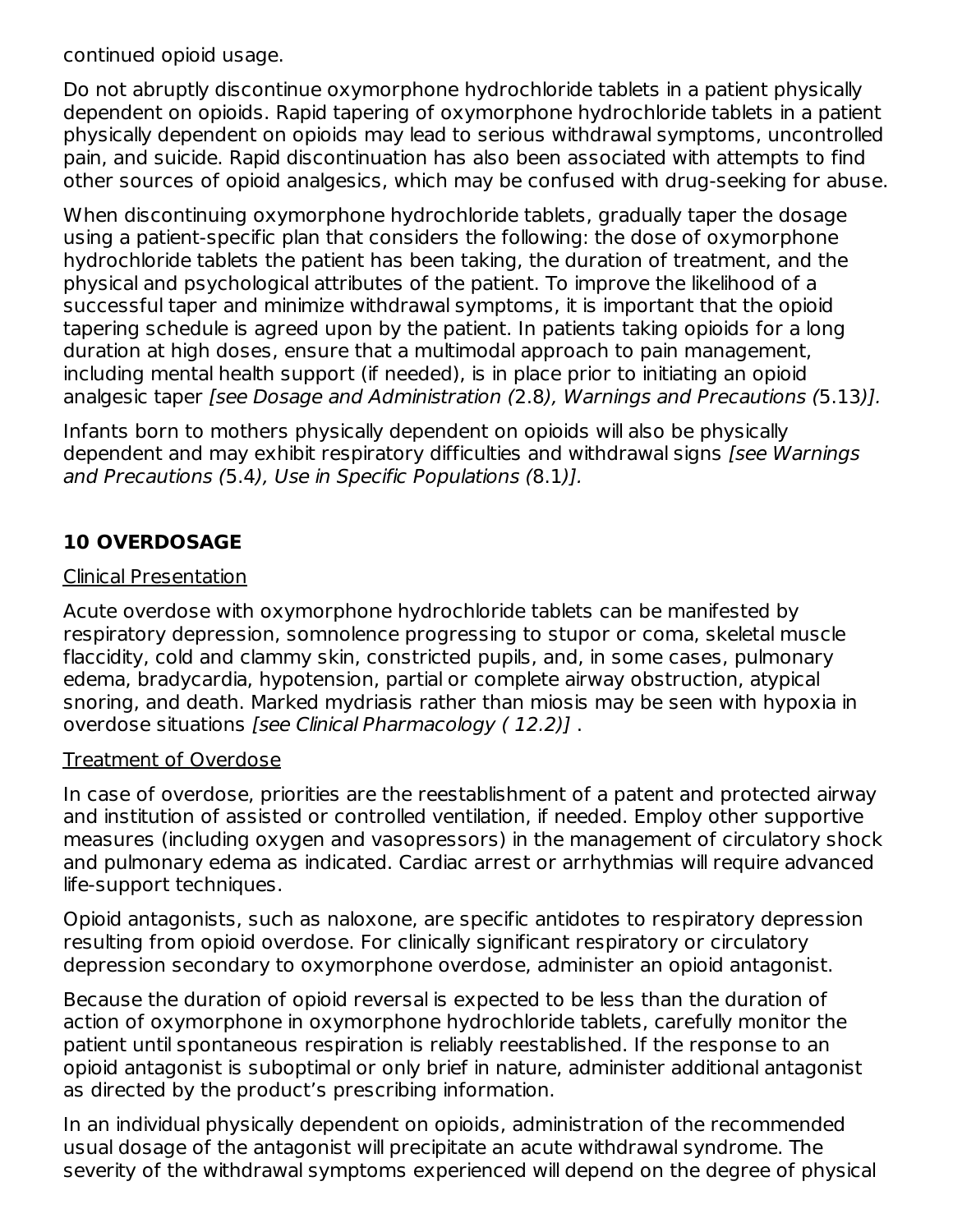dependence and the dose of the antagonist administered. If a decision is made to treat serious respiratory depression in the physically dependent patient, administration of the antagonist should be initiated with care and by titration with smaller than usual doses of the antagonist.

# **11 DESCRIPTION**

Oxymorphone hydrochloride tablets are an opioid agonist available in 5 mg and 10 mg tablet strengths for oral administration. The chemical name for oxymorphone hydrochloride is 4, 5α-epoxy-3, 14-dihydroxy-17-methylmorphinan-6-one hydrochloride. The molecular weight is 337.80. The molecular formula is C  $_{17}$ H  $_{19}$ NO  $_4$ •HCl and it has the following chemical structure.



Oxymorphone hydrochloride is white or slightly off-white odorless powder, which is sparingly soluble in alcohol and ether, but freely soluble in water.

The inactive ingredients in oxymorphone hydrochloride tablets include: lactose monohydrate, magnesium stearate, and pregelatinized maize starch. In addition, the 5 mg tablets contain FD&C blue No. 2 aluminum lake. The 10 mg tablets contain D&C red No. 30 aluminum lake.

# **12 CLINICAL PHARMACOLOGY**

# **12.1 Mechanism of Action**

Oxymorphone is a full opioid agonist and is relatively selective for the mu-opioid receptor, although it can bind to other opioid receptors at higher doses. The principal therapeutic action of oxymorphone is analgesia. Like all full opioid agonists, there is no ceiling effect for analgesia with oxymorphone. Clinically, dosage is titrated to provide adequate analgesia and may be limited by adverse reactions, including respiratory and CNS depression.

The precise mechanism of the analgesic action is unknown. However, specific CNS opioid receptors for endogenous compounds with opioid-like activity have been identified throughout the brain and spinal cord and are thought to play a role in the analgesic effects of this drug.

# **12.2 Pharmacodynamics**

**Effects on the Central Nervous System**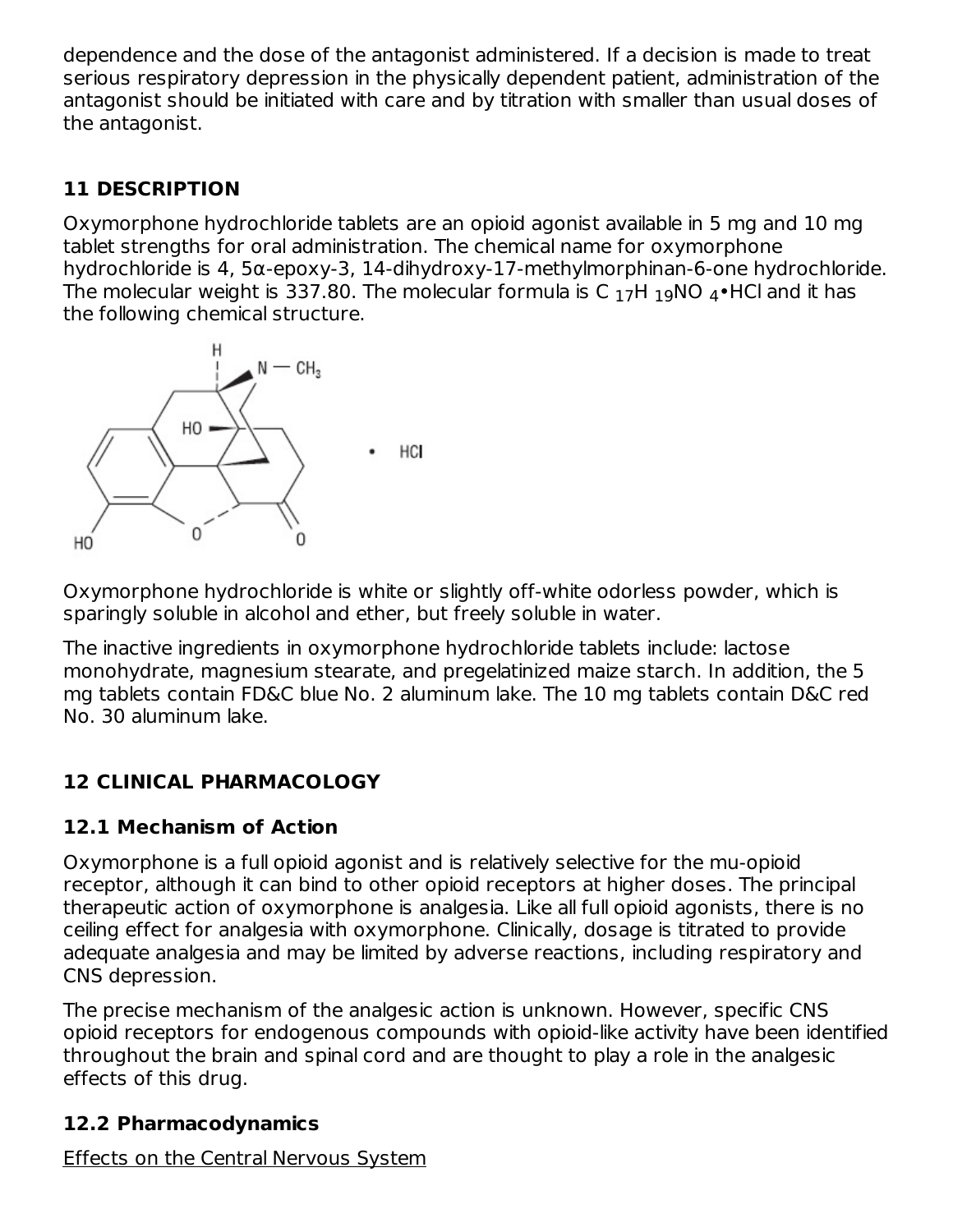Oxymorphone produces respiratory depression by direct action on brain stem respiratory centers. The respiratory depression involves a reduction in the responsiveness of the brain stem respiratory centers to both increases in carbon dioxide tension and electrical stimulation.

Oxymorphone causes miosis, even in total darkness. Pinpoint pupils are a sign of opioid overdose but are not pathognomonic (e.g., pontine lesions of hemorrhagic or ischemic origins may produce similar findings). Marked mydriasis rather than miosis may be seen due to hypoxia in overdose situations.

#### Effects on the Gastrointestinal Tract and Other Smooth Muscle

Oxymorphone causes a reduction in motility associated with an increase in smooth muscle tone in the antrum of the stomach and duodenum. Digestion of food in the small intestine is delayed and propulsive contractions are decreased. Propulsive peristaltic waves in the colon are decreased, while tone may be increased to the point of spasm, resulting in constipation. Other opioid-induced effects may include a reduction in biliary and pancreatic secretions, spasm of sphincter of Oddi, and transient elevations in serum amylase.

#### Effects on the Cardiovascular System

Oxymorphone produces peripheral vasodilation which may result in orthostatic hypotension or syncope. Manifestations of histamine release and/or peripheral vasodilation may include pruritus, flushing, red eyes, sweating and/or orthostatic hypotension.

#### Effects on the Endocrine System

Opioids inhibit the secretion of adrenocorticotropic hormone (ACTH), cortisol, and luteinizing hormone (LH) in humans [see Adverse Reactions ( 6.2)] . They also stimulate prolactin, growth hormone (GH) secretion, and pancreatic secretion of insulin and glucagon.

Chronic use of opioids may influence the hypothalamic-pituitary-gonadal axis, leading to androgen deficiency that may manifest as low libido, impotence, erectile dysfunction, amenorrhea, or infertility. The causal role of opioids in the clinical syndrome of hypogonadism is unknown because the various medical, physical, lifestyle, and psychological stressors that may influence gonadal hormone levels have not been adequately controlled for in studies conducted to date [see Adverse Reactions ( 6.2)].

#### Effects on the Immune System

Opioids have been shown to have a variety of effects on components of the immune system in in vitro and animal models. The clinical significance of these findings is unknown. Overall, the effects of opioids appear to be modestly immunosuppressive.

#### Concentration–Efficacy Relationships

The minimum effective analgesic concentration varies widely among patients, especially among patients who have been previously treated with potent agonist opioids. The minimum effective analgesic concentration of oxymorphone for any individual patient may increase over time due to an increase in pain, the development of a new pain syndrome and/or the development of analgesic tolerance [see Dosage and Administration ( 2.1, 2.3)].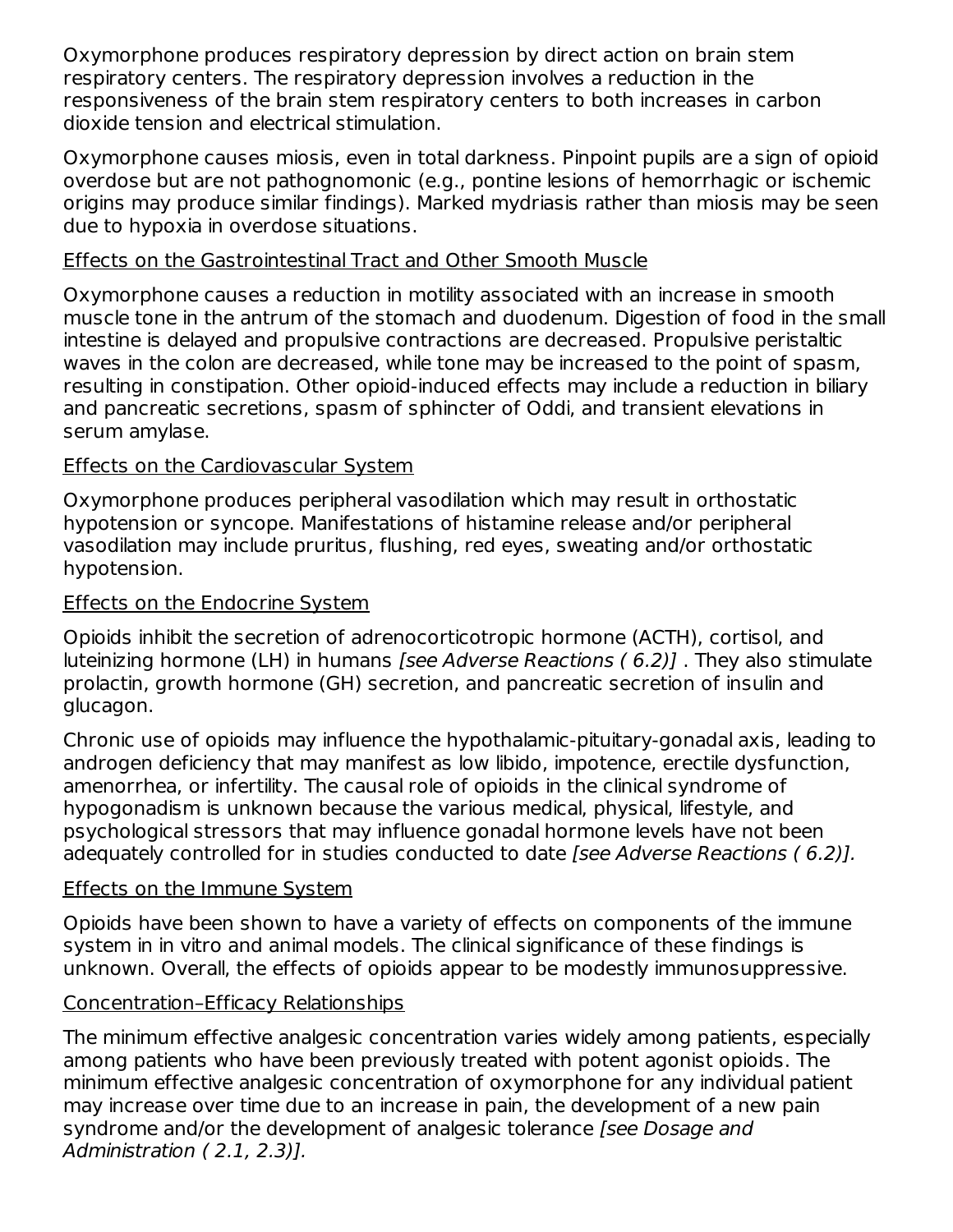#### Concentration–Adverse Reaction Relationships

There is a relationship between increasing oxymorphone plasma concentration and increasing frequency of dose-related opioid adverse reactions such as nausea, vomiting, CNS effects, and respiratory depression. In opioid-tolerant patients, the situation may be altered by the development of tolerance to opioid-related adverse reactions [see Dosage and Administration (2.1, 2.3, 2.7)].

## **12.3 Pharmacokinetics**

### Absorption

The absolute oral bioavailability of oxymorphone is approximately 10%. Studies in healthy volunteers reveal predictable relationships between oxymorphone hydrochloride tablets dosage and plasma oxymorphone concentrations.

Steady-state levels were achieved after three days of multiple dose administration. Under both single-dose and steady-state conditions, dose proportionality has been established for 5 mg, 10 mg and 20 mg doses of oxymorphone hydrochloride tablets, for both peak plasma levels (C <sub>max</sub>) and extent of absorption (AUC) (see Table 3).

**Table 3: Mean (±SD) Oxymorphone Hydrochloride Tablets Pharmacokinetic**

| <b>Regimen</b>                                                                 | <b>Dosage</b>   | $\mathsf{C}$ max<br>(ng/mL) | <b>ACU</b><br>$(ng\cdot hr/mL)$ | 1/2<br>(hr)     |  |
|--------------------------------------------------------------------------------|-----------------|-----------------------------|---------------------------------|-----------------|--|
|                                                                                | 5 $mg$          | $1.10 + 0.55$               | $4.48 \pm 2.07$                 | $7.25 \pm 4.40$ |  |
| Single Dose                                                                    | 10 mg           | $1.93 \pm 0.75$             | $9.10 \pm 3.40$                 | $7.78 \pm 3.58$ |  |
|                                                                                | 20 mg           | 4.39±1.72                   | 20.07±5.80                      | $9.43 \pm 3.36$ |  |
|                                                                                | $5 \text{ mg}$  | $1.73 \pm 0.62$             | $4.63 \pm 1.49$                 | <b>NA</b>       |  |
| Multiple Dose <sup>a</sup>                                                     | $10 \text{ mg}$ | $3.51 \pm 0.91$             | $10.19 \pm 3.34$                | <b>NA</b>       |  |
|                                                                                | $20 \text{ mg}$ | $7.33 \pm 2.93$             | 21.10±7.59                      | <b>NA</b>       |  |
| $NA = not applicable$<br>$\beta$ Results after 5 days of every 6 hours dosing. |                 |                             |                                 |                 |  |

After oral dosing with 40 mg of oxymorphone hydrochloride tablets in healthy volunteers under fasting conditions or with a high-fat meal, the C  $_{\sf max}$  and AUC were increased by approximately 38% in fed subjects relative to fasted subjects. As a result, oxymorphone hydrochloride tablets should be dosed at least one hour prior to or two hours after eating [see Dosage and Administration (2.3)].

# **Distribution**

Formal studies on the distribution of oxymorphone in various tissues have not been conducted.

Oxymorphone is not extensively bound to human plasma proteins; binding is in the range of 10% to 12%.

# Elimination

Oxymorphone Hydrochloride Tablets half-life ranges from approximately 9-11 hours after a single oral dose (5-40 mg).

# Metabolism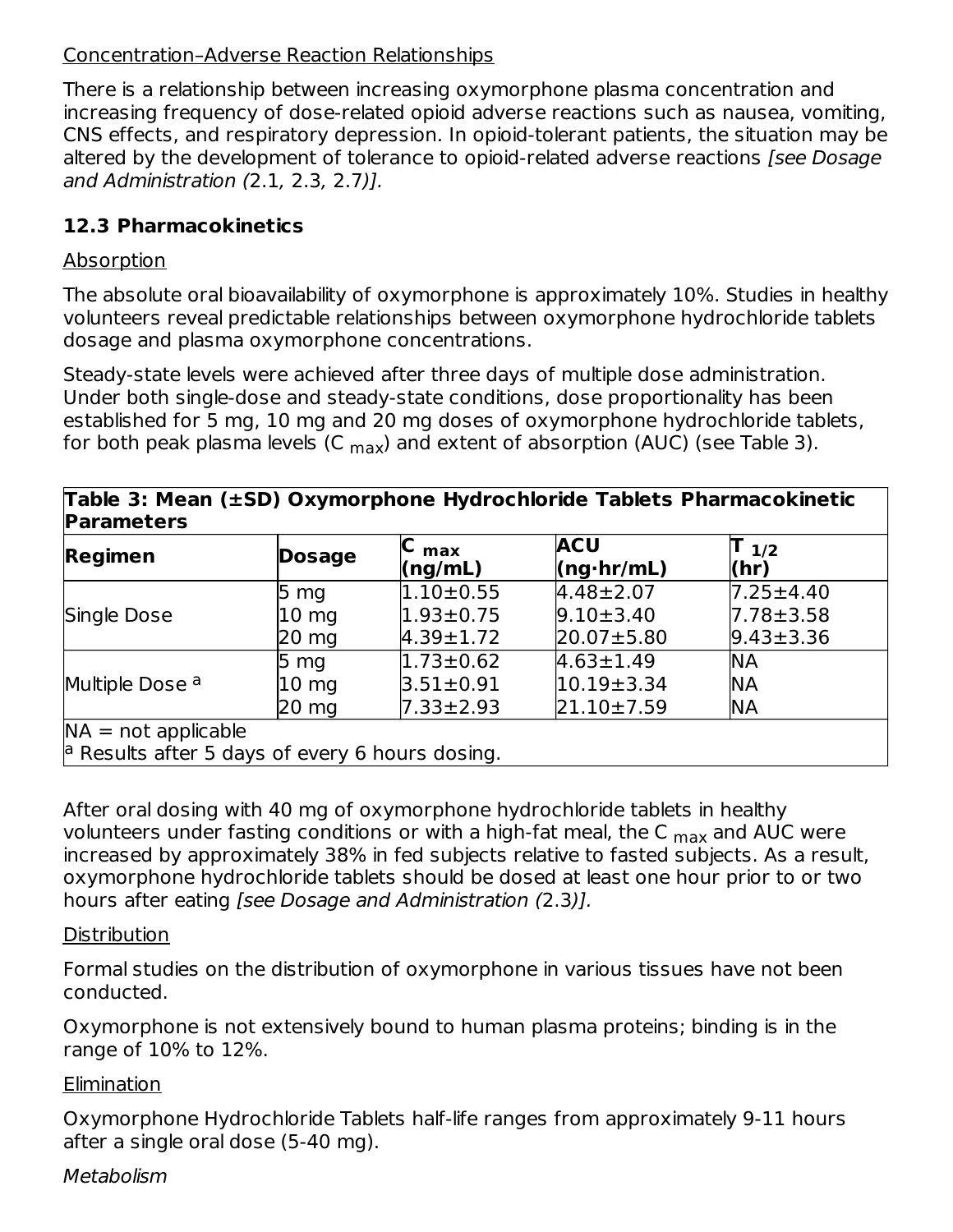Oxymorphone is highly metabolized, principally in the liver, and undergoes reduction or conjugation with glucuronic acid to form both active and inactive products. The two major metabolites of oxymorphone are oxymorphone-3-glucuronide and 6-OHoxymorphone. The mean plasma AUC for oxymorphone-3-glucuronide is approximately 90-fold higher than the parent compound. The pharmacologic activity of the glucuronide metabolite has not been evaluated. 6-OH-oxymorphone has been shown in animal studies to have analgesic bioactivity. The mean plasma 6-OH-oxymorphone AUC is approximately 70% of the oxymorphone AUC following single oral doses but is essentially equivalent to the parent compound at steady-state.

### **Excretion**

Because oxymorphone is extensively metabolized, <1% of the administered dose is excreted unchanged in the urine. On average, 33% to 38% of the administered dose is excreted in the urine as oxymorphone-3-glucuronide and 0.25% to 0.62% is excreted as 6-OH-oxymorphone in subjects with normal hepatic and renal function. In animals given radiolabeled oxymorphone, approximately 90% of the administered radioactivity was recovered within 5 days of dosing. The majority of oxymorphone-derived radioactivity was found in the urine and feces.

#### Specific Populations

#### Age: Geriatric Population

The plasma levels of oxymorphone administered as an extended-release tablet were about 40% higher in elderly ( $\geq 65$  years of age) than in younger subjects [see Use in Specific Populations (8.5)].

#### Sex:

The effect of sex on the pharmacokinetics of oxymorphone hydrochloride tablets has not been studied. In a study with an extended-release formulation of oxymorphone, there was a consistent tendency for female subjects to have slightly higher AUC <sub>ss</sub> and C  $_{\sf max}$  values than male subjects. However, sex differences were not observed when AUC  $_{\rm ss}$  and C  $_{\rm max}$  were adjusted by body weight.

#### Hepatic Impairment

The liver plays an important role in the pre-systemic clearance of orally administered oxymorphone. Accordingly, the bioavailability of orally administered oxymorphone may be markedly increased in patients with moderate to severe liver disease. The effect of hepatic impairment on the pharmacokinetics of oxymorphone hydrochloride tablets has not been studied. However, in a study with an extended-release formulation of oxymorphone, the disposition of oxymorphone was compared in 6 patients with mild, 5 patients with moderate, and one patient with severe hepatic impairment, and 12 subjects with normal hepatic function. The bioavailability of oxymorphone was increased by 1.6 fold in patients with mild hepatic impairment and by 3.7-fold in patients with moderate hepatic impairment. In one patient with severe hepatic impairment, the bioavailability was increased by 12.2-fold. The half-life of oxymorphone was not significantly affected by hepatic impairment.

#### Renal Impairment

The effect of renal impairment on the pharmacokinetics of oxymorphone hydrochloride tablets has not been studied. However, in a study with an extended-release formulation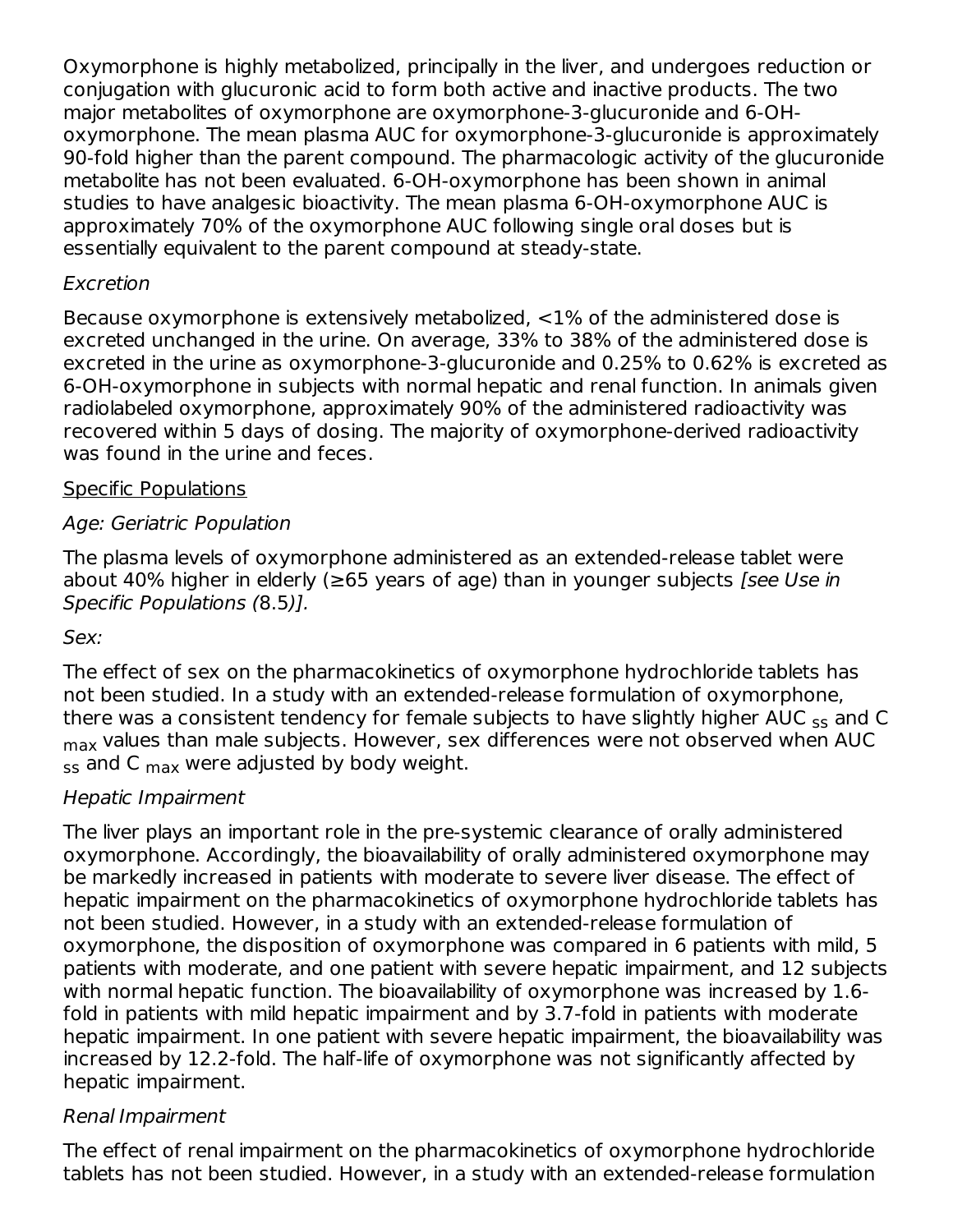of oxymorphone, an increase of 26%, 57%, and 65% in oxymorphone bioavailability was observed in mild (creatinine clearance 51-80 mL/min; n=8), moderate (creatinine clearance 30-50 mL/min; n=8), and severe (creatinine clearance <30 mL/min; n=8) patients, respectively, compared to healthy controls.

#### Drug Interactions Studies

In vitro studies revealed little to no biotransformation of oxymorphone to 6-OHoxymorphone by any of the major cytochrome P450 (CYP P450) isoforms at therapeutically relevant oxymorphone plasma concentrations.

No inhibition of any of the major CYP P450 isoforms was observed when oxymorphone was incubated with human liver microsomes at concentrations of ≤50 µM. An inhibition of CYP 3A4 activity occurred at oxymorphone concentrations ≥150 µM. Therefore, it is not expected that oxymorphone, or its metabolites will act as inhibitors of any of the major CYP P450 enzymes in vivo.

Increases in the activity of the CYP 2C9 and CYP 3A4 isoforms occurred when oxymorphone was incubated with human hepatocytes. However, clinical drug interaction studies with Oxymorphone Hydrochloride Tablets ER showed no induction of CYP450 3A4 or 2C9 enzyme activity, indicating that no dose adjustment for CYP 3A4- or 2C9 mediated drug-drug interactions is required.

## Alcohol Interaction

The effect of co-ingestion of alcohol with Oxymorphone Hydrochloride Tablets has not been evaluated. However, an in vivo study was performed to evaluate the effect of alcohol (40%, 20%, 4% and 0%) on the bioavailability of a single dose of 40 mg of extended-release oxymorphone tablets in healthy, fasted volunteers. Following concomitant administration of 240 mL of 40% ethanol the C <sub>max</sub> increased on average by 70% and up to 270% in individual subjects. Following the concomitant administration of 240 mL of 20% ethanol, the C  $_{\sf max}$  increased on average by 31% and up to 260% in individual subjects. In some individuals there was also a decrease in oxymorphone peak plasma concentrations. No effect on the release of oxymorphone from the extendedrelease tablet was noted in an in vitro alcohol interaction study. The mechanism of the in vivo interaction is unknown. Therefore, avoid co-administration of oxymorphone and ethanol.

# **13 NONCLINICAL TOXICOLOGY**

# **13.1 Carcinogenesis, Mutagenesis, Impairment of Fertility**

## Carcinogenesis

No evidence of carcinogenic potential was observed in long-term animal studies in mice and rats.

Oxymorphone hydrochloride was administered to Sprague Dawley rats (2.5, 5, and 10 mg/kg/day in males and 5, 10, and 25 mg/kg/day in females) for 2 years by oral gavage. Systemic drug exposure (AUC) at the highest doses tested in male and female rats was 4.8 times and 21.2 times the human exposure at a dose of 20 mg/day, respectively. Oxymorphone hydrochloride was administered to male and female CD-1 mice (10, 25, 75 and 150 mg/kg/day) for 2 years by oral gavage. Systemic drug exposure (AUC) at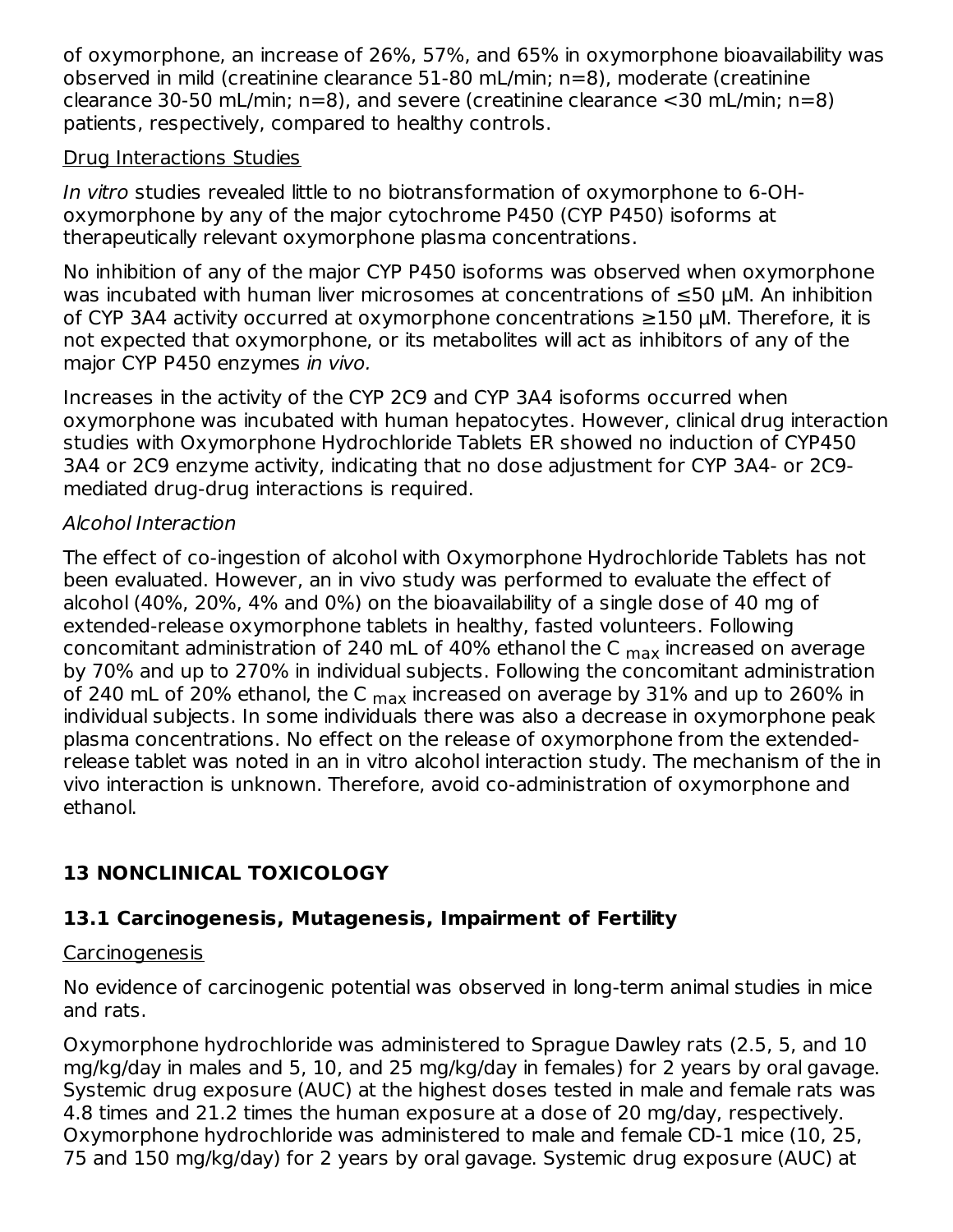150 mg/kg/day in male and female mice was 205 times and 243 times the human exposure at a dose of 20 mg/day, respectively.

#### **Mutagenesis**

Oxymorphone hydrochloride was not mutagenic when tested in an *in vitro* bacterial reverse mutation assay (Ames test), or in an *in vitro* mammalian cell chromosome aberration assay performed with human peripheral blood lymphocytes. Oxymorphone hydrochloride tested positive in both the rat and mouse in vivo micronucleus assays. An increase in micronucleated polychromatic erythrocytes occurred in mice given doses of ≥250 mg/kg and in rats given doses of 20 and 40 mg/kg. A subsequent study demonstrated that oxymorphone hydrochloride was not aneugenic in mice following administration of up to 500 mg/kg.

Additional studies indicate that the increased incidence of micronucleated polychromatic erythrocytes in rats may be secondary to increased body temperature following oxymorphone administration. Doses associated with increased micronucleated polychromatic erythrocytes also produce a marked, rapid increase in body temperature. Pretreatment of animals with sodium salicylate minimized the increase in body temperature and prevented the increase in micronucleated polychromatic erythrocytes after administration of 40 mg/kg oxymorphone.

### Impairment of fertility

Female rats were treated with oxymorphone hydrochloride beginning 14 days prior to mating through Gestation Day 7 via oral gavage doses of 5, 10, or 25 mg/kg/day (2.4, 4.9, or 12.2 times the human daily dose of 20 mg/day based on body surface area, respectively). Male rats were treated via oral gavage with the same oxymorphone hydrochloride doses beginning 28 days prior to and throughout mating. In female rats, an increase in the length of the estrus cycle and decrease in the mean number of viable embryos, implantation sites and corpora lutea were observed at 4.9 times the human dose of 20 mg/day. No adverse effects of oxymorphone on male reproductive function or sperm parameters were observed.

# **14 CLINICAL STUDIES**

The analgesic efficacy of oxymorphone hydrochloride tablets has been evaluated in acute pain following orthopedic and abdominal surgeries.

# **14.1 Orthopedic Surgery**

Two double-blind, placebo-controlled, dose-ranging studies in patients with acute moderate to severe pain following orthopedic surgery evaluated the doses of oxymorphone hydrochloride tablets 10 mg and 20 mg, and 30 mg was included in one study. Both studies demonstrated that oxymorphone hydrochloride tablets 20 mg provided greater analgesia as measured by total pain relief based on a weighted analysis over 8 hours using a 0-4 categorical, compared to placebo. Oxymorphone hydrochloride tablets 10 mg provided greater analgesia as compared to placebo in one of the two studies. There was no evidence of superiority of the 30 mg dose over the 20 mg dose. However, there was a high rate of naloxone use in patients receiving the oxymorphone hydrochloride tablets 30 mg dose in the post-operative period [see Dosage and Administration (2.3)].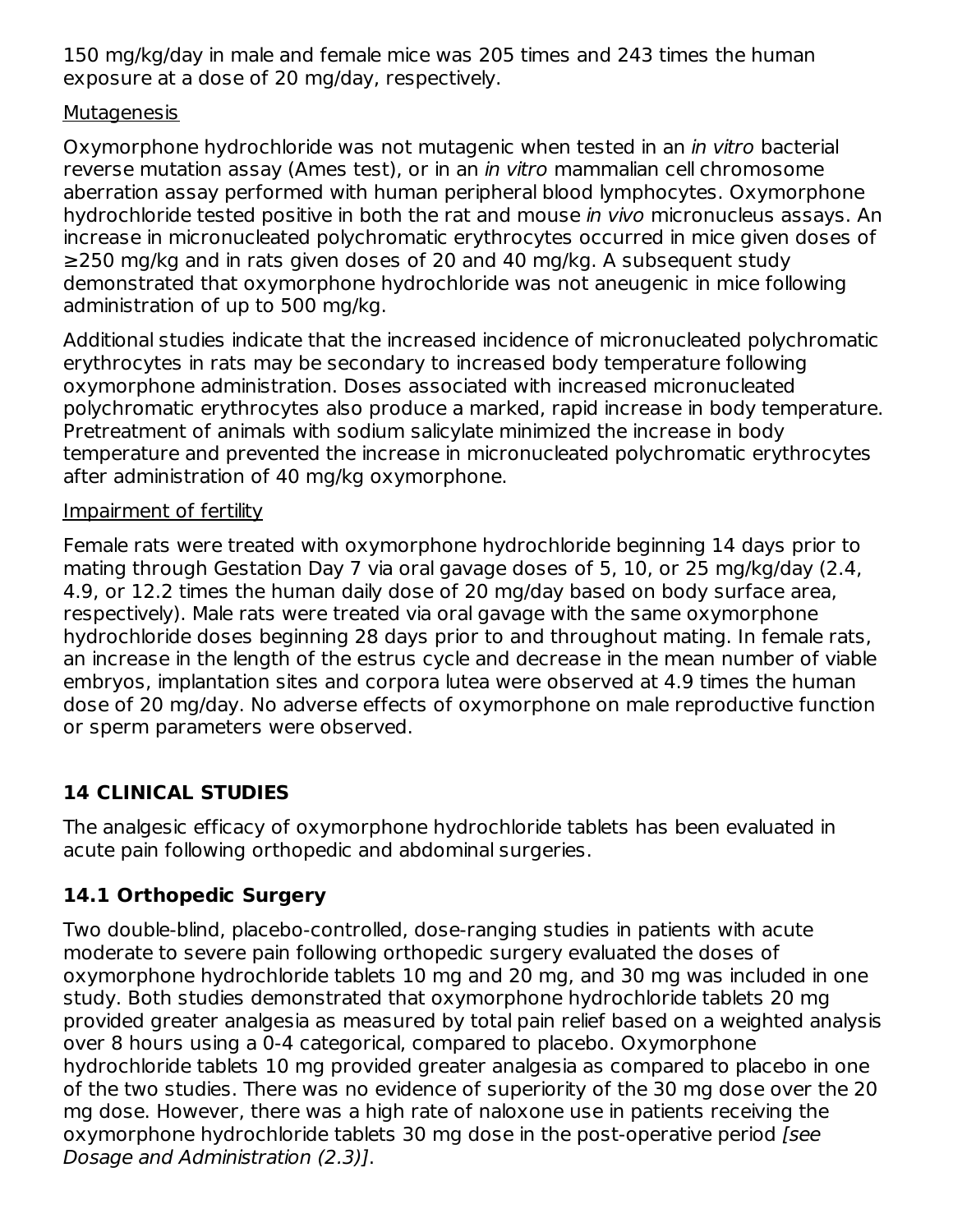# **14.2 Abdominal Surgery**

In a randomized, double-blind, placebo-controlled, multiple-dose study, the efficacy of oxymorphone hydrochloride tablets 10 mg and 20 mg was assessed in patients with moderate to severe acute pain following abdominal surgery. In this study, patients were dosed every 4 to 6 hours over a 48-hour treatment period. Oxymorphone hydrochloride tablets 10 and 20 mg provided greater analgesia, as measured by the mean average pain intensity on a 0-100 mm visual analog scale, over 48 hours, compared to placebo [see Dosage and Administration (2.3)].

## **16 HOW SUPPLIED/STORAGE AND HANDLING**

Oxymorphone hydrochloride tablets are supplied as follows:

5 mg Tablet:

Blue, round, biconvex tablets debossed with "K" above "70" on one side and plain on the other.

Bottles of 60 tablets with child-resistant closure NDC 10702-070-06

Bottles of 100 tablets with child-resistant closure NDC 10702-070-01

10 mg Tablet:

Red, round, biconvex tablets debossed with "K" above "71" on one side and plain on the other.

Bottles of 60 tablets with child-resistant closure NDC 10702-071-06

Bottles of 100 tablets with child-resistant closure NDC 10702-071-01

Store at 20° to 25°C (68° to 77°F), with excursions permitted between 15° to 30°C (59° to 86°F) [See USP Controlled Room Temperature].

Dispense in tight container as defined in the USP, with a child-resistant closure (as required).

Store oxymorphone hydrochloride tablets securely and dispose of properly [see Patient Counseling Information (17)].

# **17 PATIENT COUNSELING INFORMATION**

Advise the patient to read the FDA-approved patient labeling (Medication Guide).

## Storage and Disposal

Because of the risks associated with accidental ingestion, misuse, and abuse, advise patients to store oxymorphone hydrochloride tablets securely, out of sight and reach of children, and in a location not accessible by others, including visitors to the home [see Warnings and Precautions (5.1, 5.3), Drug Abuse and Dependence(9.2)]. Inform patients that leaving oxymorphone hydrochloride tablets unsecured can pose a deadly risk to others in the home.

Advise patients and caregivers that when medicines are no longer needed, they should be disposed of promptly. Expired, unwanted, or unused oxymorphone hydrochloride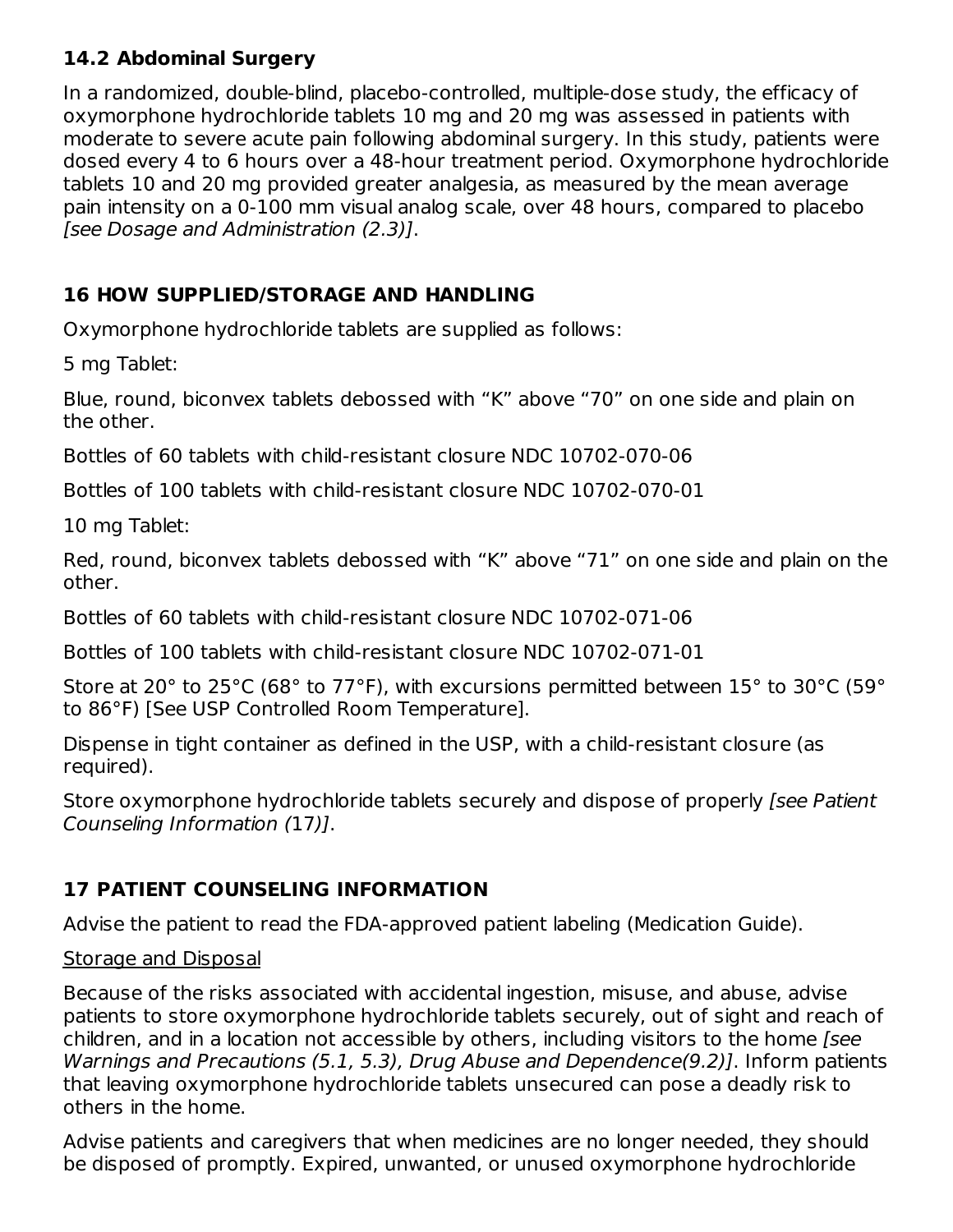tablets should be disposed of by flushing the unused medication down the toilet if a drug take-back option is not readily available. Inform patients that they can visit www.fda.gov/drugdisposal for a complete list of medicines recommended for disposal by flushing, as well as additional information on disposal of unused medicines.

#### Addiction, Abuse, and Misuse

Inform patients that the use of oxymorphone hydrochloride tablets, even when taken as recommended, can result in addiction, abuse, and misuse, which can lead to overdose and death [see Warnings and Precautions (5.1)]. Instruct patients not to share oxymorphone hydrochloride tablets with others and to take steps to protect oxymorphone hydrochloride tablets from theft or misuse.

#### Life-Threatening Respiratory Depression

Inform patients of the risk of life-threatening respiratory depression, including information that the risk is greatest when starting oxymorphone hydrochloride tablets or when the dosage is increased, and that it can occur even at recommended dosages.

Educate patients and caregivers on how to recognize respiratory depression and emphasize the importance of calling 911 or getting emergency medical help right away in the event of a known or suspected overdose [see Warnings and Precautions (5.3)].

#### Patient Access to Naloxone for the Emergency Treatment of Opioid Overdose

Discuss with the patient and caregiver the availability of naloxone for the emergency treatment of opioid overdose, both when initiating and renewing treatment with oxymorphone hydrochloride tablets. Inform patients and caregivers about the various ways to obtain naloxone as permitted by individual state naloxone dispensing and prescribing requirements or guidelines (e.g., by prescription, directly from a pharmacist, or as part of a community-based program [see Dosage and Administration (2.2), Warnings and Precautions (5.3)].

Educate patients and caregivers on how to recognize the signs and symptoms of an overdose.

Explain to patients and caregivers that naloxone's effects are temporary, and that they must call 911 or get emergency medical help right away in all cases of known or suspected opioid overdose, even if naloxone is administered [see Overdosage (10)].

If naloxone is prescribed, also advise patients and caregivers:

- How to treat with naloxone in the event of an opioid overdose
- To tell family and friends about their naloxone and to keep it in a place where family and friends can access it in an emergency

• To read the Patient Information (or other educational material) that will come with their naloxone. Emphasize the importance of doing this before an opioid emergency happens, so the patient and caregiver will know what to do.

#### Accidental Ingestion

Inform patients that accidental ingestion, especially by children, may result in respiratory depression or death [see Warnings and Precautions (5.3)].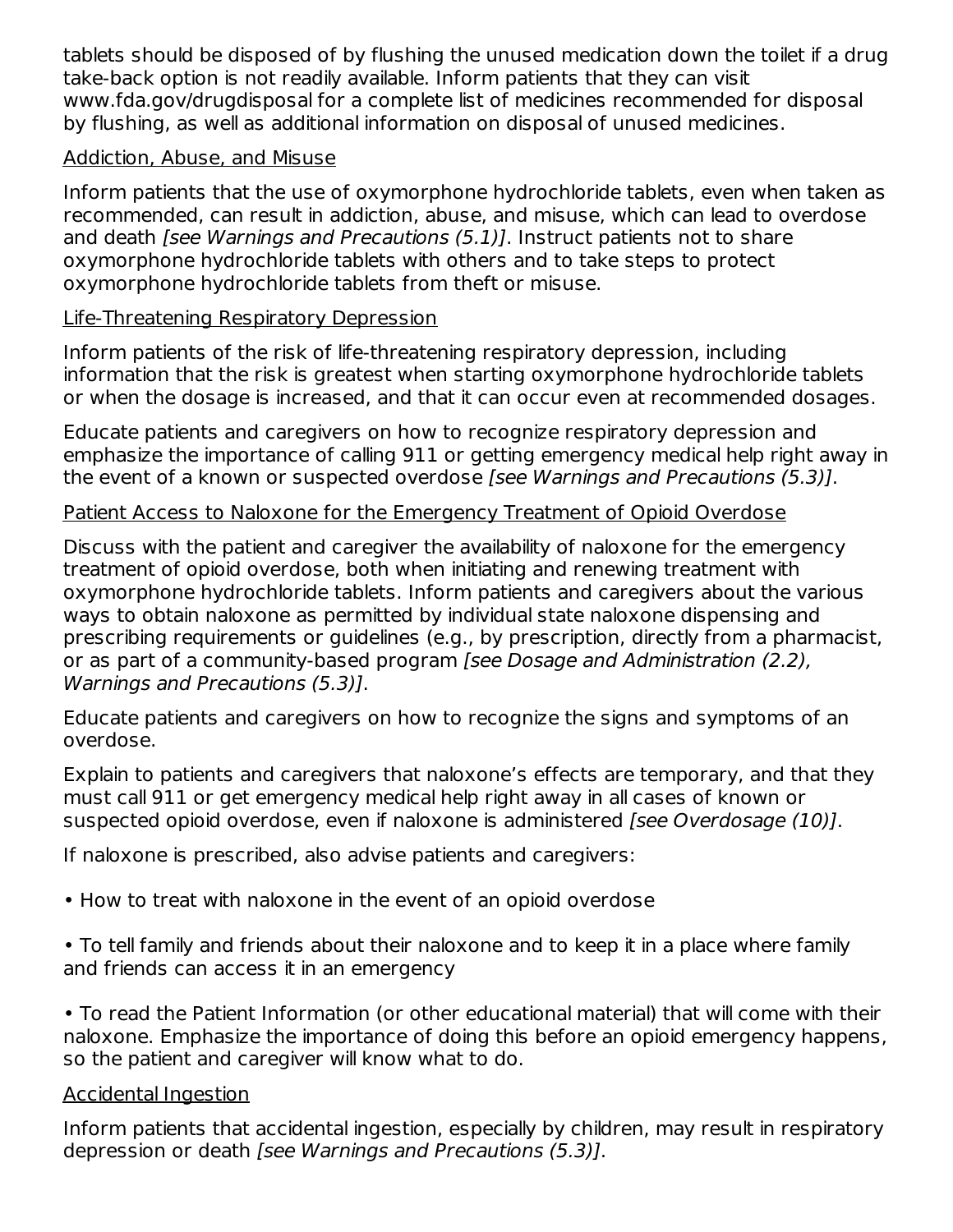#### Interactions with Benzodiazepines and Other CNS Depressants

Inform patients and caregivers that potentially fatal additive effects may occur if oxymorphone hydrochloride tablets are used with benzodiazepines or other CNS depressants, including alcohol, and not to use these concomitantly unless supervised by a healthcare provider [see Warnings and Precautions (5.5), Drug Interactions (7)].

#### Anaphylaxis, Angioedema, and Other Hypersensitivity Reactions

Inform patients that anaphylaxis, angioedema, and other hypersensitivity reactions have been reported with ingredients contained in oxymorphone hydrochloride tablets. Advise patients how to recognize such a reaction and when to seek medical attention [see Contraindications (4), Warnings and Precautions (5.7), Adverse Reactions (6)].

#### Serotonin Syndrome

Inform patients that opioids could cause a rare but potentially life-threatening condition resulting from concomitant administration of serotonergic drugs. Warn patients of the symptoms of serotonin syndrome and to seek medical attention right away if symptoms develop. Instruct patients to inform their physicians if they are taking, or plan to take serotonergic medications [see Drug Interactions (7)].

#### MAOI Interaction

Inform patients to avoid taking oxymorphone hydrochloride tablets while using any drugs that inhibit monoamine oxidase.

Patients should not start MAOIs while taking oxymorphone hydrochloride tablets [see Drug Interactions (7)].

#### Adrenal Insufficiency

Inform patients that opioids could cause adrenal insufficiency, a potentially lifethreatening condition. Adrenal insufficiency may present with non-specific symptoms and signs such as nausea, vomiting, anorexia, fatigue, weakness, dizziness, and low blood pressure. Advise patients to seek medical attention if they experience a constellation of these symptoms [see Warnings and Precautions (5.8)].

#### Important Administration Instructions

Instruct patients how to properly take oxymorphone hydrochloride tablets exactly as prescribed to reduce the risk of life-threatening adverse reactions (e.g., respiratory depression).

Advise patients not to adjust the dose of oxymorphone hydrochloride tablets without consulting with a physician or other healthcare professional.

#### Important Discontinuation Instructions

In order to avoid developing withdrawal symptoms, instruct patients not to discontinue oxymorphone hydrochloride tablets without first discussing a tapering plan with the prescriber [see Dosage and Administration (2.9)]

#### Hypotension

Inform patients that oxymorphone hydrochloride tablets may cause orthostatic hypotension and syncope. Instruct patients how to recognize symptoms of low blood pressure and how to reduce the risk of serious consequences should hypotension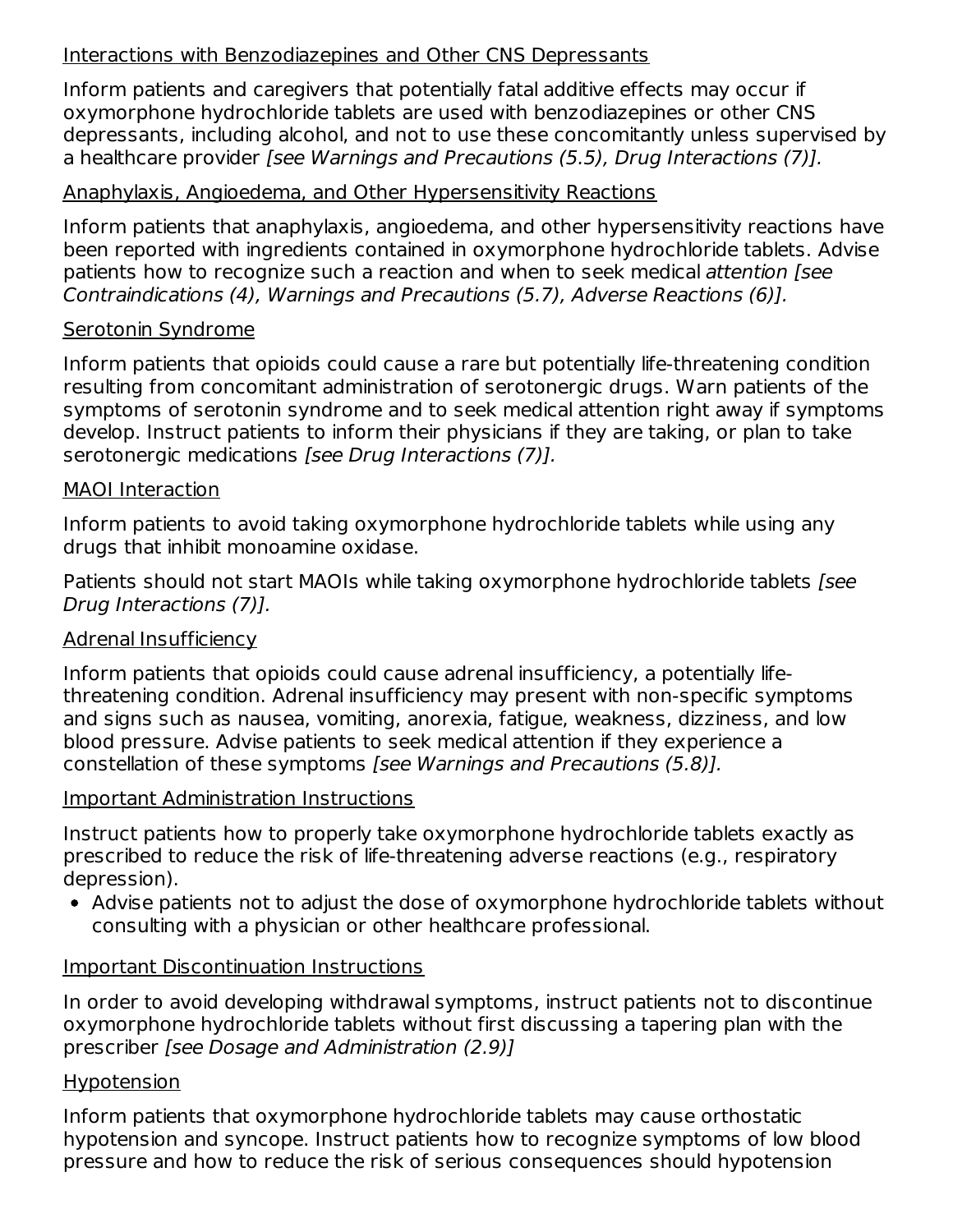occur (e.g., sit or lie down, carefully rise from a sitting or lying position) [see Warnings and Precautions (5.9)].

### **Pregnancy**

### Neonatal Opioid Withdrawal Syndrome

Inform female patients of reproductive potential that prolonged use of oxymorphone hydrochloride tablets during pregnancy can result in neonatal opioid withdrawal syndrome, which may be life-threatening if not recognized and treated [see Warnings] and Precautions (5.4), Use in Specific Populations (8.1)].

### Embryo-Fetal Toxicity

Inform female patients of reproductive potential that oxymorphone hydrochloride tablets can cause fetal harm and to inform the healthcare provider of a known or suspected pregnancy [see Use in Specific Populations (8.1,) Warnings and Precautions  $(5.4)$ .

#### Lactation

Advise nursing mothers to monitor infants for increased sleepiness (more than usual), breathing difficulties, or limpness. Instruct nursing mothers to seek immediate medical care if they notice these signs [see Use in Specific Populations (8.1)].

#### **Infertility**

Inform patients that chronic use of opioids may cause reduced fertility. It is not known whether these effects on fertility are reversible [see Adverse Reactions (6.2)].

#### Driving or Operating Heavy Machinery

Inform patients that oxymorphone hydrochloride tablets may impair the ability to perform potentially hazardous activities such as driving a car or operating heavy machinery. Advise patients not to perform such tasks until they know how they will react to the medication [see Warnings and Precautions (5.14)].

#### Constipation

Advise patients of the potential for severe constipation, including management instructions and when to seek medical attention *[see Adverse Reactions (6)].* 

Manufactured by:

KVK-Tech, Inc.

110 Terry Drive

Newtown, PA 18940



Item ID#: 6182/05 02/2021 Manufacturer's Code: 10702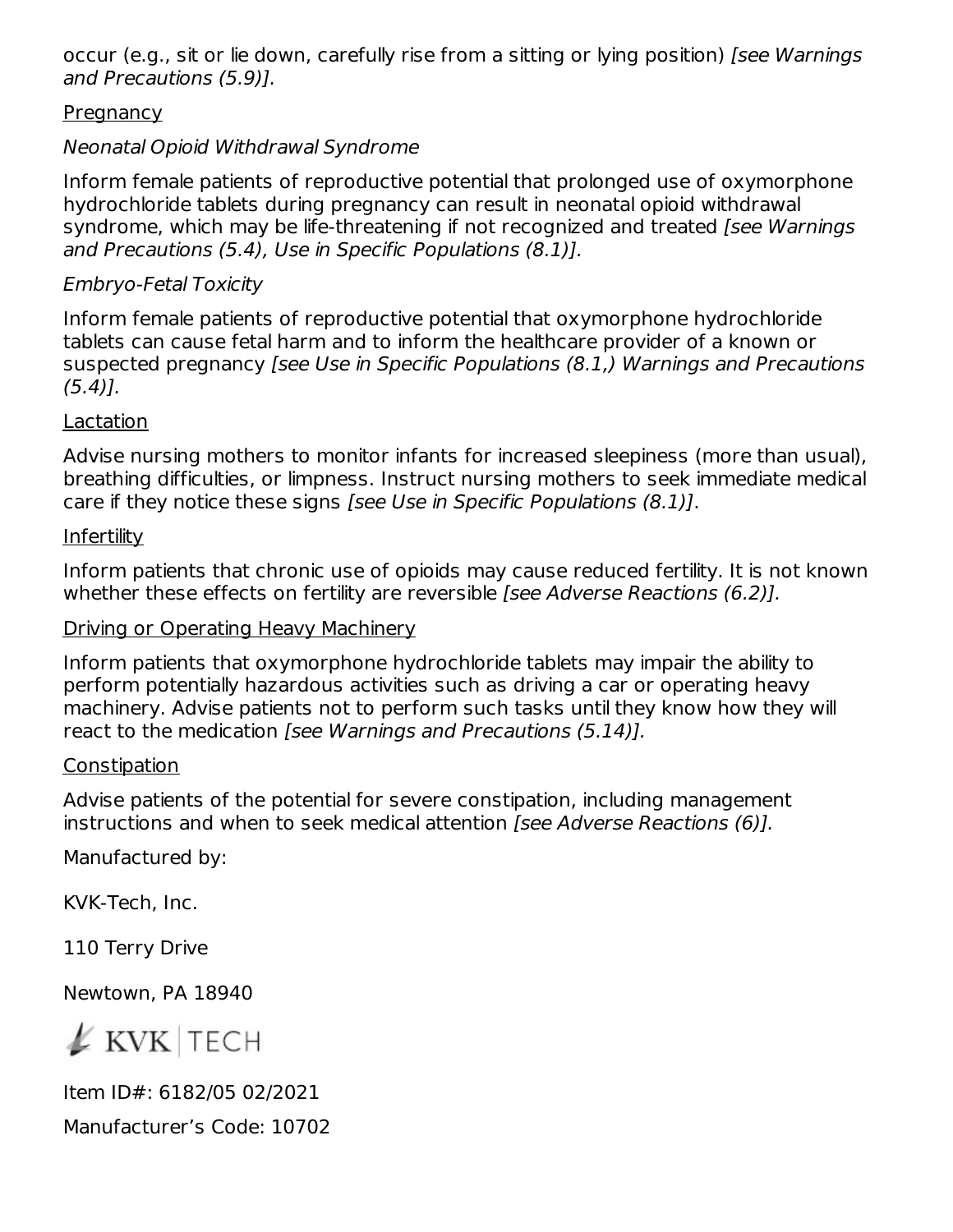#### **MEDICATION GUIDE**

#### **Oxymorphone Hydrochloride ( ox'' i mor' fone hye'' droe klor' ide) Tablets, for oral use, CII**

**Oxymorphone hydrochloride tablets are:**

- A strong prescription pain medicine that contains an opioid (narcotic) that is used to manage short-term (acute) pain when other pain treatments such as non-opioid pain medicines do not treat your pain well enough or you cannot tolerate them.
- An opioid pain medicine that can put you at risk for overdose and death. Even if you take your dose correctly as prescribed you are at risk for opioid addiction, abuse, and misuse that can lead to death.

### **Important information about oxymorphone hydrochloride tablets:**

- **Get emergency help or call 911 right away if you take too much oxymorphone hydrochloride tablets (overdose).** When you first start taking oxymorphone hydrochloride tablets, when your dose is changed, or if you take too much (overdose), serious or life-threatening breathing problems that can lead to death may occur. Talk to your healthcare provider about naloxone, a medicine for the emergency treatment of an opioid overdose.
- Taking oxymorphone hydrochloride tablets with other opioid medicines, benzodiazepines, alcohol, or other central nervous system depressants (including street drugs) can cause severe drowsiness, decreased awareness, breathing problems, coma, and death.
- Never give anyone else your oxymorphone hydrochloride tablets. They could die from taking it. Selling or giving away oxymorphone hydrochloride tablets is against the law.
- Store oxymorphone hydrochloride tablets securely, out of sight and reach of children, and in a location not accessible by others, including visitors to the home.

#### **Do not take oxymorphone hydrochloride tablets if you have:**

- severe asthma, trouble breathing, or other lung problems.
- a bowel blockage or have narrowing of the stomach or intestines.

#### **Before taking oxymorphone hydrochloride tablets, tell your healthcare provider if you have a history of:**

- head injury, seizures liver, kidney, thyroid problems
- problems urinating pancreas or gallbladder problems
- abuse of street or prescription drugs, alcohol addiction, opioid overdose or mental health problems.

#### **Tell your healthcare provider if you are:**

- **pregnant or planning to become pregnant.** Prolonged use of oxymorphone hydrochloride tablets during pregnancy can cause withdrawal symptoms in your newborn baby that could be life-threatening if not recognized and treated.
- **breastfeeding.** Oxymorphone hydrochloride tablets passes into breast milk and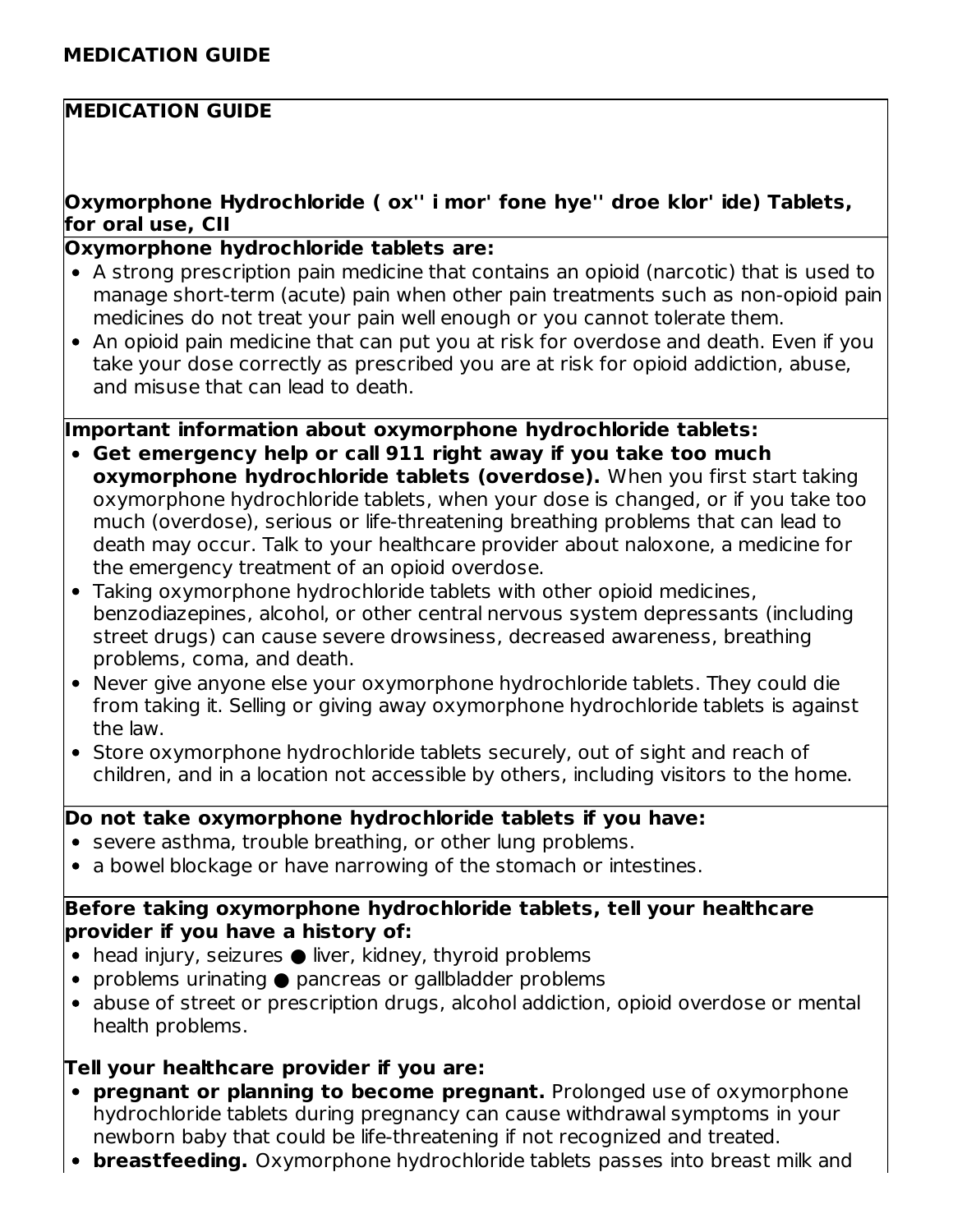may harm your baby.

- living in a household where there are small children or someone who has abused street or prescription drugs.
- taking prescription or over-the-counter medicines, vitamins, or herbal supplements. Taking oxymorphone hydrochloride tablets with certain other medicines can cause serious side effects that could lead to death.

# **When taking oxymorphone hydrochloride tablets:**

- Do not change your dose. Take oxymorphone hydrochloride tablets exactly as prescribed by your healthcare provider. Use the lowest dose possible for the shortest time needed.
- Oxymorphone hydrochloride tablets should be taken on an empty stomach, at least one hour prior to or two hours after eating.
- Take your prescribed dose at the same time every day. Do not take more than your prescribed dose. If you miss a dose, take your next dose at your usual time.
- Call your healthcare provider if the dose you are taking does not control your pain.
- If you have been taking oxymorphone hydrochloride tablets regularly, do not stop taking oxymorphone hydrochloride tablets without talking to your healthcare provider.
- Dispose of expired, unwanted, or unused oxymorphone hydrochloride tablets by promptly flushing down the toilet, if a drug take-back option is not readily available. Visit www.fda.gov/drugdisposal for additional information on disposal of unused medicines.

# **While taking oxymorphone hydrochloride tablets DO NOT:**

- Drive or operate heavy machinery, until you know how oxymorphone hydrochloride tablets affects you. Oxymorphone hydrochloride tablets can make you sleepy, dizzy, or lightheaded.
- Drink alcohol or use prescription or over-the-counter medicines that contain alcohol. Using products containing alcohol during treatment with oxymorphone hydrochloride tablets may cause you to overdose and die.

# **The possible side effects of oxymorphone hydrochloride tablets:**

constipation, nausea, sleepiness, vomiting, tiredness, headache, dizziness, abdominal pain. Call your healthcare provider if you have any of these symptoms and they are severe.

# **Get emergency medical help or call 911 right away if you have:**

trouble breathing, shortness of breath, fast heartbeat, chest pain, swelling of your face, tongue, or throat, or hands, hives, itching, rash, extreme drowsiness, lightheadedness when changing positions, feeling faint, agitation, high body temperature, trouble walking, stiff muscles, or mental changes such as confusion.

These are not all the possible side effects of oxymorphone hydrochloride tablets. Call your doctor for medical advice about side effects. You may report side effects to FDA at 1-800-FDA-1088. **For more information go to dailymed.nlm.nih.gov**

**This Medication Guide has been approved by the U.S. Food and Drug Administration.**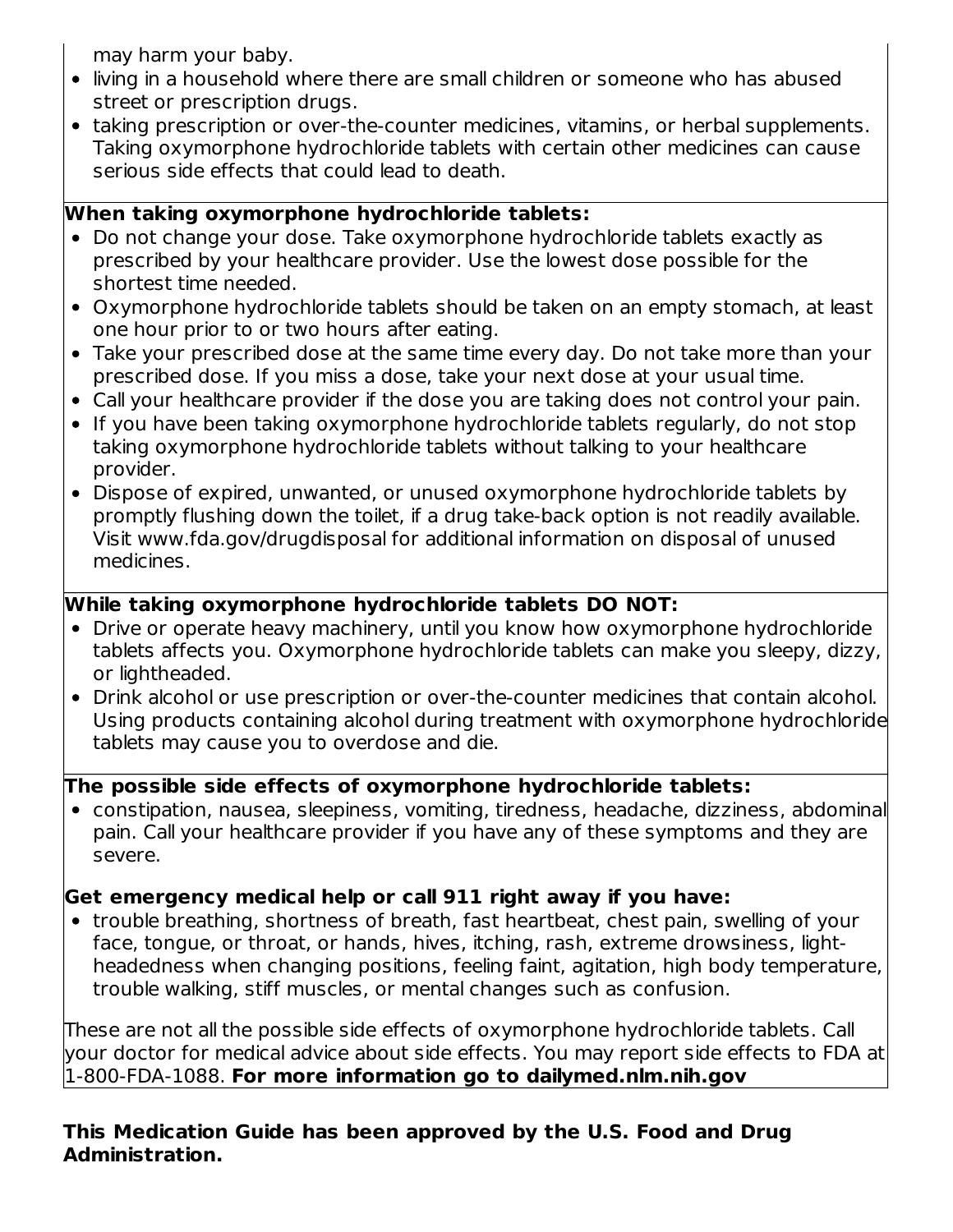Manufactured by: KVK-Tech, Inc. 110 Terry Drive Newtown, PA 18940



Item ID#: 6182/05 02/2021 Manufacturer's Code: 10702

### **PACKAGE LABEL – PRINCIPAL DISPLAY PANEL**

### **Package Label - Principal Display Panel – 60-Count Bottle for 5 mg Tablet**

NDC 10702- **070**-06

### **Oxymorphone Hydrochloride Tablets CII**

**5 mg**

**Pharmacist: Dispense the accompanying Medication Guide to each patient. RX only**

**60 Tablets**

#### **KVK-TECH**



Package Label - Principal Display Panel – 100-Count Bottle for 5 mg Tablet NDC 10702- **070**-01

## **Oxymorphone Hydrochloride Tablets CII**

#### **5 mg**

**Pharmacist: Dispense the accompanying Medication Guide to each patient.**

#### **RX only**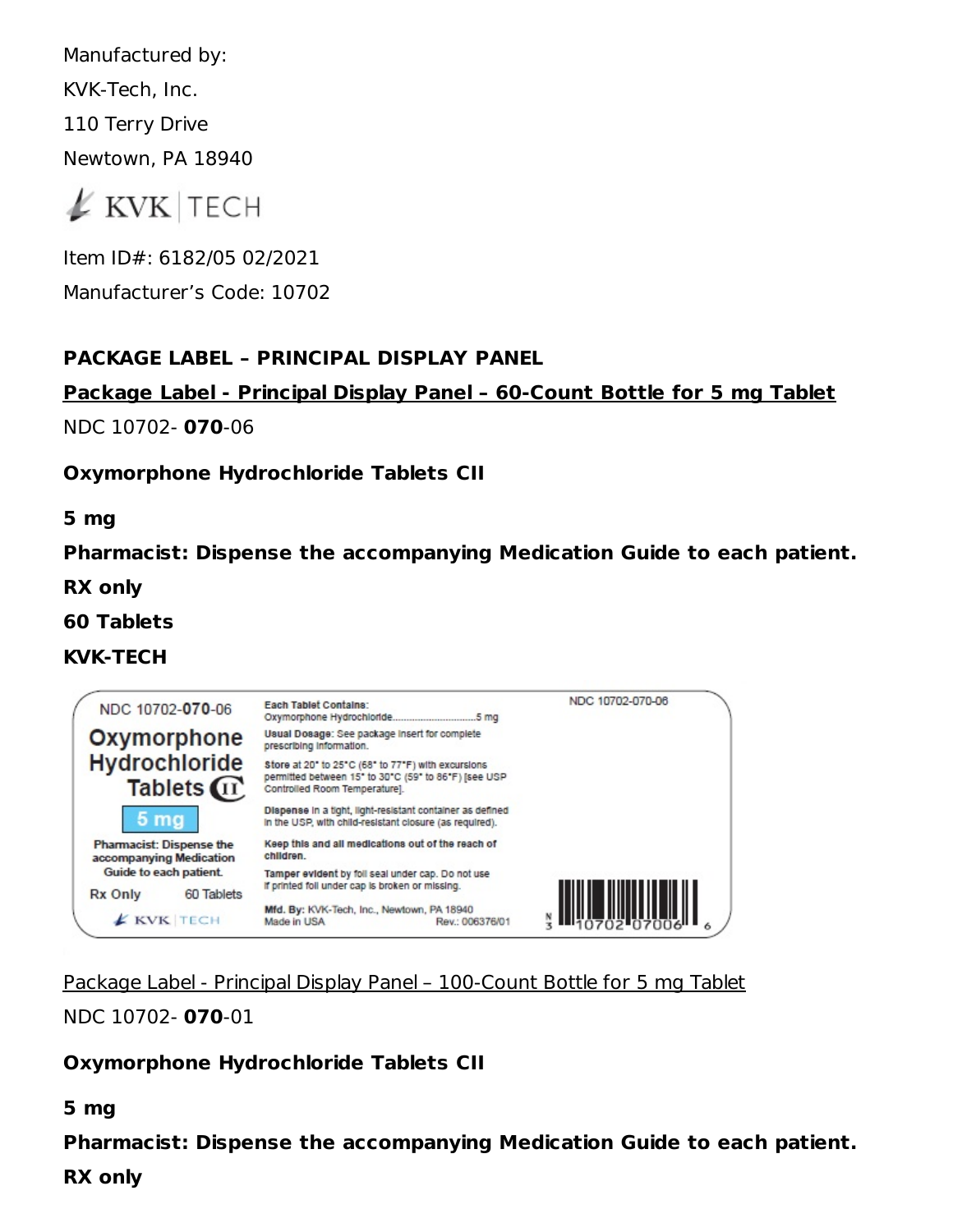### **100 Tablets**

### **KVK-TECH**



Package Label - Principal Display Panel – 60-Count Bottle for 10 mg Tablet

#### NDC 10702- **071**-06

### **Oxymorphone Hydrochloride Tablets CII**

#### **10 mg**

**Pharmacist: Dispense the accompanying Medication Guide to eavh patient.**

- **RX only**
- **60 Tablets**
- **KVK-TECH**



Package Label - Principal Display Panel – 100-Count Bottle for 10 mg Tablet NDC 10702- **071**-01

#### **Oxymorphone Hydrochloride Tablets CII**

#### **10 mg**

**Pharmacist: Dispense the accompanying Medication Guide to eavh patient.**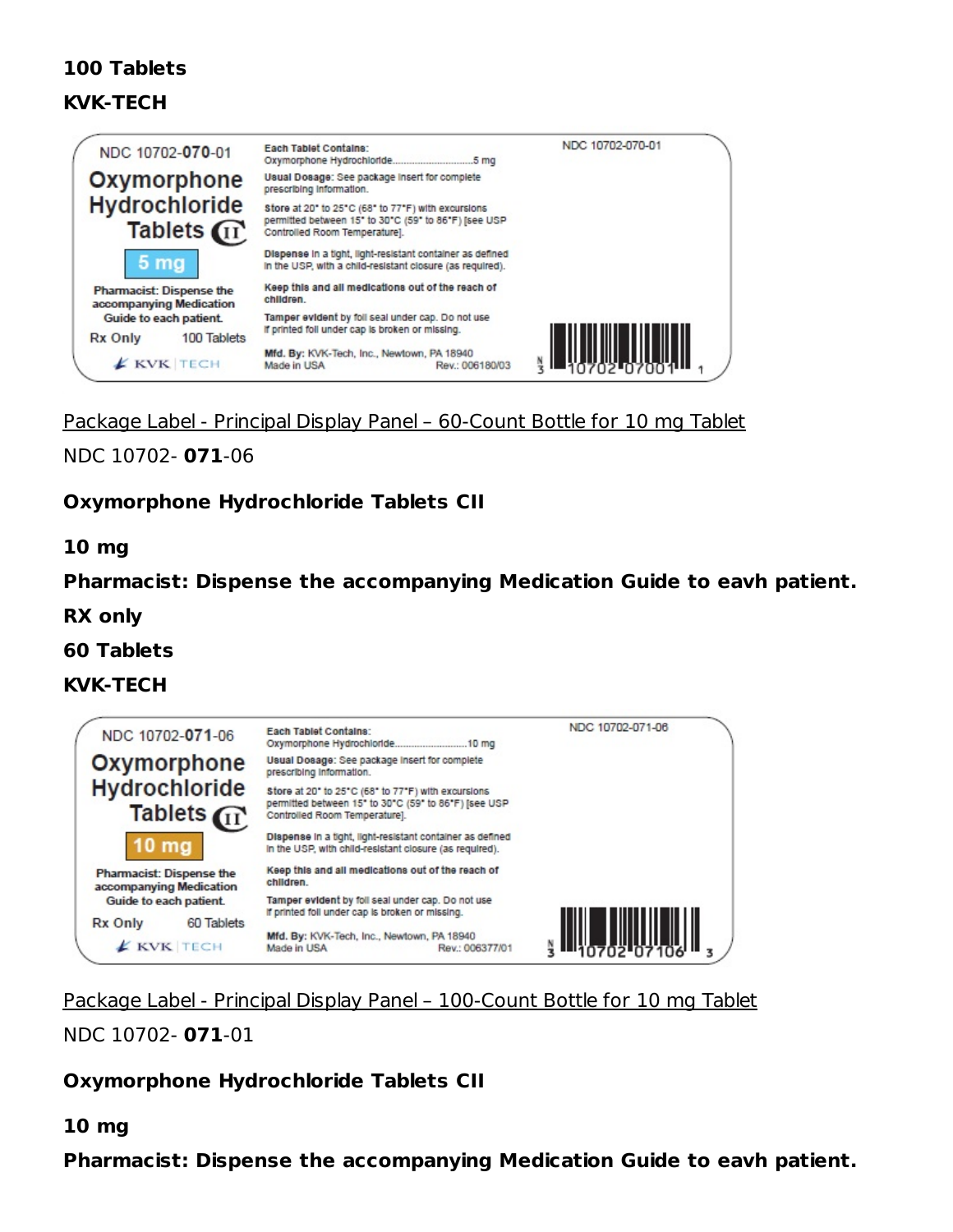# **RX only 100 Tablets KVK-TECH**



# **OXYMORPHONE HYDROCHLORIDE** oxymorphone hydrochloride tablet **Product Information Product Type** HUMAN PRESCRIPTION DRUG **Item Code (Source)** NDC:10702-070 **Route of Administration** ORAL **DEA Schedule** CII **Active Ingredient/Active Moiety Ingredient Name Basis of Strength Strength OXYMORPHONE HYDROCHLORIDE** (UNII: 5Y2EI94NBC) (OXYMORPHONE - UNII:9VXA968E0C) OXYMORPHONE HYDROCHLORIDE 5 mg **Inactive Ingredients Ingredient Name Strength LACTOSE MONOHYDRATE** (UNII: EWQ57Q8I5X) **MAGNESIUM STEARATE** (UNII: 70097M6I30) **STARCH, CORN** (UNII: O8232NY3SJ) **FD&C BLUE NO. 2** (UNII: L06K8R7DQK) **Product Characteristics Color** blue **Score Score no score no score Shape** ROUND **Size** 9mm **Flavor Imprint Code** K;70 **Contains Packaging**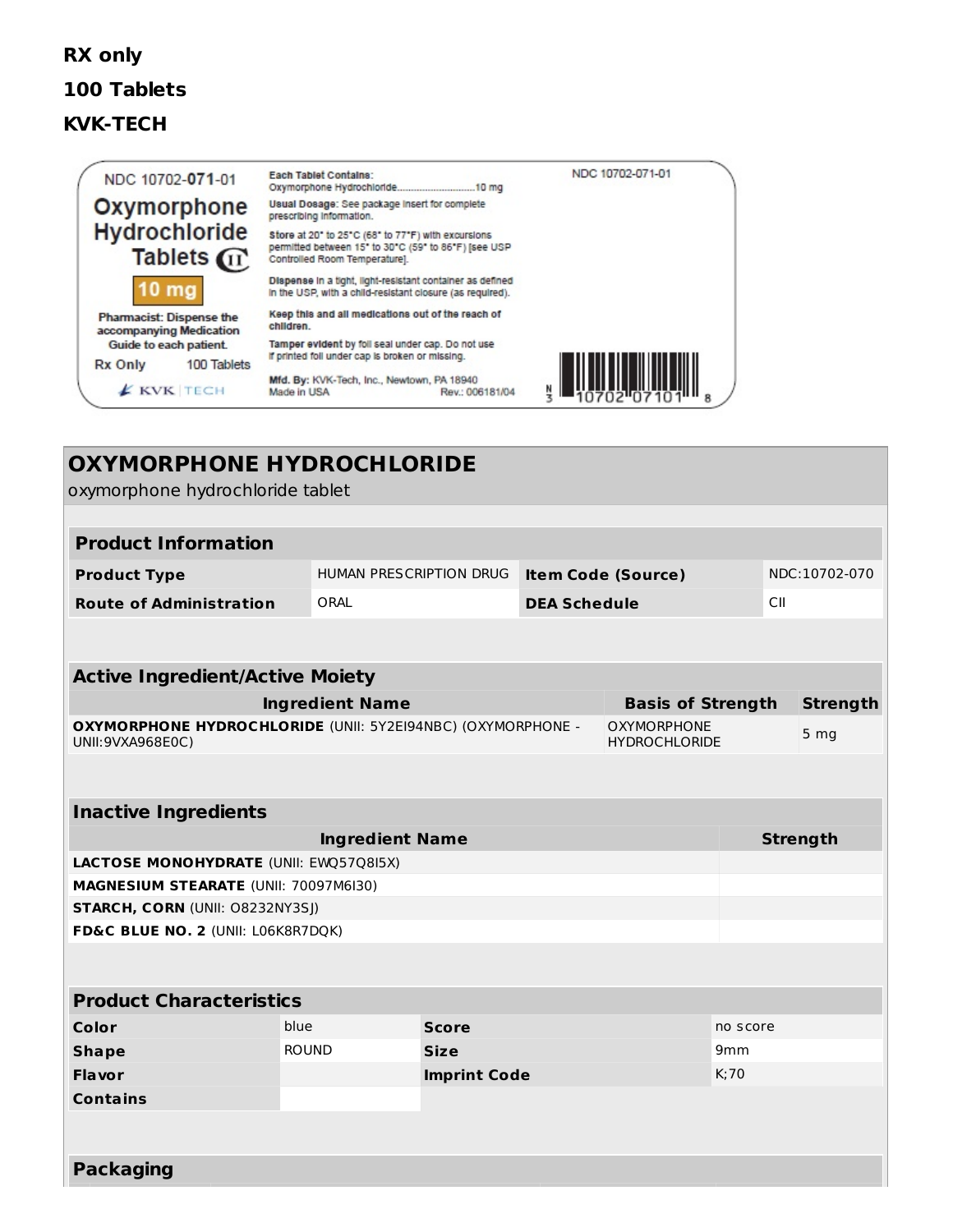| # | <b>Item Code</b>             | <b>Package Description</b>                                | <b>Marketing Start</b><br>Date | <b>Marketing End</b><br>Date |  |  |
|---|------------------------------|-----------------------------------------------------------|--------------------------------|------------------------------|--|--|
|   | NDC:10702-070-<br>01         | 100 in 1 BOTTLE; Type 0: Not a Combination<br>Product     | 02/11/2013                     |                              |  |  |
|   | NDC:10702-070-<br>06         | 60 in 1 BOTTLE; Type 0: Not a Combination<br>Product      | 06/25/2018                     |                              |  |  |
|   |                              |                                                           |                                |                              |  |  |
|   | <b>Marketing Information</b> |                                                           |                                |                              |  |  |
|   | <b>Marketing</b><br>Category | <b>Application Number or Monograph</b><br><b>Citation</b> | <b>Marketing Start</b><br>Date | <b>Marketing End</b><br>Date |  |  |
|   | <b>ANDA</b>                  | ANDA203601                                                | 02/11/2013                     |                              |  |  |
|   |                              |                                                           |                                |                              |  |  |

|                  | <b>OXYMORPHONE HYDROCHLORIDE</b><br>oxymorphone hydrochloride tablet        |              |                                                             |              |                     |                                            |               |                                     |
|------------------|-----------------------------------------------------------------------------|--------------|-------------------------------------------------------------|--------------|---------------------|--------------------------------------------|---------------|-------------------------------------|
|                  |                                                                             |              |                                                             |              |                     |                                            |               |                                     |
|                  | <b>Product Information</b>                                                  |              |                                                             |              |                     |                                            |               |                                     |
|                  | <b>Product Type</b>                                                         |              | HUMAN PRESCRIPTION DRUG                                     |              |                     | <b>Item Code (Source)</b>                  | NDC:10702-071 |                                     |
|                  | <b>Route of Administration</b>                                              |              | ORAL                                                        |              | <b>DEA Schedule</b> |                                            | <b>CII</b>    |                                     |
|                  |                                                                             |              |                                                             |              |                     |                                            |               |                                     |
|                  | <b>Active Ingredient/Active Moiety</b>                                      |              |                                                             |              |                     |                                            |               |                                     |
|                  |                                                                             |              | <b>Ingredient Name</b>                                      |              |                     | <b>Basis of Strength</b>                   |               | <b>Strength</b>                     |
|                  | UNII:9VXA968E0C)                                                            |              | OXYMORPHONE HYDROCHLORIDE (UNII: 5Y2EI94NBC) (OXYMORPHONE - |              |                     | <b>OXYMORPHONE</b><br><b>HYDROCHLORIDE</b> |               | 10 <sub>mg</sub>                    |
|                  |                                                                             |              |                                                             |              |                     |                                            |               |                                     |
|                  |                                                                             |              |                                                             |              |                     |                                            |               |                                     |
|                  | <b>Inactive Ingredients</b>                                                 |              |                                                             |              |                     |                                            |               |                                     |
|                  | <b>Strength</b><br><b>Ingredient Name</b>                                   |              |                                                             |              |                     |                                            |               |                                     |
|                  | LACTOSE MONOHYDRATE (UNII: EWQ57Q8I5X)                                      |              |                                                             |              |                     |                                            |               |                                     |
|                  | MAGNESIUM STEARATE (UNII: 70097M6I30)                                       |              |                                                             |              |                     |                                            |               |                                     |
|                  | <b>STARCH, CORN (UNII: O8232NY3SJ)</b><br>D&C RED NO. 30 (UNII: 2S42T2808B) |              |                                                             |              |                     |                                            |               |                                     |
|                  |                                                                             |              |                                                             |              |                     |                                            |               |                                     |
|                  |                                                                             |              |                                                             |              |                     |                                            |               |                                     |
|                  | <b>Product Characteristics</b>                                              |              |                                                             |              |                     |                                            |               |                                     |
|                  | Color                                                                       |              | red                                                         | <b>Score</b> |                     |                                            | no score      |                                     |
| <b>Shape</b>     |                                                                             | <b>ROUND</b> | <b>Size</b>                                                 |              | 9 <sub>mm</sub>     |                                            |               |                                     |
|                  | <b>Flavor</b><br>K:71<br><b>Imprint Code</b><br><b>Contains</b>             |              |                                                             |              |                     |                                            |               |                                     |
|                  |                                                                             |              |                                                             |              |                     |                                            |               |                                     |
|                  |                                                                             |              |                                                             |              |                     |                                            |               |                                     |
| <b>Packaging</b> |                                                                             |              |                                                             |              |                     |                                            |               |                                     |
| #                | <b>Item Code</b>                                                            |              | <b>Package Description</b>                                  |              |                     | <b>Marketing Start</b><br><b>Date</b>      |               | <b>Marketing End</b><br><b>Date</b> |
| $\mathbf{1}$     | NDC:10702-071-<br>01                                                        | Product      | 100 in 1 BOTTLE; Type 0: Not a Combination                  |              | 02/11/2013          |                                            |               |                                     |
|                  |                                                                             |              |                                                             |              |                     |                                            |               |                                     |